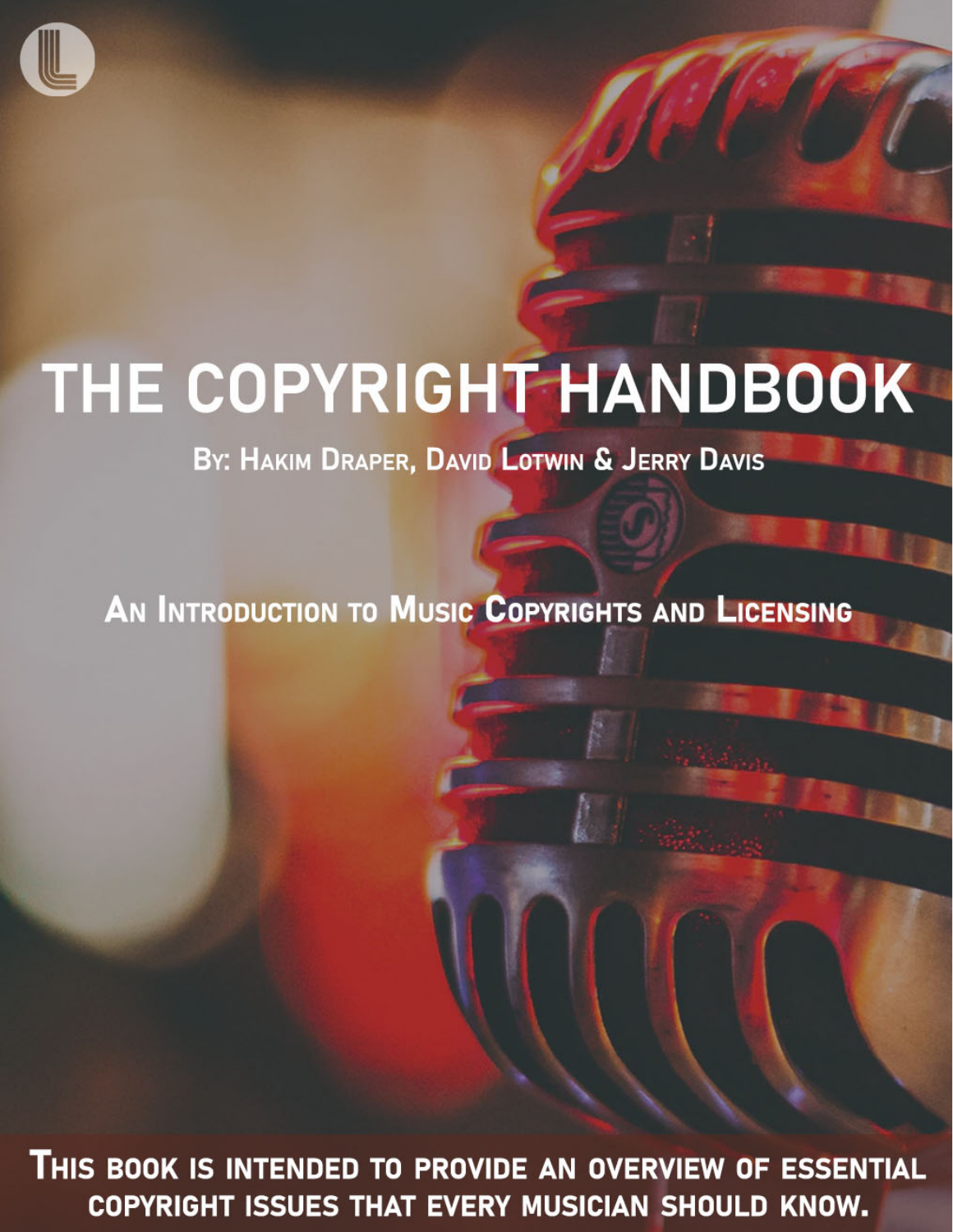This book is intended to provide an overview of essential copyright issues that every musician should know.

Copyright rules define much of the music business, shaping the practices that drive recording and touring deals. Washington has understood the importance of the music business, passing and amending copyright laws to benefit and manage the music industry for well over a century. Despite the importance of this, many artists have very little information regarding copyright, or worse, rely on knowledge about rules that have changed dramatically in the past quarter century.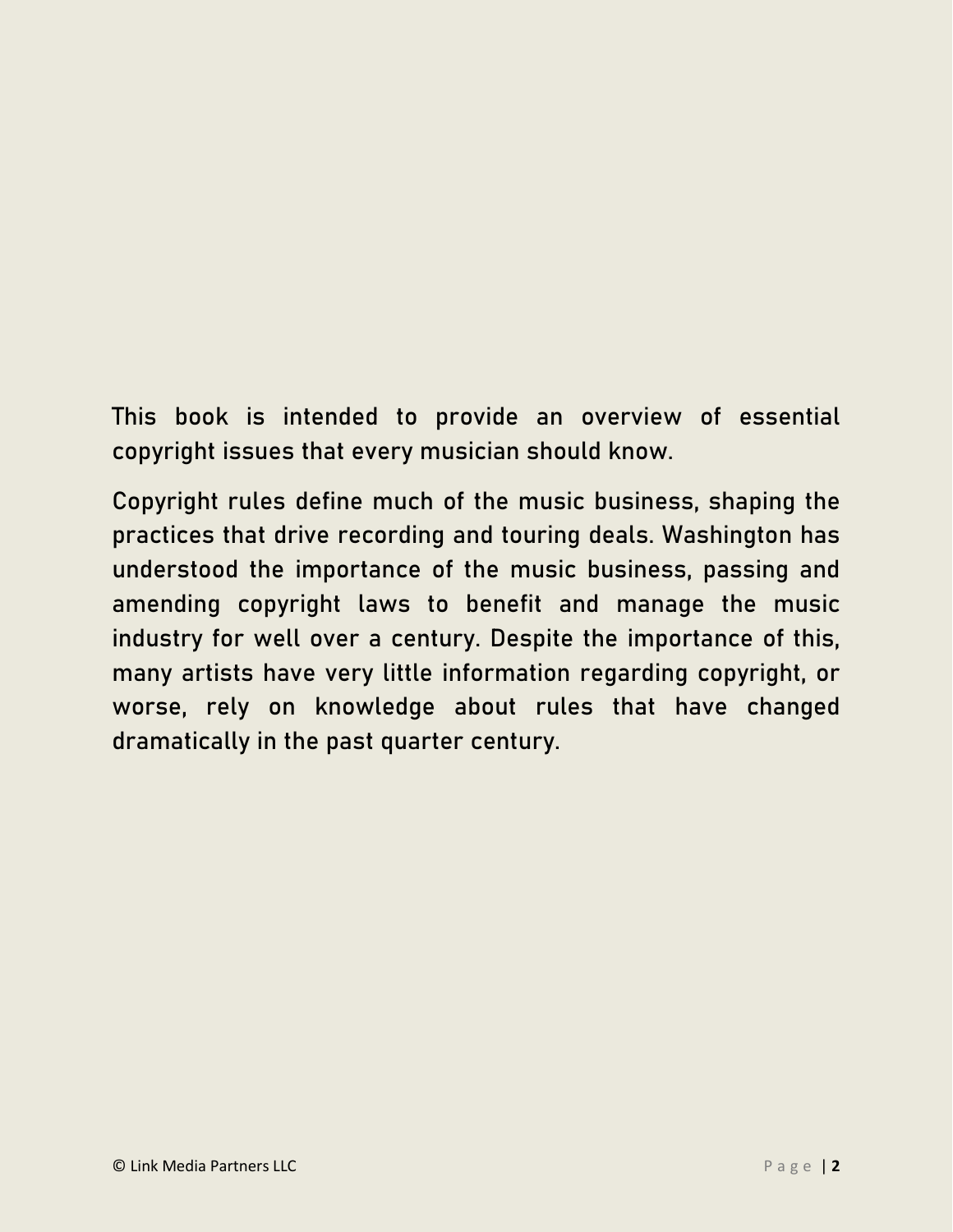## Table of contents

| When does a copyright begin?<br><b>What can you Copyright?</b><br>When should I file for a Copyright?<br>How long does the Copyright Last?<br>What happens with a Copyright?<br><b>Cover Songs:</b><br><b>Copyright and the Public Domain:</b><br><b>Public Domain Music and Sound Recordings Basics:</b> |                |
|-----------------------------------------------------------------------------------------------------------------------------------------------------------------------------------------------------------------------------------------------------------------------------------------------------------|----------------|
| <b>CHAPTER 2 - INTRO TO MUSIC LICENSING</b>                                                                                                                                                                                                                                                               | Page 11        |
| <b>Music Licensing Basics:</b>                                                                                                                                                                                                                                                                            |                |
| <b>Basic License Types:</b>                                                                                                                                                                                                                                                                               |                |
| Musician vs. Music Supervisor                                                                                                                                                                                                                                                                             |                |
| <b>CHAPTER 3 - MUSIC LICENSING 101</b>                                                                                                                                                                                                                                                                    | <b>Page 15</b> |
| Overview:                                                                                                                                                                                                                                                                                                 |                |
| <b>Goldmine or Minefield:</b>                                                                                                                                                                                                                                                                             |                |
| <b>Music Clearance</b>                                                                                                                                                                                                                                                                                    |                |
| <b>Negotiating Fees</b>                                                                                                                                                                                                                                                                                   |                |
| Mistakes to avoid                                                                                                                                                                                                                                                                                         |                |
| The Bottom Line                                                                                                                                                                                                                                                                                           |                |
| <b>CHAPTER 4 - MUSIC LICENSING PEOPLE</b>                                                                                                                                                                                                                                                                 | Page 20        |
| Arranger (aka Orchestrator)                                                                                                                                                                                                                                                                               |                |
| Contractor (aka Music Contractor, Vocal Contractor or Fixer)                                                                                                                                                                                                                                              |                |
| <b>Engineer (aka Scoring Mixer)</b>                                                                                                                                                                                                                                                                       |                |
| <b>Music Administrator</b>                                                                                                                                                                                                                                                                                |                |
| <b>Music Coordinator</b>                                                                                                                                                                                                                                                                                  |                |

Music Copyist (aka Copier, Music Preparer or Music Prep)

CHAPTER 1 – [COPYRIGHTS](#page-4-0) Page 5

#### Orchestrator (SEE: Arranger) Sound Designer

Music Editor

Score Supervisor

Music Supervisor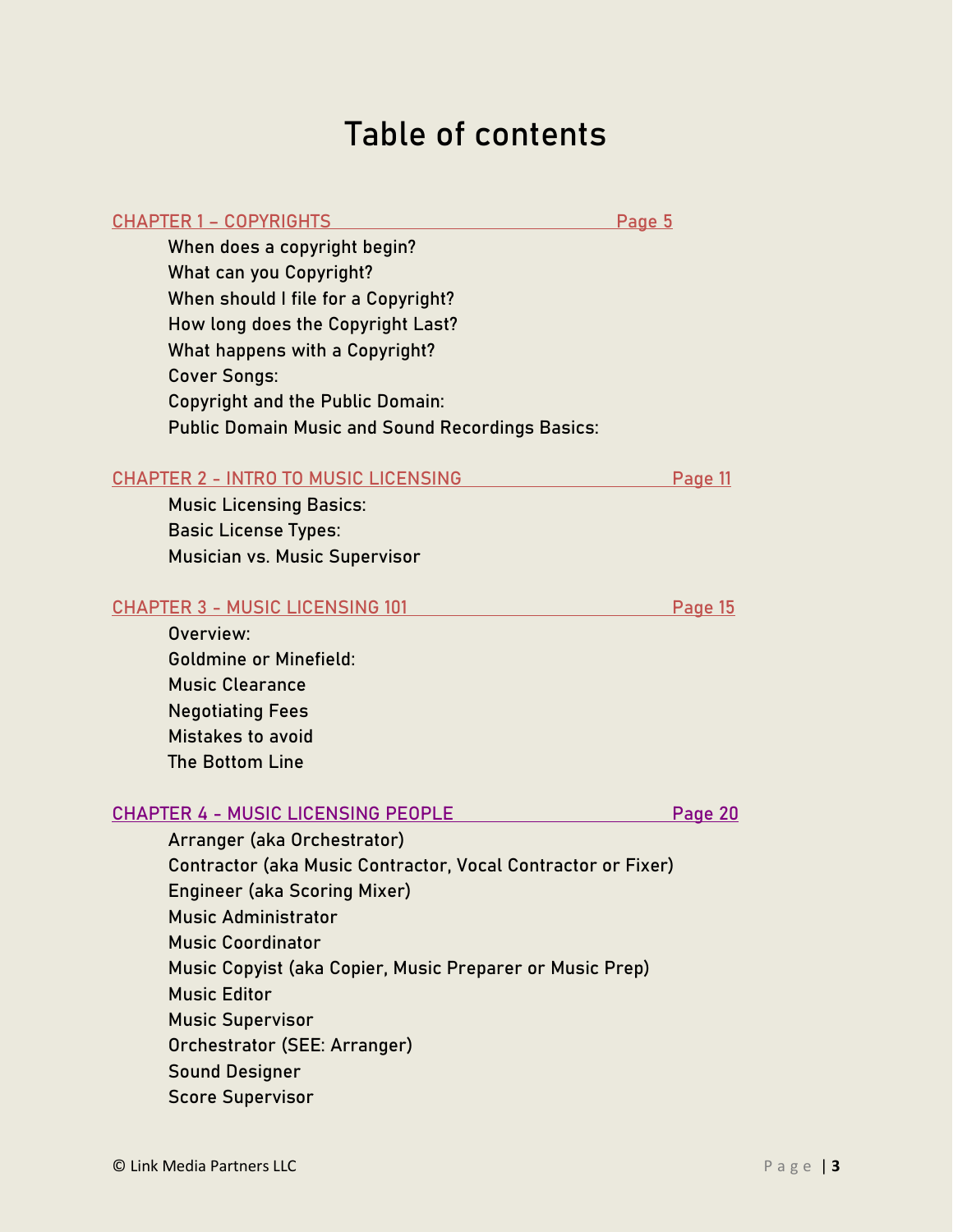#### CHAPTER 5 - [MUSIC LICENSING USES](#page-24-0) Page 25

Background Instrumental

Background Vocal

**Bumpers** 

Closing Theme

Corporate and/or Industrials

Ephemeral Use

Featured Instrumental

Featured Vocal

In Context Use

Linear Use

Non Linear

Opening Theme

Out of Context Use

Source Music (aka Source)

**Sidelining** 

Source Music (aka Source Cue)

Spotting Session

Temp Track (aka Temp Music)

ADDITIONAL TERMINOLIGY Music Breakdown Prerecord Timing Notes (aka Breakdown Notes) Visual Dance Visual Instrumental Visual Vocal

#### CHAPTER 6 - Copyright, Publishing & Licensing - Page 32

Terminology and Definitions: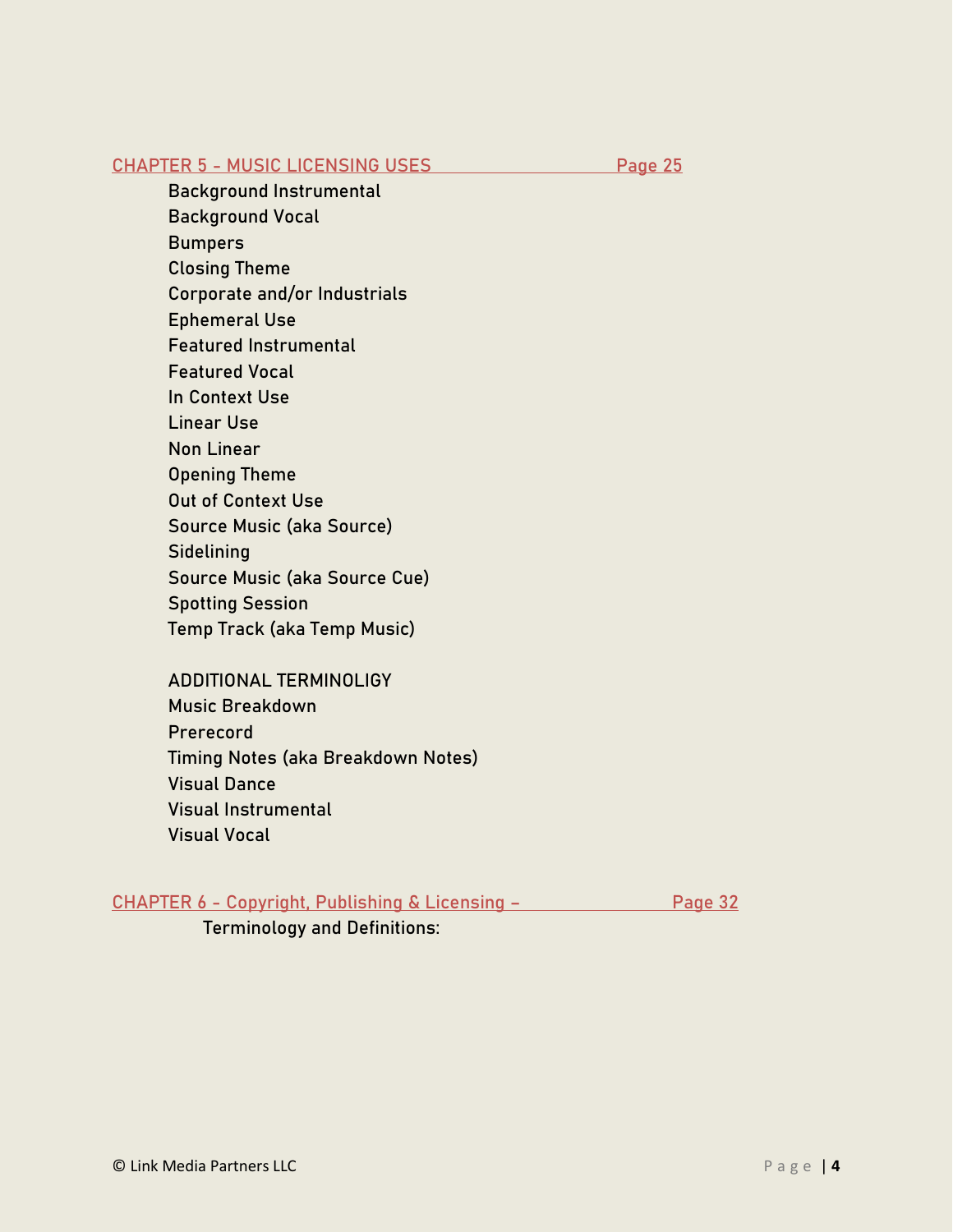## CHAPTER 1 COPYRIGHTS

### <span id="page-4-0"></span>When does a copyright begin?

For a new song or other work, copyright begins at the moment of fixation — when the music and lyrics have been set down on paper, recorded, or stored on a computer. Copyright protects the musician even if the song is never registered with the Copyright Office. Mailing a copy of the work to yourself provides no additional legal protection and is unlikely to prove useful evidence for establishing the date a song was written.

The copyright in the composition is distinct from the copyright in the sound recording. Generally speaking, the sound recording can be thought of as the master — the recorded performance of the composition. When registering a newly published song, the musician should be sure to protect the copyright in the composition separately from the copyright in the sound recording.

#### What can you Copyright?

Before you understand what you can copyright you have to be clear on the definitions of each part of the whole song.

Musical Works and Sound Recordings:

A Musical Work and a Sound Recording of a Musical Work have separate and extremely different copyright protection.

- I. Musical Work: Musical Work, Song, Composition: Lyrics, Melody, and Musical Arrangement of Notes that Define a Song or Musical Composition Sheet Music
- II. Sound Recording: The Process of Fixing Music or Sound on a Medium that can reproduce and play back the music upon Demand i.e. CD, Record, MP3, WAV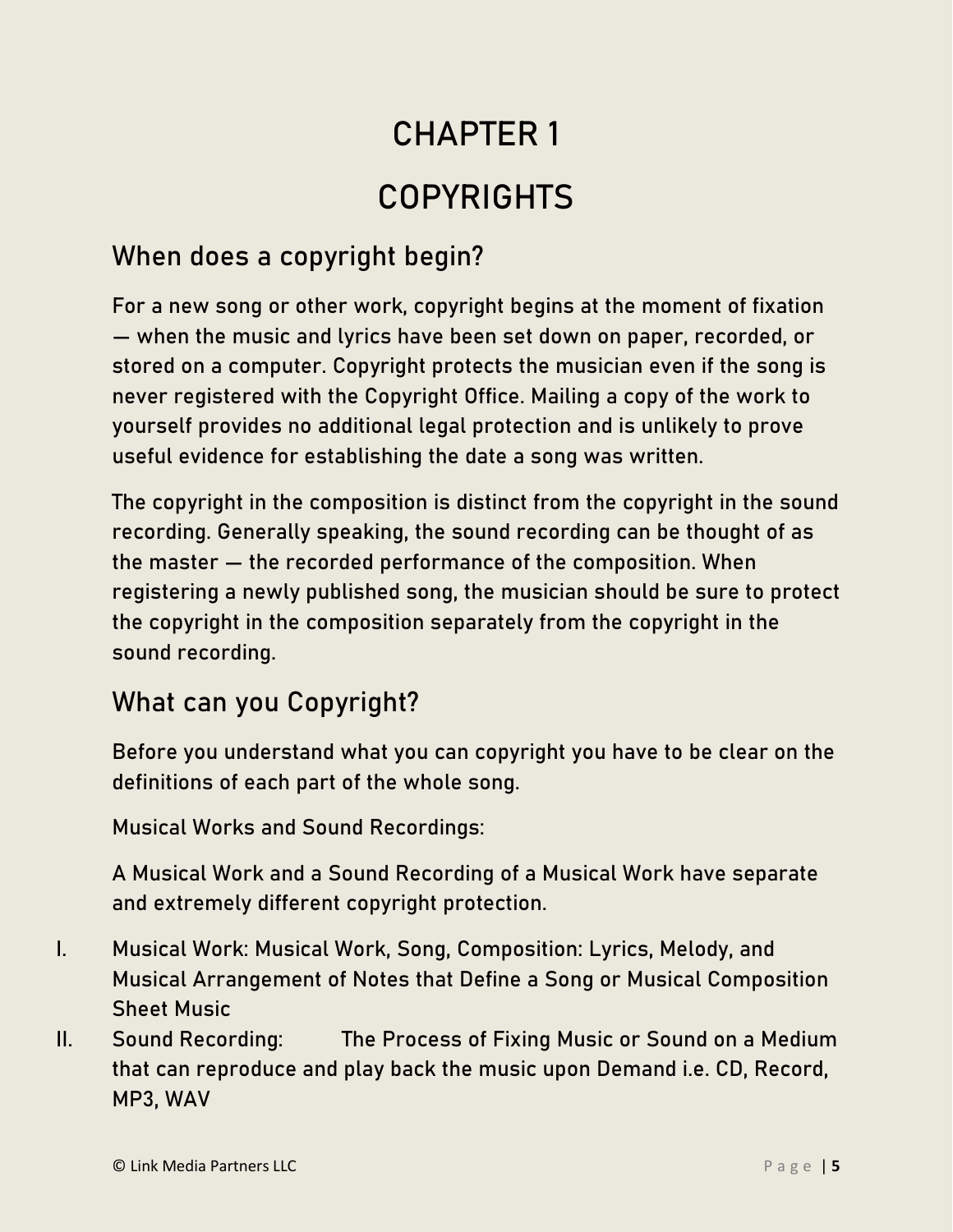### When should I file for a Copyright?

There is little or no value to registering a composition until it has been published. This typically means selling or distributing copies of the song to the public. Posting a new recording or video to YouTube will constitute publication. Live performance of a song does not publish the song.

While not required, registration of published music or recordings has a number of benefits. Copyright registration provides the right to seek attorneys' fees and statutory damages. Registration will be required prior to filing a lawsuit to enforce the copyright.

Registration is also simple. Until recently, a musician would file a Form-PA with the Copyright Office. While this is still possible, the Copyright Office has removed the Form-PA from its website (www.copyright.gov) to encourage users to file electronically. Registration should be done on Form-CO. This form is used for both the composition and the sound recording. The cost of filing is \$35.00 for electronic filing or \$45.00 for paper filing. Paper filing also takes the Copyright Office significantly longer to complete. In addition to the registration, two copies of the published composition must also be deposited with the Copyright Office.

### How long does the Copyright Last?

The copyright will continue to protect the composition for seventy years beyond the life of the author. If the composition is created by a corporation, the term will be ninety-five years. When the song is jointly authored, the seventy years will run from death of the last living author. In most situations, the author of a song will be the individual composer or team of composers and lyricists. However, situations occur where the members of the band have arranged to work as employees for the band as a corporation or limited liability company. In this case, band members would be creating the work as a work-for-hire, and the corporation/LLC would be the author. There are a few other situations where the composer will be asked to sign a work-for-hire agreement.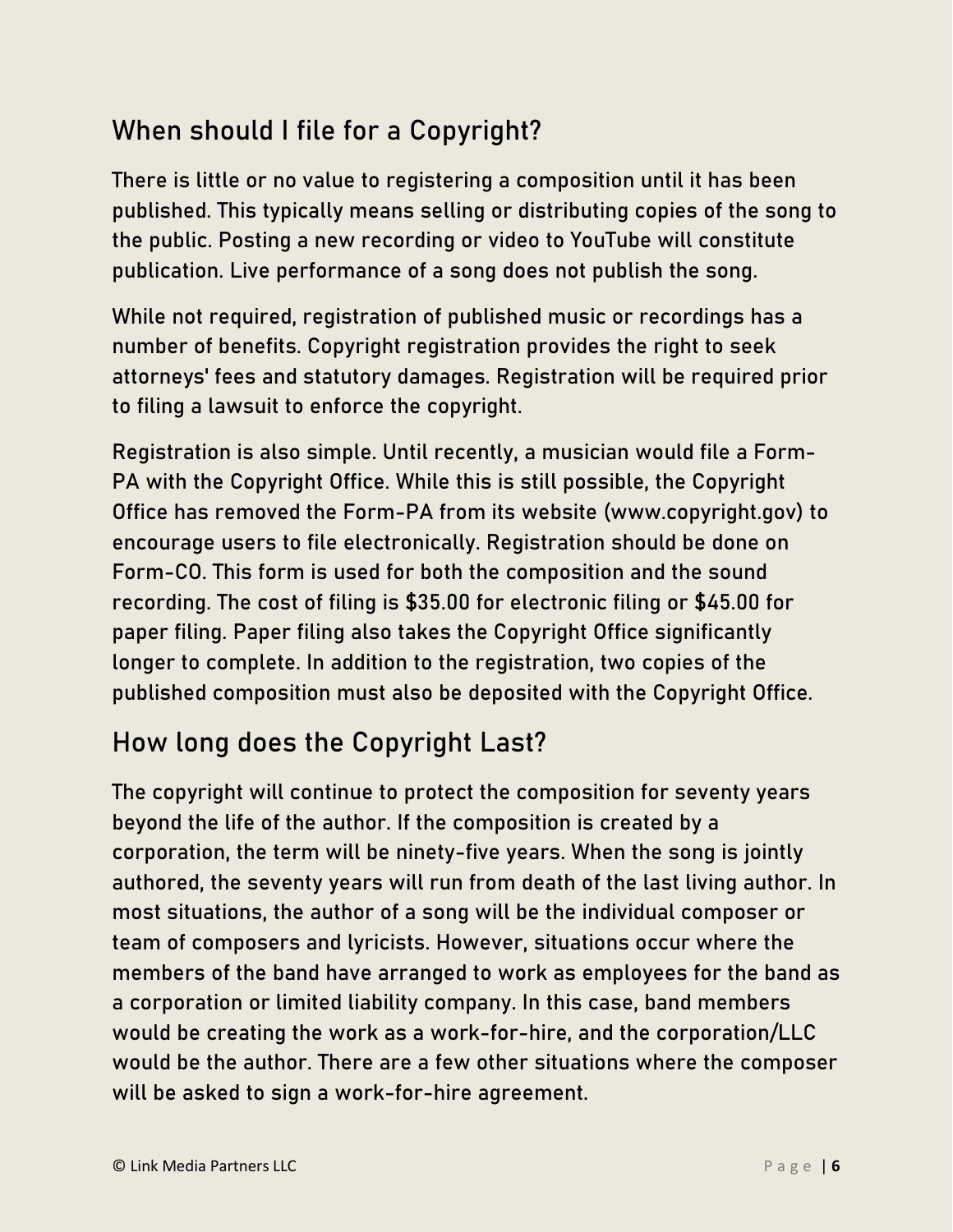For over a century, Congress has recognized that musicians are particularly vulnerable in market negotiations for the rights to their music. For songs written after 1978, a copyright contract can be terminated by the author 35 years following the date of the copyright transfer or grant. This right is unavailable to any composition made as a work-for-hire.

#### What happens with a Copyright?

By industry tradition, the copyright in the composition is managed by music publishing companies while the sound recordings are managed by the record labels. Music publishers may provide value for composers because these companies seek to promote the use of compositions in their catalog for use in films, television, advertising, ringtones and video games in addition to sheet music and music books. The publisher generally receives a percent of the composition revenue in exchange for these services. The publisher will manage the sales of the composition and typically handle all the copyright registration and deposit requirements.

By registering the work with the Copyright Office when works are published, and working with Harry Fox Agency and a performing rights society, the composer can maximize the opportunities to earn revenue from the compositions. Record labels — including independent labels have the additional opportunity to earn royalties through the SoundExchange collections. Through these various organizations, an independent artist can be positioned to earn revenue from all of the sources created by copyright law. Through these organizations and through the rights of termination granted by Congress, copyright law provides many tools to enhance the livelihood of composers and artists.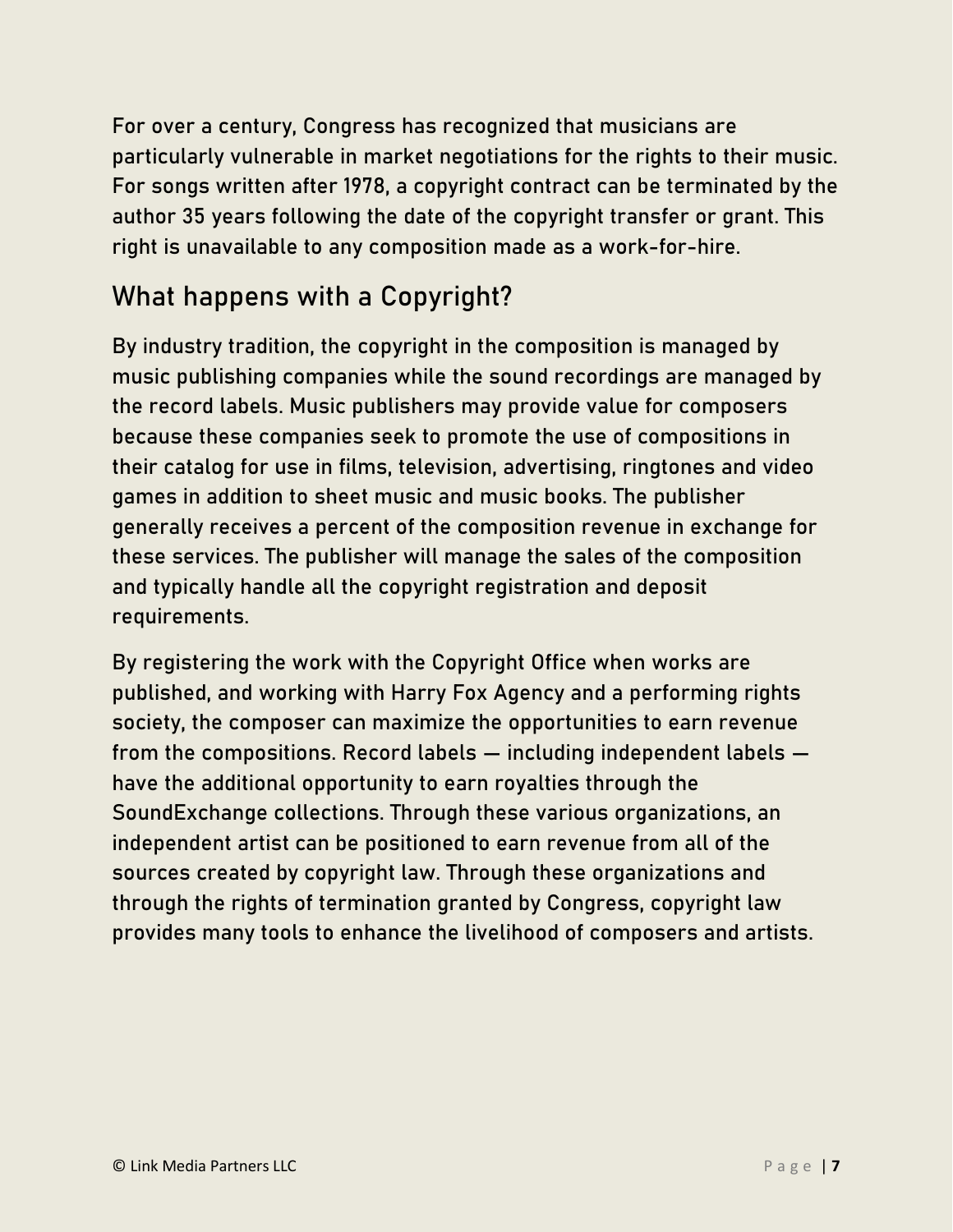#### Cover Songs:

Cover songs reflect the limited exclusivity provided by copyright. The original copyright owner has an exclusive right to publish or release the first sound recording of a song. After that, all other performers have the right to cut their own version of the song.

To release a cover version of a song, a musician must pay the compulsory or government-set rate for use of the song. Known as mechanical rights, the payment gives the musician the right to use the music in its own sound recording or master. Cover songs can be released on CDs or digital downloads. The statutory right to make a cover song does not extend to movie soundtracks, video games or other audiovisual works. For these uses, a license must be obtained from the copyright holder.

Under the law, the compulsory fee is paid through the Copyright Office to the copyright owners of the composition. Presently, the rates are the higher of 9.1 cents per song or 1.75 cents per minute of playing time. To better streamline the process, a nonprofit organization, the Harry Fox Agency, provides an easy to use website that provides a much simpler licensing system than licensing through the Copyright Office. For small runs of under 2,500 CDs or digital downloads, Harry Fox provides an online service called Songfile which makes for easy licensing of any of the 2 million songs in the Songfile database.

The version of the song can vary quite a bit from the original song. It can be arranged as needed to fit the performer, "but the arrangement shall not change the basic melody or fundamental character of the work." More importantly, the arranger of a cover cannot receive a copyright on the new version without the express permission of the original copyright owner.

Unlike the mechanical royalty, the public performance royalties are not determined through congressional action. Instead, the three performing rights societies — ASCAP, BMI and SESAC — license the venues where music is performed publicly. Public performances include live shows at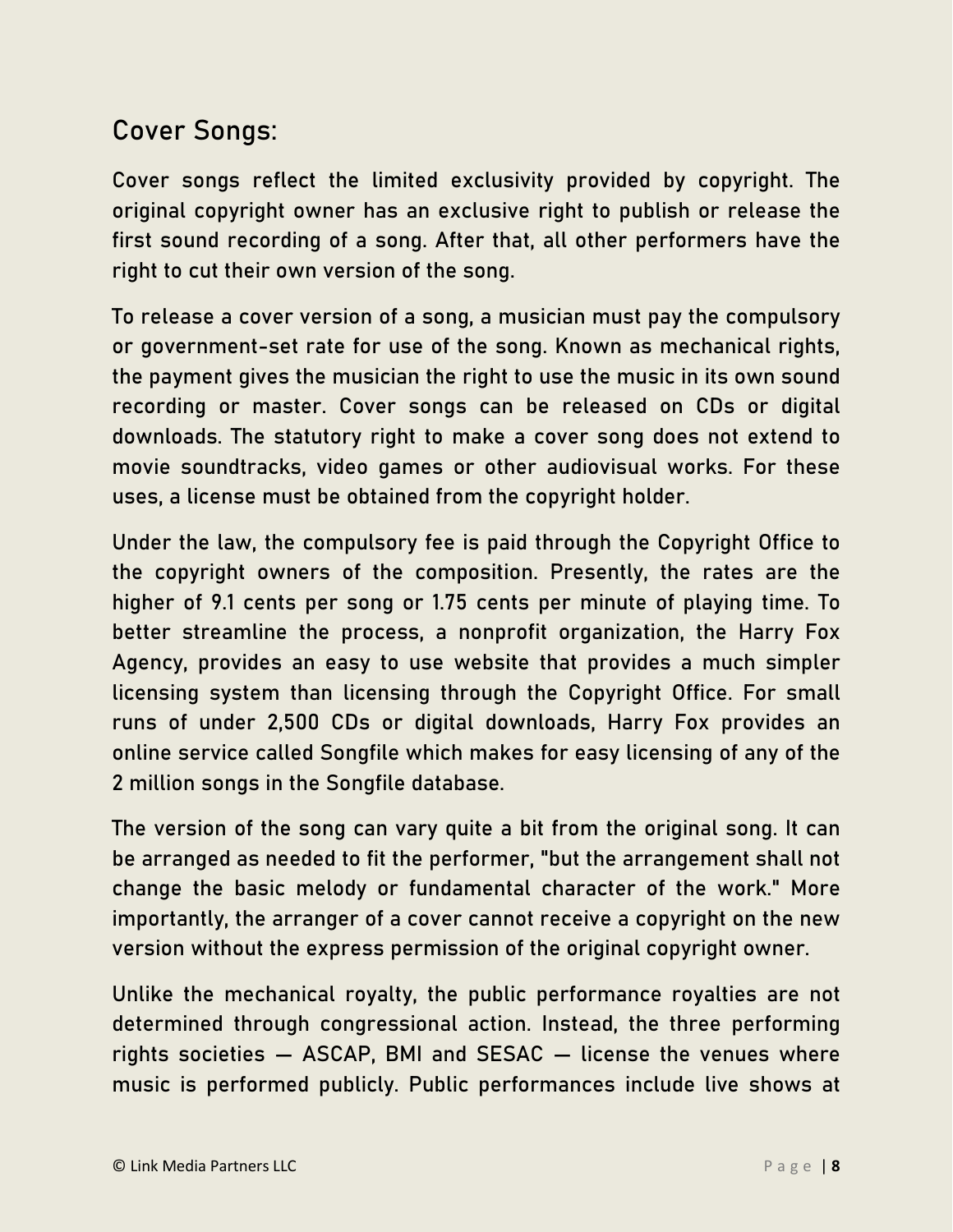public venues such as bars, restaurants, and auditoriums as well as performances of pre-recorded music on radio, television, the Internet, and at public venues.

For a musician, membership in a performing rights society provides a revenue stream that will be based on the popularity of the music. The funds earned by the performing rights society are distributed to the members based on record sales and airplay. Because copyright also protects the public performance rights of digital sound recordings, the organization SoundExchange serves to collect public performance fees owed to the copyright holder of the digital master — the record labels based on a statutory license rate which continues to be the subject of great controversy and ongoing negotiations.

#### Copyright and the Public Domain:

Fortunately or unfortunately depending on which side of this you fall, copyrights eventually expire and the owner no longer has no exclusive rights. All compositions not protected under copyright law are said to be in the public domain. A work is in the public domain when no one on this entire planet can find any law which gives them legal claim to that property. Public domain is the complete absence of any law allowing ownership of a property. If you can prove that a composition is in the public domain, you can use the work any way you can imagine. You can arrange, reproduce, perform, record, publish it, and use or sell it commercially any way you like.

Authors own the exclusive rights to their compositions. This is called a copyright and the composition is protected for many years--even if the copyright is never registered with the copyright office. A composition is considered to be "intellectual property". The copyright may be sold, transferred, or inherited--but the copyright still endures.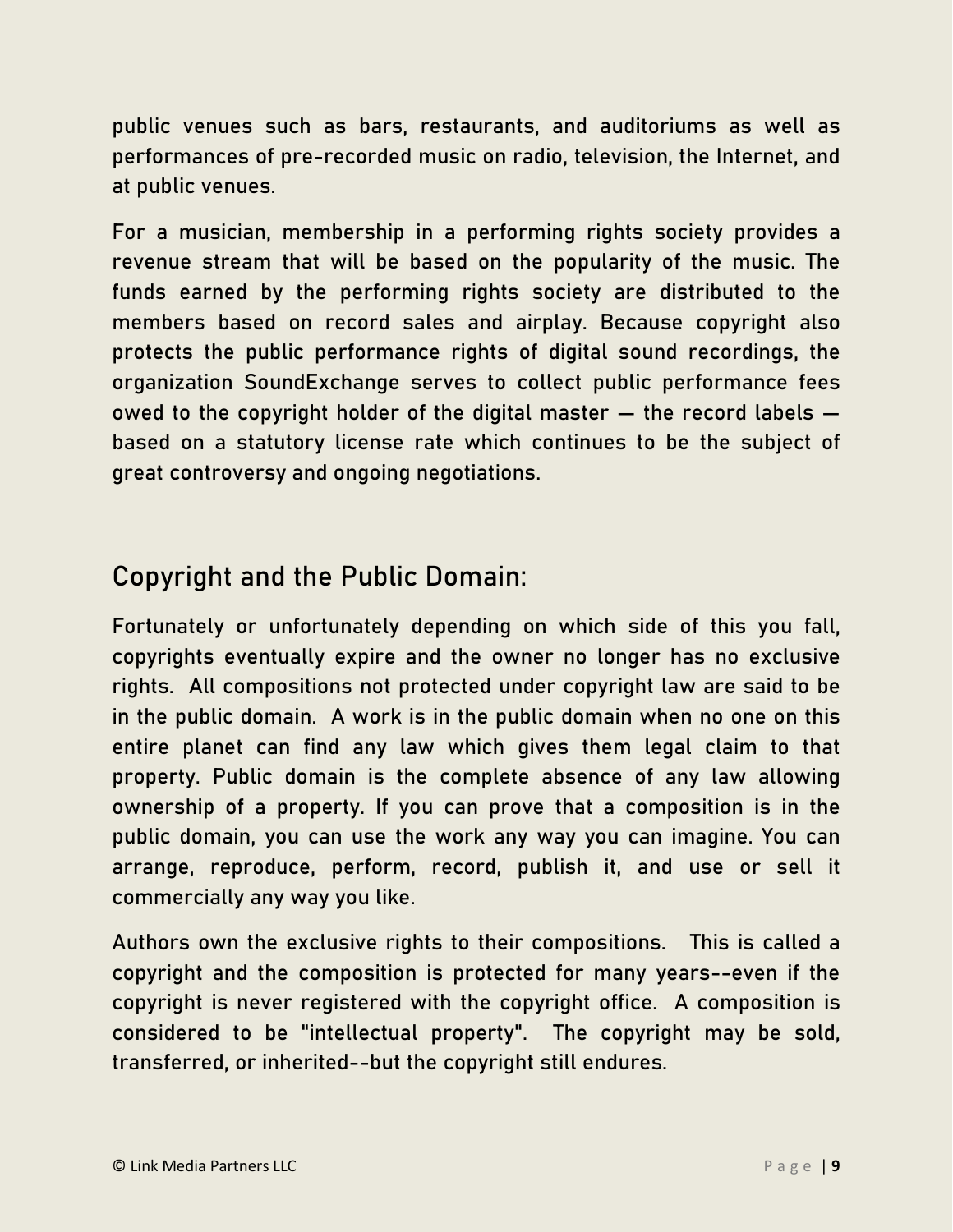#### Public Domain Music and Sound Recordings Basics:

Musical Works published with a valid Copyright Notice of 1922 or Earlier are in the public domain in the United States. Essentially ALL Sound Recordings are under copyright protection until 2067 in the United States.

--------------------------------------------

If music or lyrics are under copyright protection:

You CANNOT reproduce the music or lyrics

You CANNOT distribute the music or lyrics either for free, for no profit, or for profit

You CANNOT perform the music or lyrics in public

You CANNOT play a recording of the music or lyrics in public--even if you own the CD

You CANNOT make a derivative work or arrangement for public use in any form

--------------------------------------------

Copyright protection outside the USA is determined by the laws of the country where you wish to use a work. Copyright protection may be 50 to 70 years after the death of the last surviving author, 95 years from publication date, or other copyright protection term.

*For example, The children's song, "Mary Had A Little Lamb" is absolutely in the public domain worldwide, and it can be freely used by anyone. However, in the USA, no sound recordings of "Mary Had A Little Lamb" are in the public domain. It is imperative that you understand the difference between a musical work and a sound recording when using public domain music.*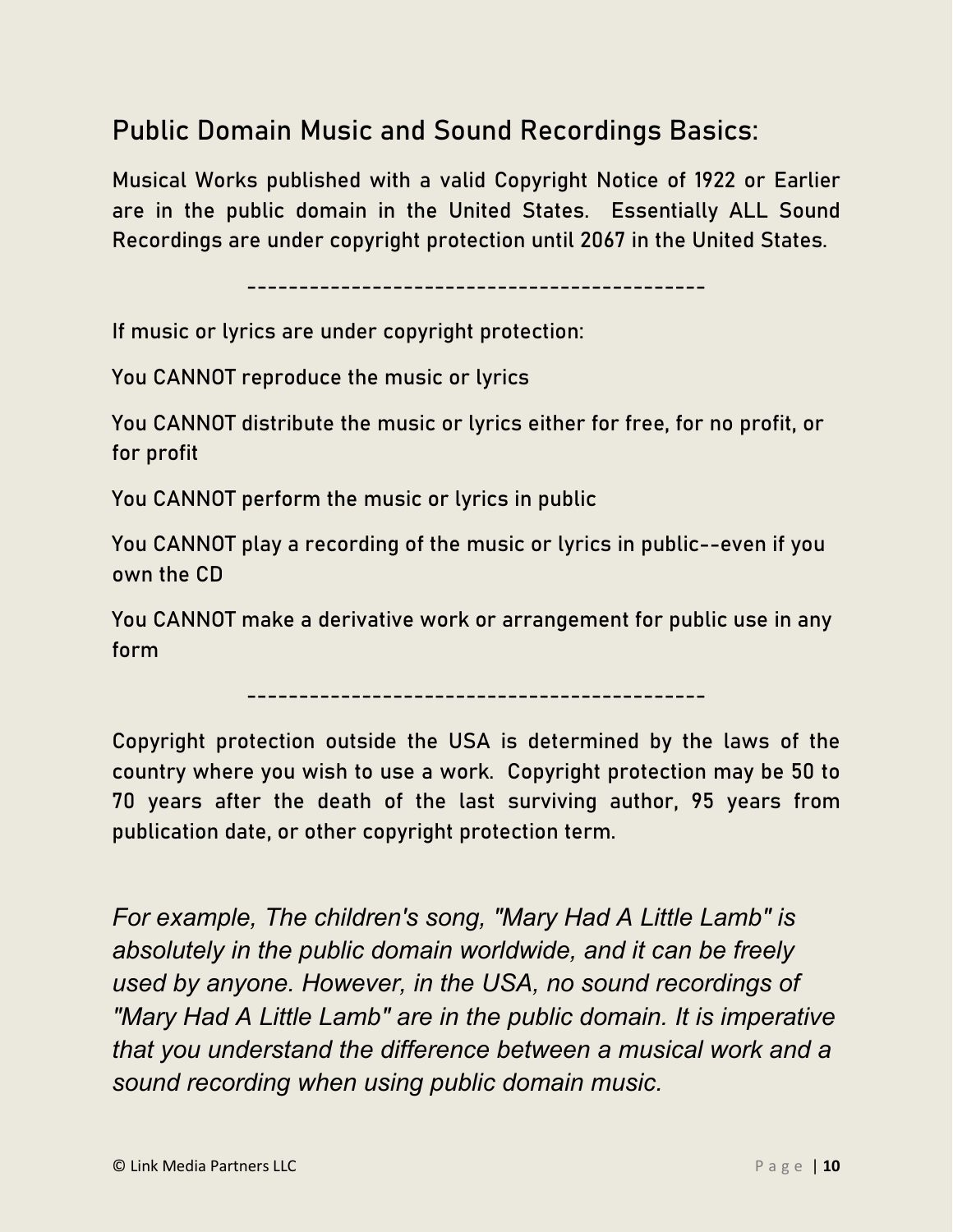## CHAPTER 2

## <span id="page-10-0"></span>INTRODUCTION TO MUSIC LICENSING

#### Music Licensing Basics:

While there are many ways music is licensed there are 3 primary factors that go into determining music licensing rates.

--------------------------------------------

Media – Term - Territory

--------------------------------------------

Media:

This is essentially the "what" of a music license. Will it be broadcast on TV, streamed on the internet, or will it be used for an in-house presentation? Media can be any one platform, or pretty much any combination of anything you can think of.

Term:

This is the "when" of a music license. Licenses can be as short as a onetime usage or as long as eternity (called perpetuity). While there are few times as an artist you would want to license a song in perpetuity, this is something music libraries do with relative frequency. It also saves a huge headache for the producing company, and keep in mind a license in perpetuity is only for the ONE usage outlined in the media definition.

Territory:

This is the "where" of a music license. This will delineate where exactly this particular project is going to show up. Will it show up all over the world? Will it just be in Ohio? Maybe it's going to be shown at a convention center. Territories can range from just one specific location all the way to "throughout the universe"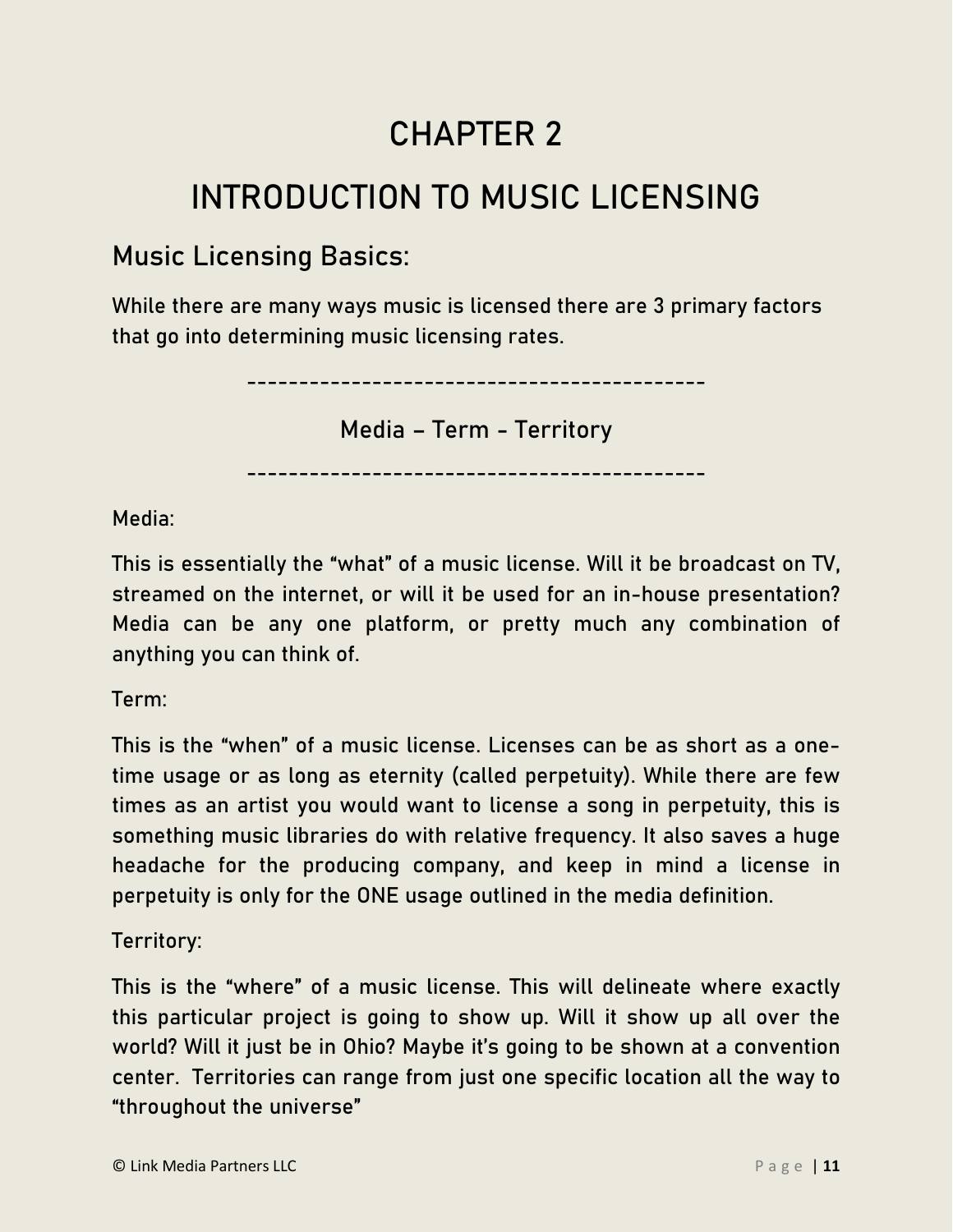#### Basic License Types:

Master Use License:

A phonographic copyright license to pay recording owners for music used in film, video, or TV soundtracks. There is no fixed fee for master use licenses.

#### Mechanical Rights:

A mechanical right is the right to record and distribute (without visual images) a song for private use. Mechanical rights or a mechanical license must be obtained in order to lawfully make and distribute records, CD's and tapes.

#### Multimedia License

CD Interactive (CD-I), CD-ROM (read only memory), Karaoke and Computer Games are examples of Multimedia License uses. Licensing in this area is still fuzzy, and as such, only limited rights are being granted in many instances. This is where the fewest industry standards and practices have been established. With many types of interactive multimedia products, music is not necessarily used in the same sense as it is with CDs, DVDs or TV uses (linear uses). Some of the new media allows manipulation of the music (such as extracting the flute in an orchestral work or taking the guitar part out of a pop song so the user can play along). In some cases, the user can produce their own version of the composition (kinda like being your own producer). This is considered a "non-linear" use and one of the reasons rights holders are being very cautious about Multimedia Licenses.

Per-Program License:

This is a license similar to the blanket license in that it authorizes a radio or television broadcaster to use the works. However, the license is designed to cover use of a piece of music in a specific radio or television program, requiring that the user keep track of all music used. Also, the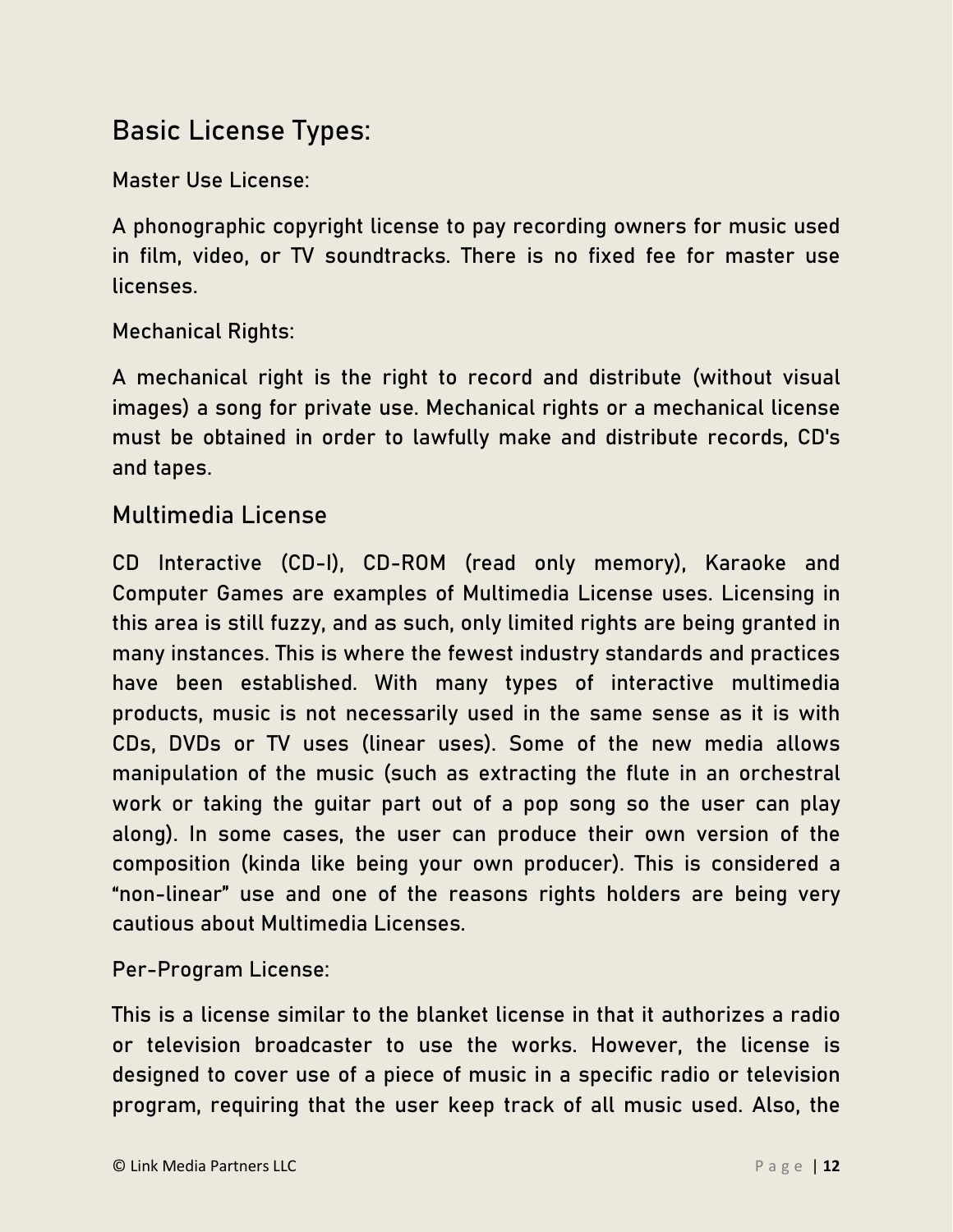user must be certain to obtain rights for all the music used in programs not covered by the license.

Performing Rights Licensing:

The "blanket" licensing rights are the licensing rights the "PRO"s administer with radio stations, television stations, clubs, restaurants, stores, digital streaming services, etc. Songwriters and publishers normally belong to one if they have any exploited songs. For the price of these blanket licenses (which vary depending on the size of the broadcaster) the broadcaster can play all the BMI, ASCAP or SESAC songs an unlimited number of times for a measured period of time. These 'plays' are tracked and the pool of blanket license money is divided in proportion to the number of plays and the value of plays.

Pre-Cleared Music:

Music that is ready to be licensed for various commercial uses including video, film, advertising and the like. See also Film Music.

Print Rights Licensing:

Sheet music, song folios, scores or notation in any printed or digital form released for sale. Once sold, printed music earns royalties from the print rights license which the publisher negotiated.

Public Domain:

This refers to the status of a work having no copyright protection and, therefore, belonging to the world. When a work is "in" or has "fallen into" public domain it means it is available for unrestricted use by anyone. Permission and/or payment are not required for use. This can never be recaptured by the owner except with respect to works eligible for restoration of copyright, once a work falls into the public domain ("PD").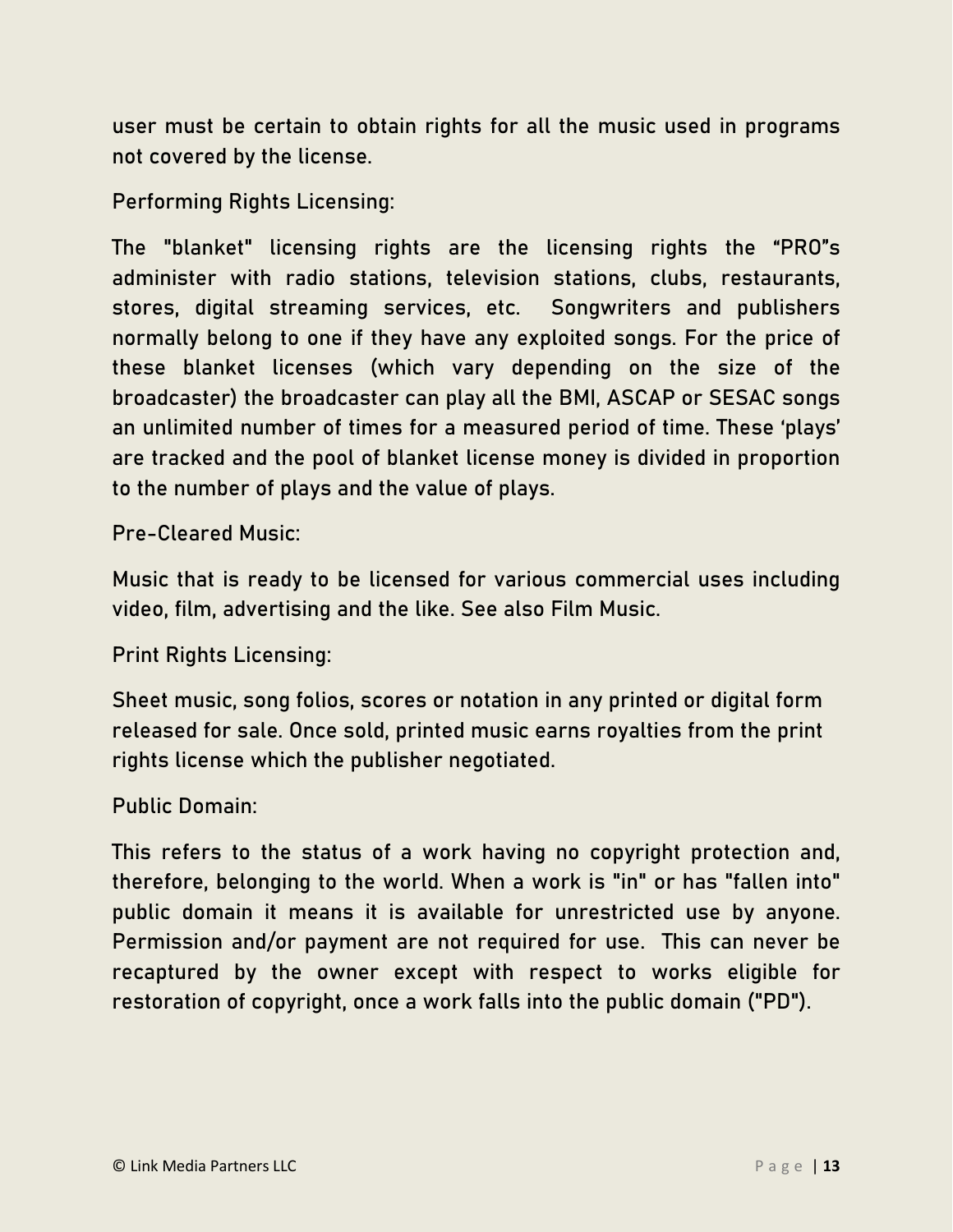#### Musician vs. Music Supervisor

Gabriel Gordon is a musician who plays so often on both coasts; he has an L.A. band, a New York band, and he tours with Natalie Merchant and does session guitar work (his work has been heard on everything from California Lottery commercials to Major Label Records). He observes that "There are people who make a lot of money writing music for television that 'sounds like' other artists. It would be great if they would use the real artists like me who have great songs but no break with a big label. I am for licensing just to let people hear the real music -- the stuff that was written with heart and mind, not just for a paycheck."

Joel C. High, former VP of music and soundtracks for Lions Gate Entertainment and now President of Creative Control Entertainment, displays the excitement that many of us have for making music work with images. "We often have directors who are greatly inspired by music and who may be passionate about acquiring a song that wouldn't normally fit in the budget of that film or television project. That's when we, as music supervisors, have to try to bring that same fervor to the negotiating process. We try to go to bat for our filmmakers in such a way that it benefits the picture and gives the best possible exposure for the musical artist. We want to get the absolutely perfect music for the scene and often the only way that can happen is by getting the recording artist to see the merits of having their song in a film – to consider the way their song is used so they will see benefits beyond just the financial one."

A Director of Copyright and Licensing at a major independent publishing company had this to say: "Obviously, licensing music in film/TV is a wonderful way to get exposure, although for new artists, it will probably not be lucrative. And of course, there are things writers/artists should take into consideration when someone requests to use their music: Avoid giving broad rights away for free! This sets a bad precedent in the community, especially for new artists/writers, and it devalues their work."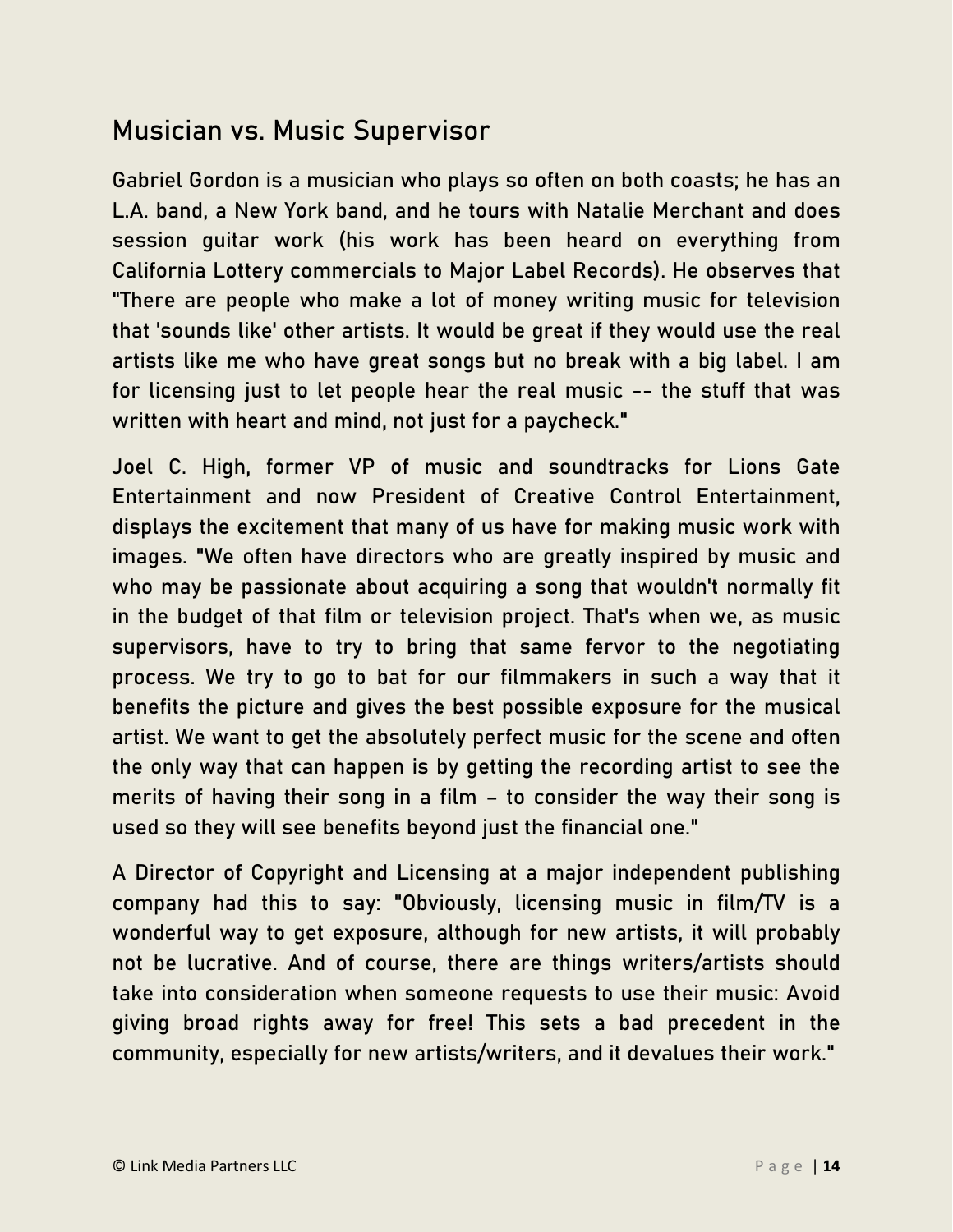## CHAPTER 3 MUSIC LICENSING 101

#### <span id="page-14-0"></span>Overview

Music can be used in four broad categories under copyright law: Adaptation, Recording, Reproduction, and Public Performance. Depending on where and how someone is going to use a song, there are mechanical rights and synchronization rights that have to be negotiated, and the various parties involved may include the songwriter, publisher, and record company, usually holder of the master rights.

Well, that last part doesn't sound so complicated. Oh really? Consider that there may be multiple songwriters, each with their own publisher for their share of the song. Song copyrights are held by music publishers (which may be the artist, but more often is a third party), while sound recordings (the masters) are controlled by record companies (which also may be the artist).

Where music meets licensing, there's money to be made. How much money? We have all read about the multi-million-dollar deals for icon bands like the Rolling Stones and Led Zeppelin, but what about the money for the rest of us? There are independent composers and production houses that have been able to charge anywhere between \$1.00 and \$250,000 (U.S.) for a single license.

That's correct: he said a quarter of a million dollars. And there are a great many places to earn money from music. For example, there are more TV shows on more cable channels than ever before. There are oodles of commercials. There are tons of electronic games and toys. There are corporate video productions galore. There are big movies, little movies, and direct-to-DVD movies. And they all are potential places to put your music, if the rights can be cleared.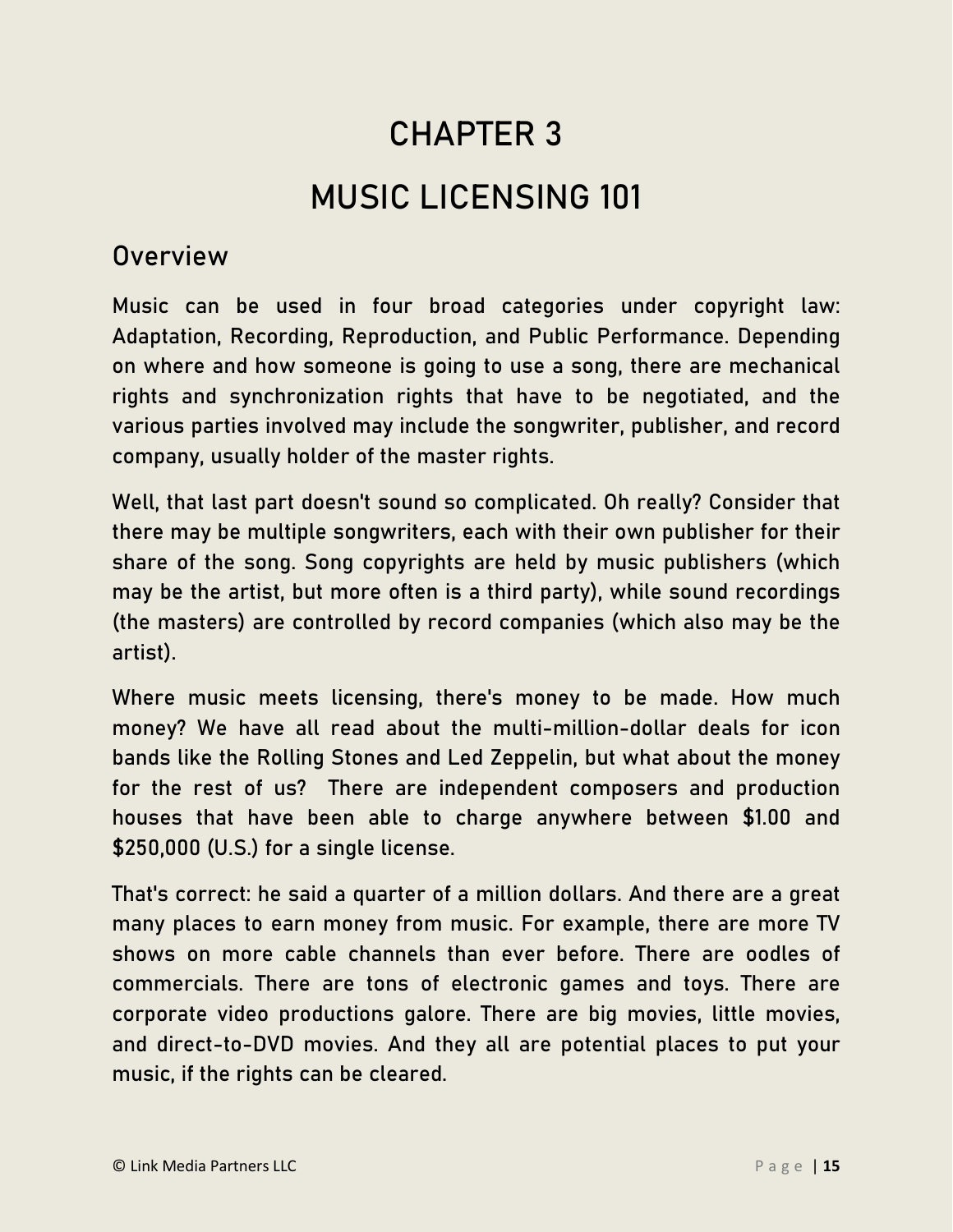#### Goldmine or Minefield

The world of music clearance can be a goldmine or a minefield.

The average fee is usually between \$4,000 - \$6,000 per side (Master & Synch). It really comes down to how badly they want to use the song and how big a hit it was."

Those two words, "Master" and "Synch" indicate part of the problem for the average singer/songwriter who hopes to have a song appear on a soundtrack. Before you can start earning money, there's a lot to know. The facts are so important that NARIP, the National Association of Record Industry Professionals, held an all-day workshop on the topic.

#### Music Clearance

So what, exactly, is "Music Clearance"? Simple: getting permission from rights holders to use music in your production. But what rights? The song's copyright is held by the writers (or the estate of the artists, or whoever was sold the rights). The master recording is held by whoever controls the original recorded version of the song.

There are generally TWO parts of music clearance & licensing:

A synchronization license is issued by the publisher for the use of the song/composition, and;

A master use license is issued by whoever holds the rights to the specific RECORDING of the song/composition.

For famous/known copyrights and/or recordings get an expert or become one. It's not brain surgery, but the ins-and-outs and "who knows who can get what at a good price and fast" can be really important—meaning you may get your "yes" or "no" answer in a couple of weeks as opposed to a couple of months.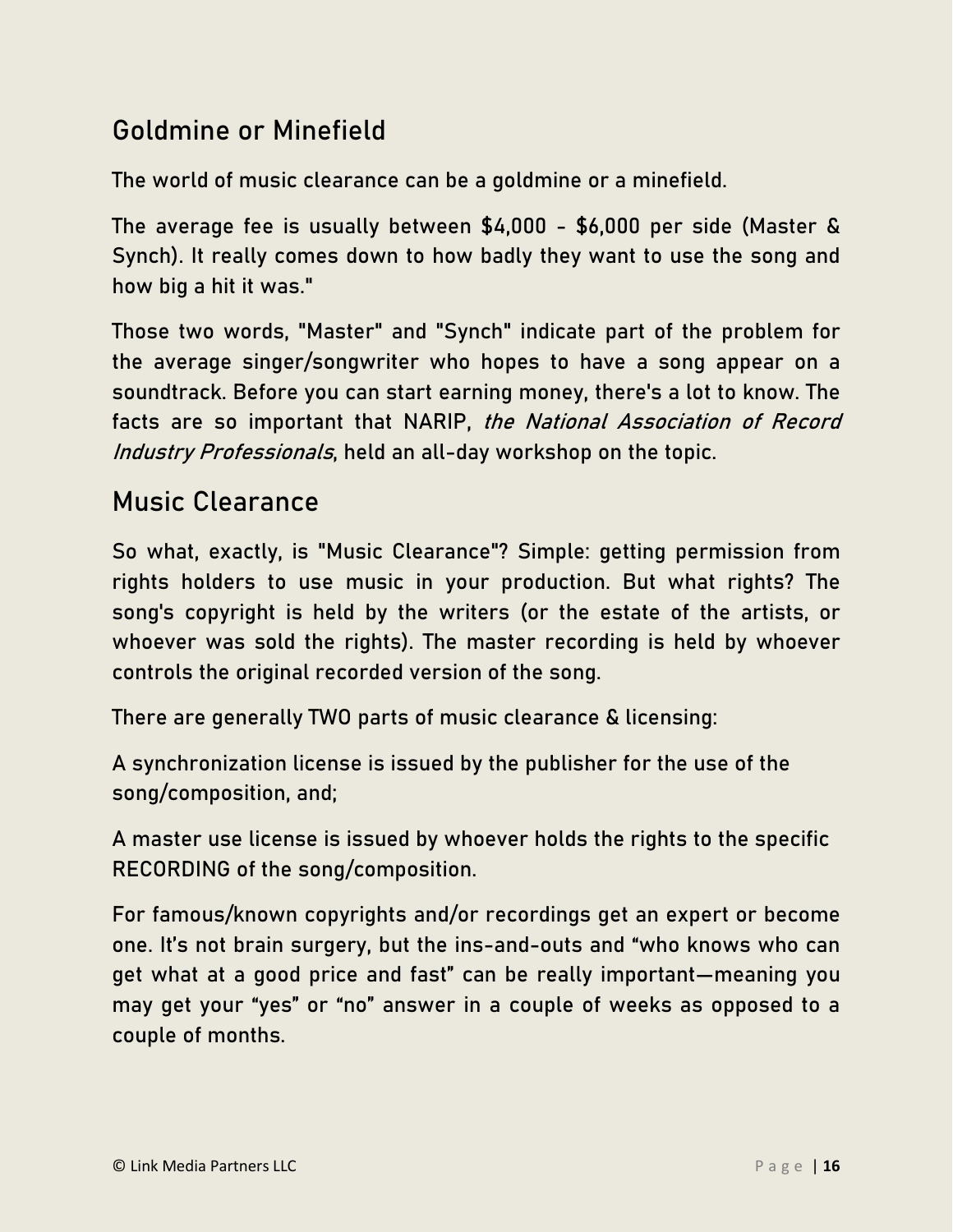*Consider this:* you can get permission from the publisher without permission from the record company and you are fine if you record a new version of the song. But without the publisher's permission, the master recording license does you no good at all.

The field is very competitive. Former head of A&R at Epic/Sony, Capitol Records, and EMI-America, Don Grierson, notes that "nearly everyone in the music industry seems to be aiming at the film/TV and commercial licensing markets. There is intense competition. It can come down to relationships on some occasions, but often it is determined by the ease with which you can obtain the clearance."

#### Negotiating the Fees

When it comes to Synch Licensing, there are a number of factors that determine what the fee is going to be. Some of those include:

| Territory: | USA, World, Provincial?                                             |
|------------|---------------------------------------------------------------------|
| Media:     | Theatrical, Radio, Television, DVD/Video, New technology?           |
| Usage:     | Featured Instrumental, On Camera, Background Instrumental, Vocal?   |
| Length:    | Entire composition, 30 seconds or part thereof?                     |
| Version:   | Re-record or original recording?                                    |
| Section:   | What melody/part of the song is being used? The most notable widely |
|            | known chorus? Or just an unmemorable line from the 3rd verse?       |

But even once you have sorted out who owns what and where something is going to be used, there's the legal terminology, with contracts likely to contain such phrases as "World excluding the BRT's," "Rear Window," "now known or hereafter devised," "MFN," "Pro Rata Share," "Third Party Payments," and even "Audit."

True, you don't need to know all of these things if you're a songwriter, recording artist, manager, agent, record executive, film/TV production professional, or advertising agency executive. But the more you know the better. Not only will you be more comfortable with the business side of the music business, you'll be in a better position to guide a career -- your own or your clients'. Just knowing a little about these topics allows you to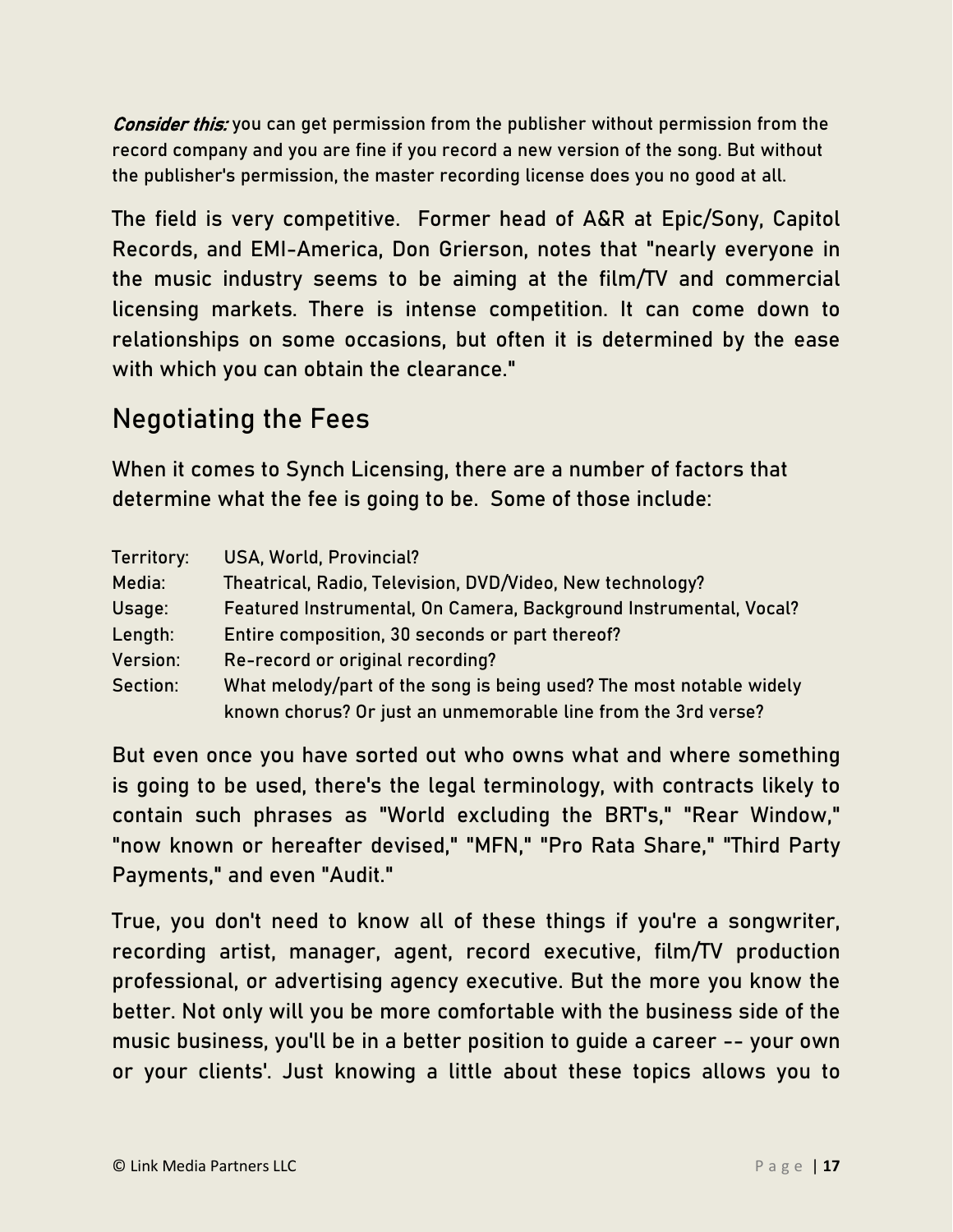follow the conversations these clearance guys have and any other representatives.

While some of those terms may not pertain to you. "BRT" refers to British Royal Territory. "Rear Window" refers to the U.S. Supreme Court decision in Steward v. Abend in 1990 which concerns songs created after 1978 which do not have a specific length of time noted in their license agreements. However, one term that is a good one to know, "MFN" (Most Favored Nations) which means every song is able to enjoy the same contractual arrangements in a project (if you and a competitor have songs licensed to a movie and they negotiate a higher fee, you will get that same higher fee).

Don Grierson, when acting as a music supervisor for motion pictures, says "Those who represent songs often call me and ask 'What are you looking for?' and it's amazing how rapidly the answer can change. The music requirements for any given project, or even any given scene in a film, can change depending on the director, the producer, etc. And whatever mood is being established in the scene may change in post-production, requiring a change in the music."

#### Mistakes to Avoid

Where people are involved, there can be errors. Publishing and record companies sell and sublease and assign rights, some of which they did not own to begin with all the time. In addition, new companies file new cue sheets and suddenly a song is attributed to the wrong writer, a title is changed, a publisher forgotten; or sometimes a copyright holder just stops filing all paperwork, including change of address forms.

Being an indie artist can be a huge advantage. Music supervisors are always looking for quality master recordings. An indie artist can sign off on a master and synch music license in one phone call. Time is always an issue, and TV supervisors love indie artists because of the lack of major label red tape which can leave them without clearance in time.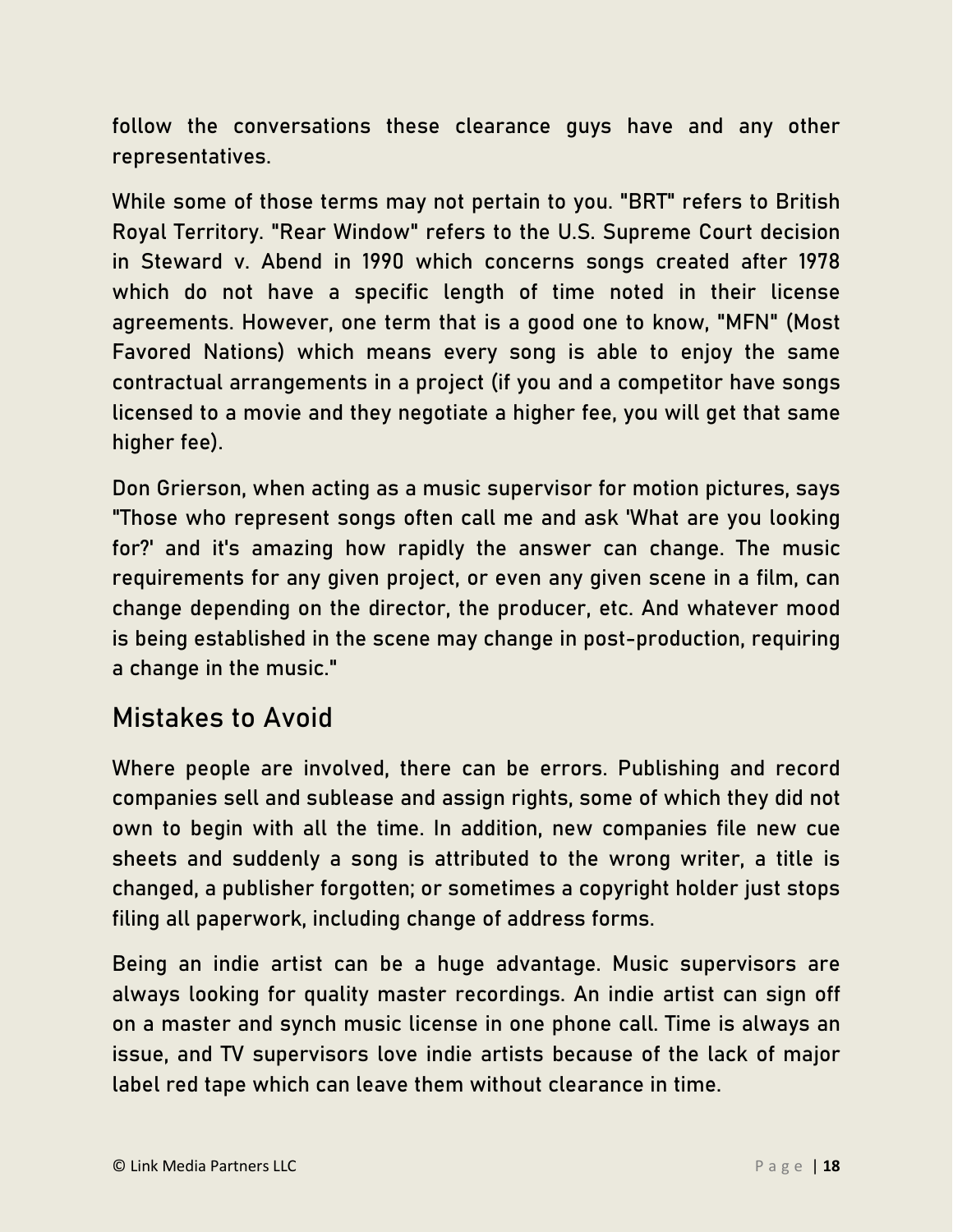#### The Bottom Line

Like any part of the music business, licensing can be feast or famine, goldmine or plain old shaft -- but like any part of any business, the best protection resides in employing those with experience and integrity. If I were looking for a goldmine, I'd find an experienced miner who had found gold before.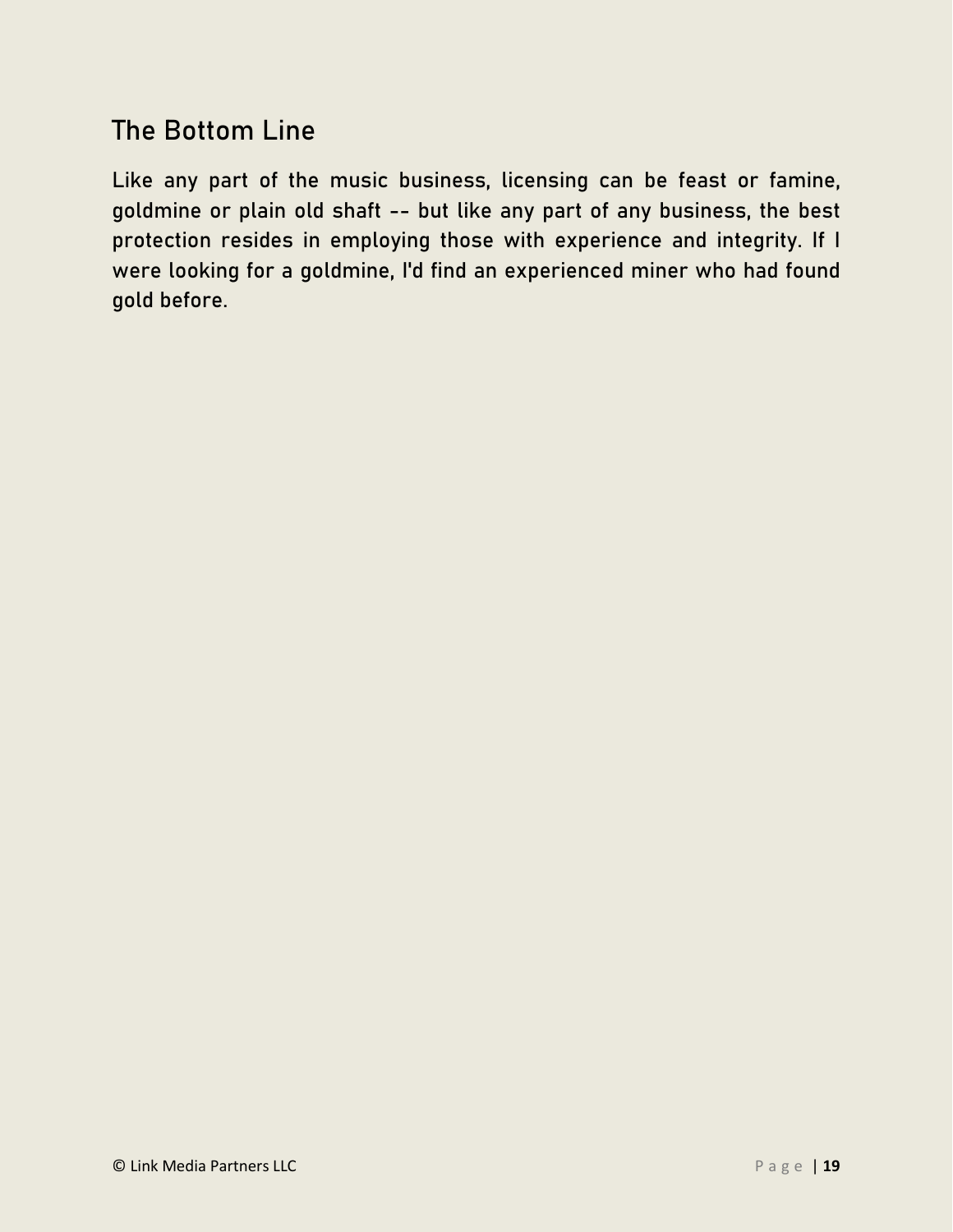## CHAPTER 4 MUSIC LICENSING PEOPLE

#### <span id="page-19-0"></span>Arranger (aka Orchestrator)

Not to be confused with the composer, although composers often arrange their own music—especially anyone whose name isn't John Williams or an equally A-list composer (they're the ones who can afford to have their nails buffed while the Arranger weaves their magic). An Arranger takes the composition and decides what instrument will play what and adjusts the music for the type and/or size of the band or orchestra that will be performing and/or recording it. Sometimes arrangers take a huge orchestra score and trim it down for a smaller group, or will take a classical piece and arrange it for a rock band, pop artist or dance track (think "Fifth of Beethoven" as an example).

#### Contractor (aka Music Contractor, Vocal Contractor or Fixer)

These folks hire the instrumentalists and/or vocalists needed on a session and know the skilled, professional people in their town who work well together, won't waste anyone's time and will produce great results on time and on budget—every time. Sometimes the production company will designate a Contractor, but more often they work with the composer (who often just tells them "Get me the best you can for the money we have") and they also liaise with the music coordinator or whoever is setting up the studio time, location, etc. The Contractor notes how many minutes of music are recorded and/or how many tracks are recorded. For union sessions, the Contractor helps to handle the A F of M (Musicians Union), SAG and/or AFTRA paperwork and forms for filing with the respective union(s). They make sure that during the session the performers get proper break times, meals, etc. and oversee the full recording process. The Contractor may also be one of the performers during the session, and is in charge of making sure all the performers get paid the right amount of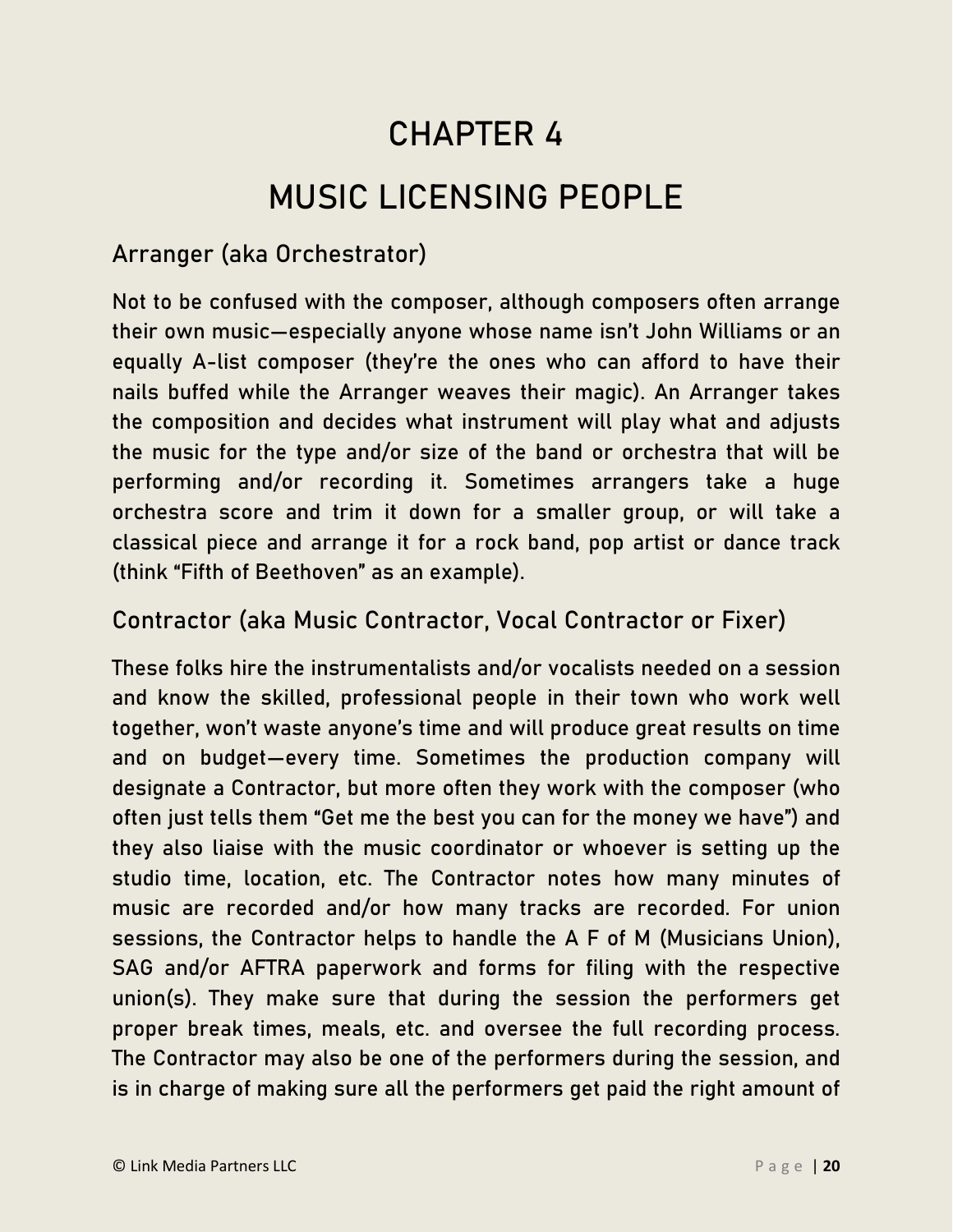money and in a timely fashion (according to union rules, if applicable). Cash is good, but more often than not, expect a check in the mail, especially on a union gig.

#### Engineer (aka Scoring Mixer)

A great Engineer is a composer's best friend—really! They record and mix the music, and oversee all the technical aspects of the recording session. The great ones are also often musicians themselves, who have that creative ear as well as the technical prowess necessary for a successful session. Composers often have favorite Engineers and will request them on a project. Sometimes the production company will ignore the composer and assign an Engineer—it often depends on budget, but sometimes an "I want to be in control of everything" person can enter into the process from either the creative or business end. As such, an Engineer often has to be a highly-skilled mediator who speaks all the languages: composer, director, classical instrumentalist, Rock God and singer—and even suit! The good ones are also up-to-date on all the current technology and how it can help in the specific session at hand, and will work closely with composer and score supervisor to make everything run smoothly, efficiently and quickly, without sacrificing quality or anyone's sanity.

#### Music Administrator

Ostensibly, their duties should be to handle all the paperwork for the music supervisor and/or coordinator. In reality, they often have to handle a lot of the duties most often associated with being a supervisor and/or coordinator because of budget, time or personnel constraints. They may not be in the room as negotiations are in process, but after that meeting, you can bet that they're the one who actually types up the contract!

#### Music Coordinator

This differs greatly, depending on whether they're on staff with a TV network or a full-service music company or an independent person who works with specific music supervisors. The Music Coordinator's duties can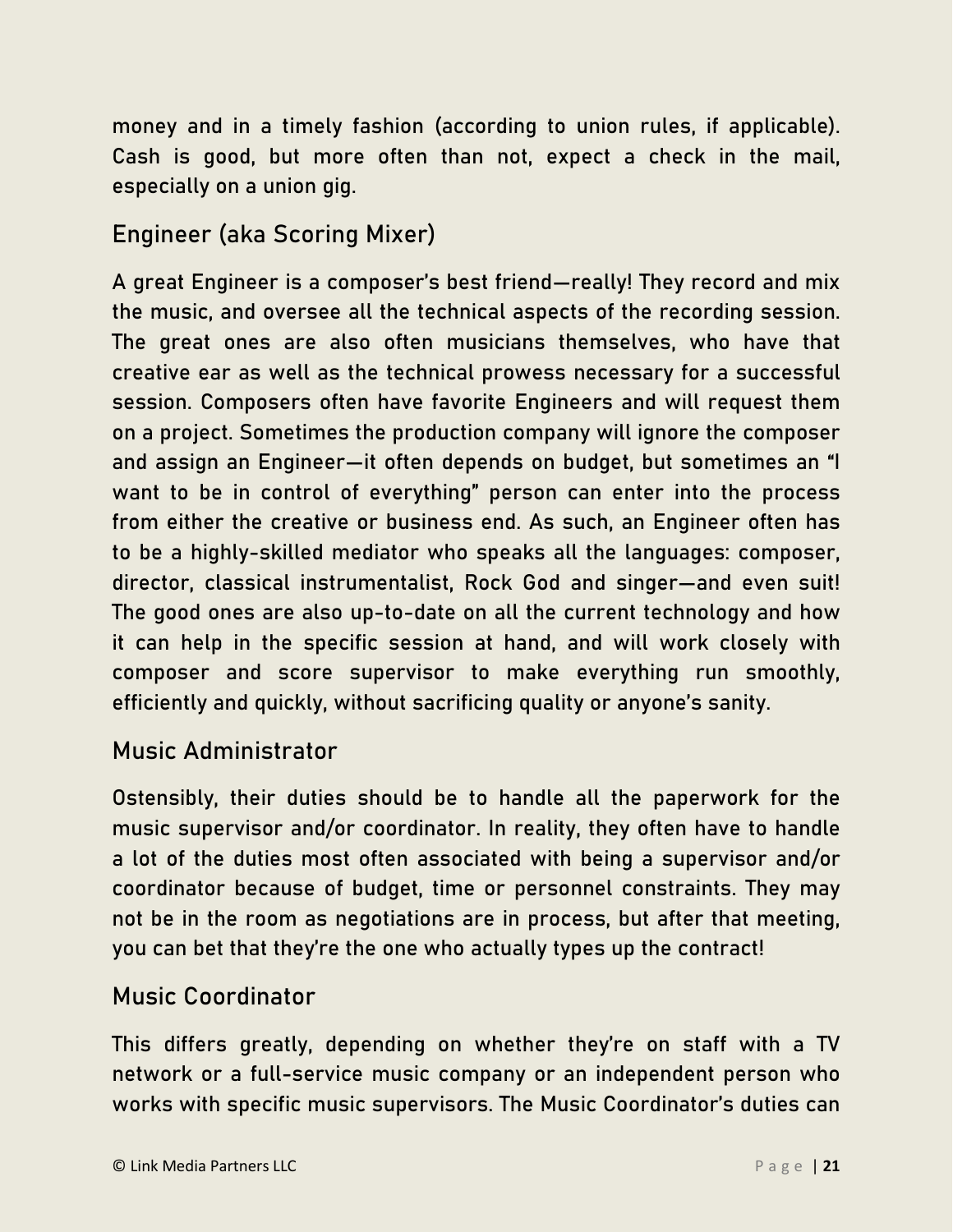be as simple as creating and filing cue sheets for the project and making sure all the dollars and cents add up at the end of the day, or may be as complex as working hand-in-hand with the music supervisor on all aspects of the project. Sometimes, if there is no supervisor, the Coordinator will work with the director and assume many of the duties a supervisor would normally handle. A Music Coordinator's primary functions are normally to make sure the music the supervisor is suggesting for particular scenes is properly catalogued and delivered to the director, film editor and/or music editor (as directed), and all credit information (songwriters, artists, labels, etc.) is readily available. They are also responsible for coordinating the compilation of all information for cue sheet preparation, and may actually prepare the final cue sheets, based on the composer and music editor's notes from the final mix of the film. Basically, the budget often dictates their duties.

Music Copyist (aka Copier, Music Preparer or Music Prep)

The Music Copyist ("Copier") prepares the printed music charts and/or lead sheets the musicians use at a recording session. These are extracted from the overall music score the composer provides so that everyone is looking only at the part they play, and have their music in the right key for their instrument (kind of important). In the past (as those of us who had the stained fingers to prove it), such music charts were done by hand, with India ink (so the notes wouldn't bleed off the page when the trombonist emptied his spit valve), and done one-by-one in a rather time-consuming and painstaking process. Today, with the advent of some great scoring software, those who prepare music for sessions most often will do it via the computer.

#### Music Editor

The Music Editor, along with the composer (and sometimes the music supervisor and/or coordinator) organizes, documents, and times all the music cues used in a project. (S)he is the obsessive, retentive type and will often drive the director crazy with almost indistinguishable cuts in/out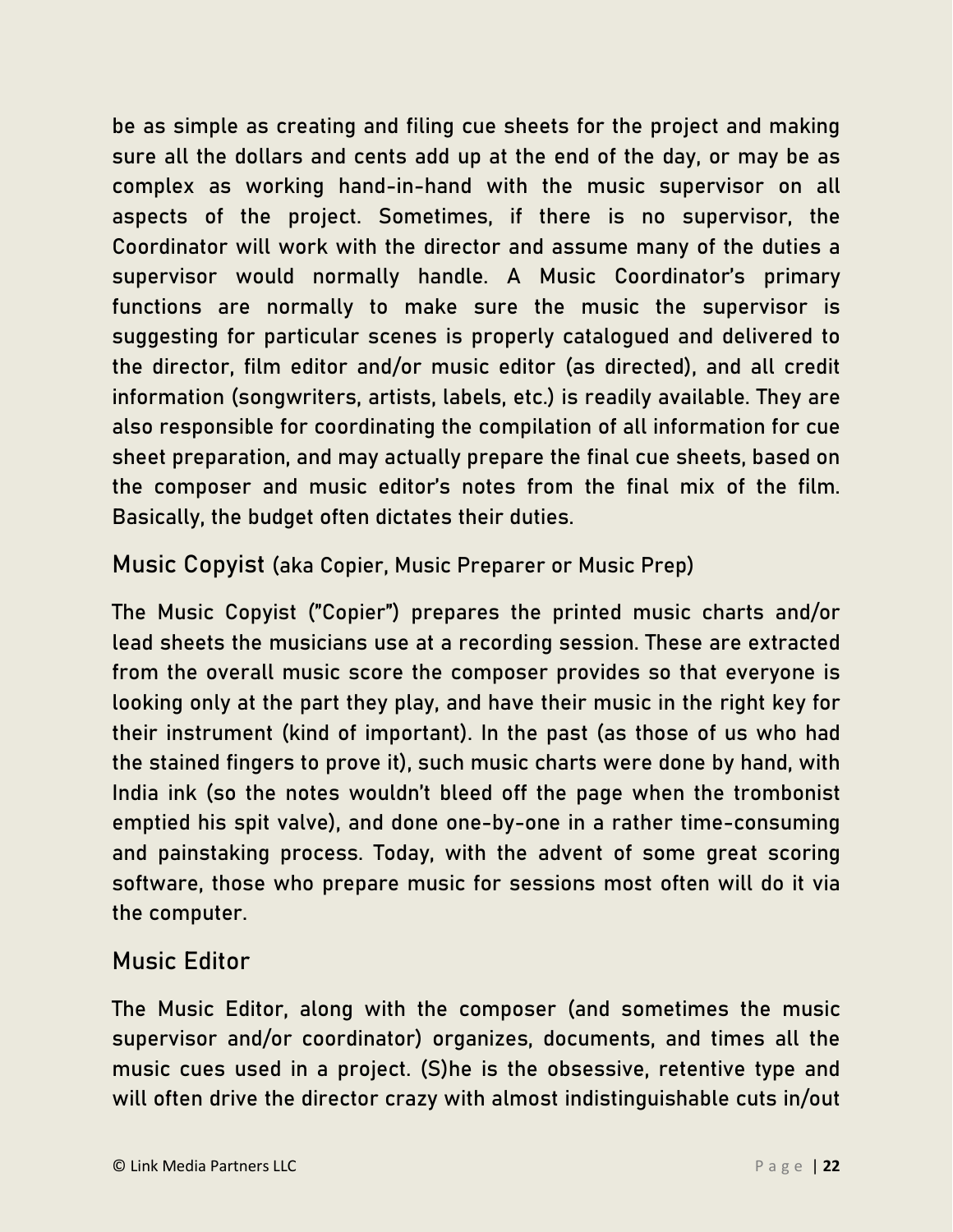of a piece of music, but that's why we love them. They will often make suggestions as to the best start/stop points, and can make a song "fit" into the scene, dodging dialogue and enhancing poignant moments by "cutting and pasting" a song. They also work with the composer on timing, length, type and placement of music that the director, composer and music supervisor have discussed during spotting sessions. If the music is being recorded live (not a Synth Score), the Music Editor will often be at recording sessions to document, time and name each cue, and will often generate the click used to keep everything exact. The Music Editor also cuts all music (source, score or source) into the film—although here is where the director and/or producer may return the "(s)he's driving me crazy" favor. The music editor also notes the correct SMPTE Time Codes for the cue's in/out placement and provides that info to the music supervisor, coordinator and/or administrator so that official cue sheets can be prepared for filing with the respective performance rights organizations (PROs).

#### Music Supervisor

Regardless of whether they're a "biggie" (meaning "I have a staff") or an "indie" ("I get to do it all for less money"), the Music Supervisor's main duty is in choosing music and licensing it for the project, and—as importantly making sure the music they provide to the director enhances the action/mood on screen, and helps the director see his/her artistic vision realized. The Music Supervisor oversees all of the creative and business aspects of the music for a project. This includes helping to develop a music budget, assisting in the search for a composer (if requested), helping the director in his/her choice of songs, coordinating the soundtrack recording, "spotting sessions" (with composer & director), etc. It may or may not include doing the music clearance/music licensing paperwork, and can also include some (or all) of the duties of a music coordinator and/or music administrator. The earlier the Music Supervisor is involved, the more time they have to be creative—both with the music itself and with the budget. When a "famous" song, or a "classic copyright"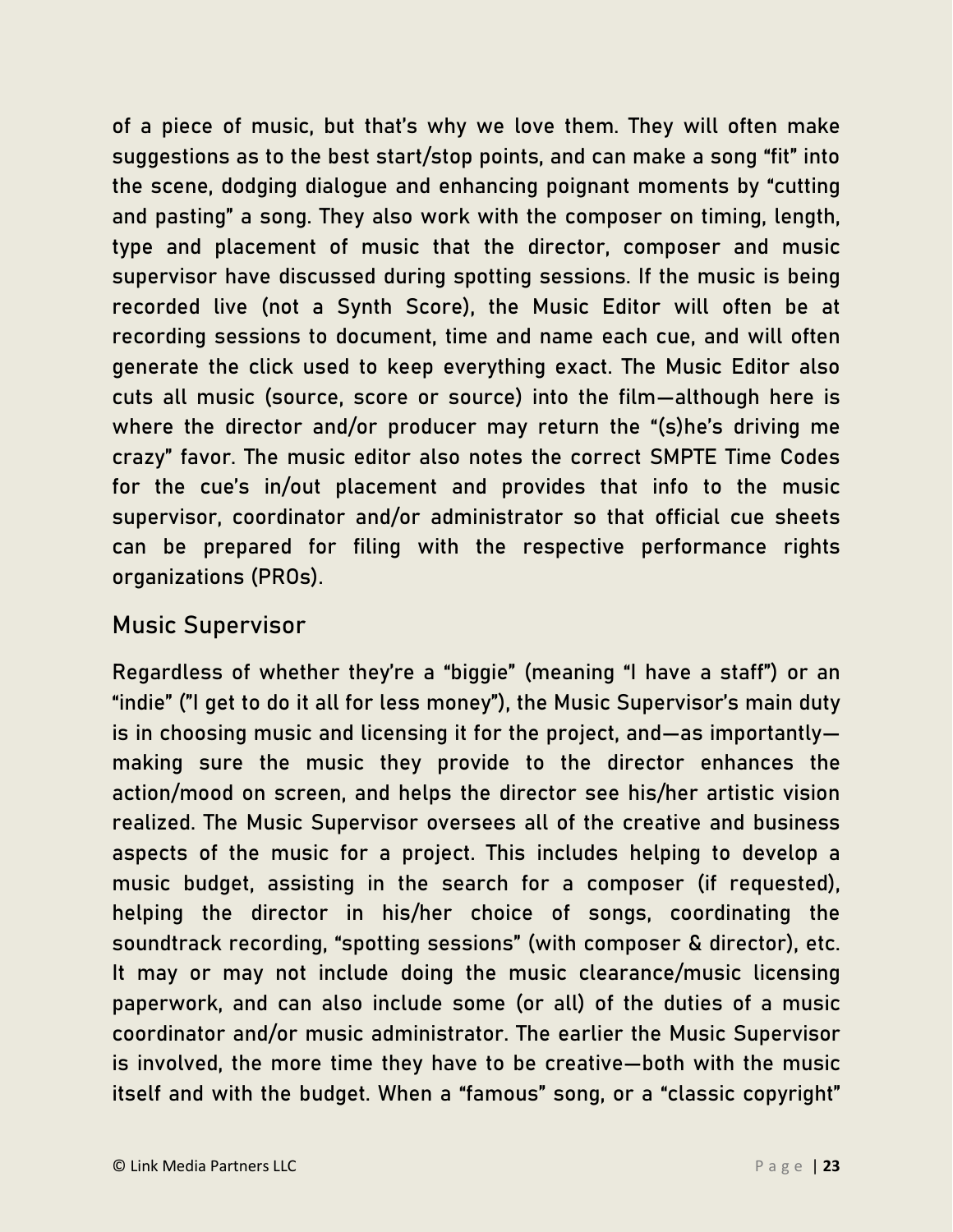is desired by a director, but the project's budget does not allow for its use, the Supervisor will suggest (and often negotiate) budget-friendly alternatives from various sources, including independent artists and/or music libraries.

#### Orchestrator (SEE: Arranger)

#### Sound Designer

This is the person who creates the soundscape and designs the nonmusical sounds for a project. While not particularly common in the past, but growing in popularity because of "synth scores" being used due to budget constraints, the composer may sometimes help create the nonmusical sounds (i.e., swooshy Sci-Fi sounds, "blow 'em up good" noises, gunfire and/or just plain weird stuff) that go along with the music, or are used on a stand-alone basis. The composer may also work along with the Sound Designer in designing/creating sounds to be used as overlays to the music.

#### Score Supervisor

During the recording session for a film or TV program, the Score Supervisor hangs out in the control room with the music engineer, music editor and whoever else wants the free food that the string section and electric bass player always manage to find before anyone else. The Score Supervisor makes suggestions and comments to the conductor (often the composer) as the music is being recorded. The composer/conductor may not want to have to trek back and forth from the studio into the booth to listen to playback, and the Score Supervisor can give them fast feedback on what's working and what is not (although the suggestion, "no you shouldn't have hired any viola players" may be too late [just kidding]).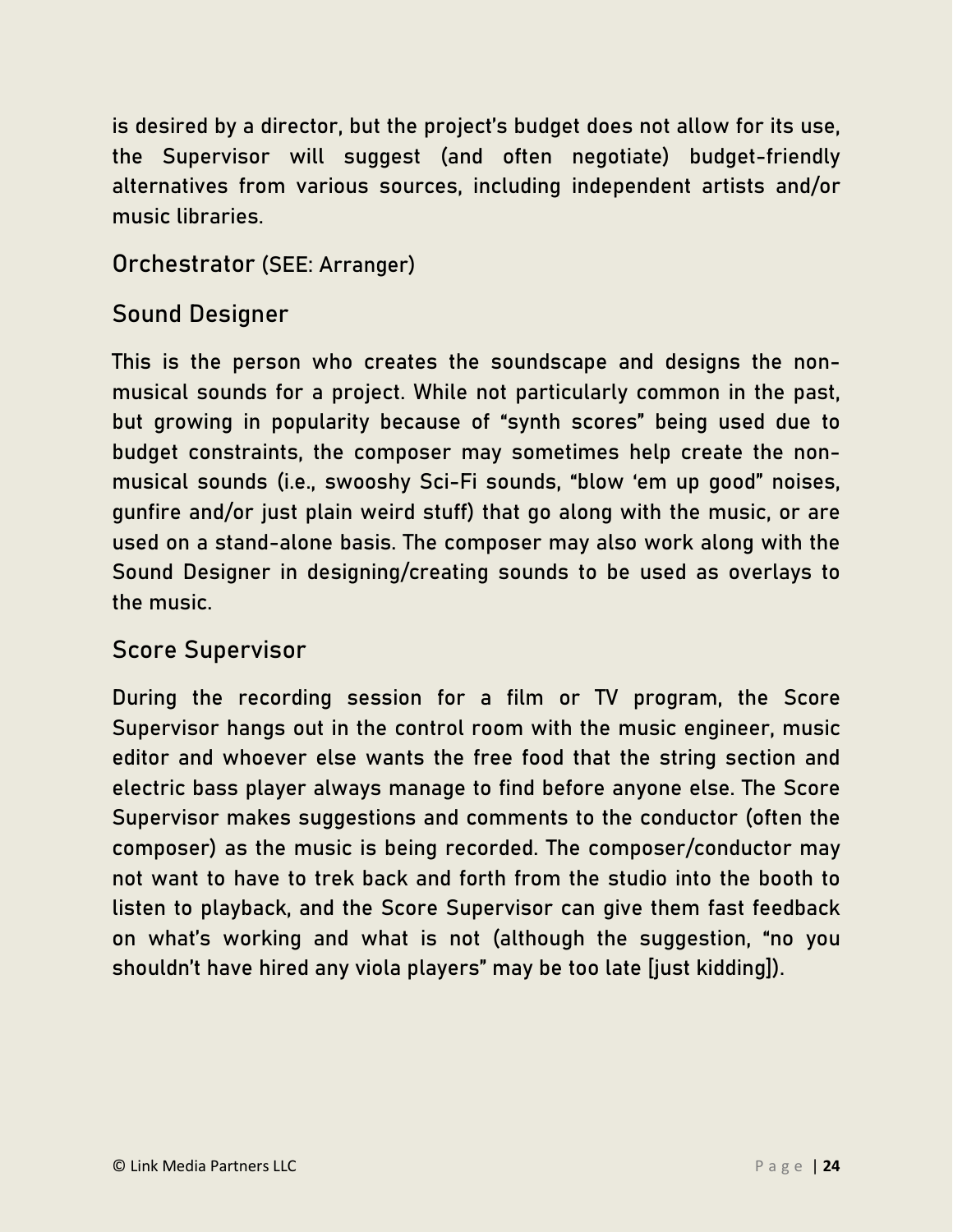## CHAPTER 5

## MUSIC LICENSING USES

#### <span id="page-24-0"></span>Background Instrumental

A term used in cue sheet preparation that describes the underscore, nonvisual or off-camera INSTRUMENTAL source, such as music playing on a radio, etc.

#### Background Vocal

A term used in cue sheet preparation that describes a vocal, non-visual or off camera VOCAL source, such as a song (with lyrics/words) playing on the radio or jukebox in the background. Even if noted as a background vocal on a cue sheet, a writer/publisher's PRO may often bump up the cue to "Feature" status merely because there are lyrics set to the music. As such, they can be paid at a higher back-end performance royalty rate than a background instrumental cue, regardless of how the music is used.

#### Bumpers

These are the short pieces of music you hear before/after commercials as we come "back to the show!" Game shows use these a lot—and not just at commercial breaks, but to emphasize various key points in the game. Short music cues in the midst of the action can also be referred to as Bumpers.

#### Closing Theme

A term used in cue sheet preparation noting the end title (Closing) Theme. This is most-often considered a featured use, since it is the primary focus of the scene/end credits.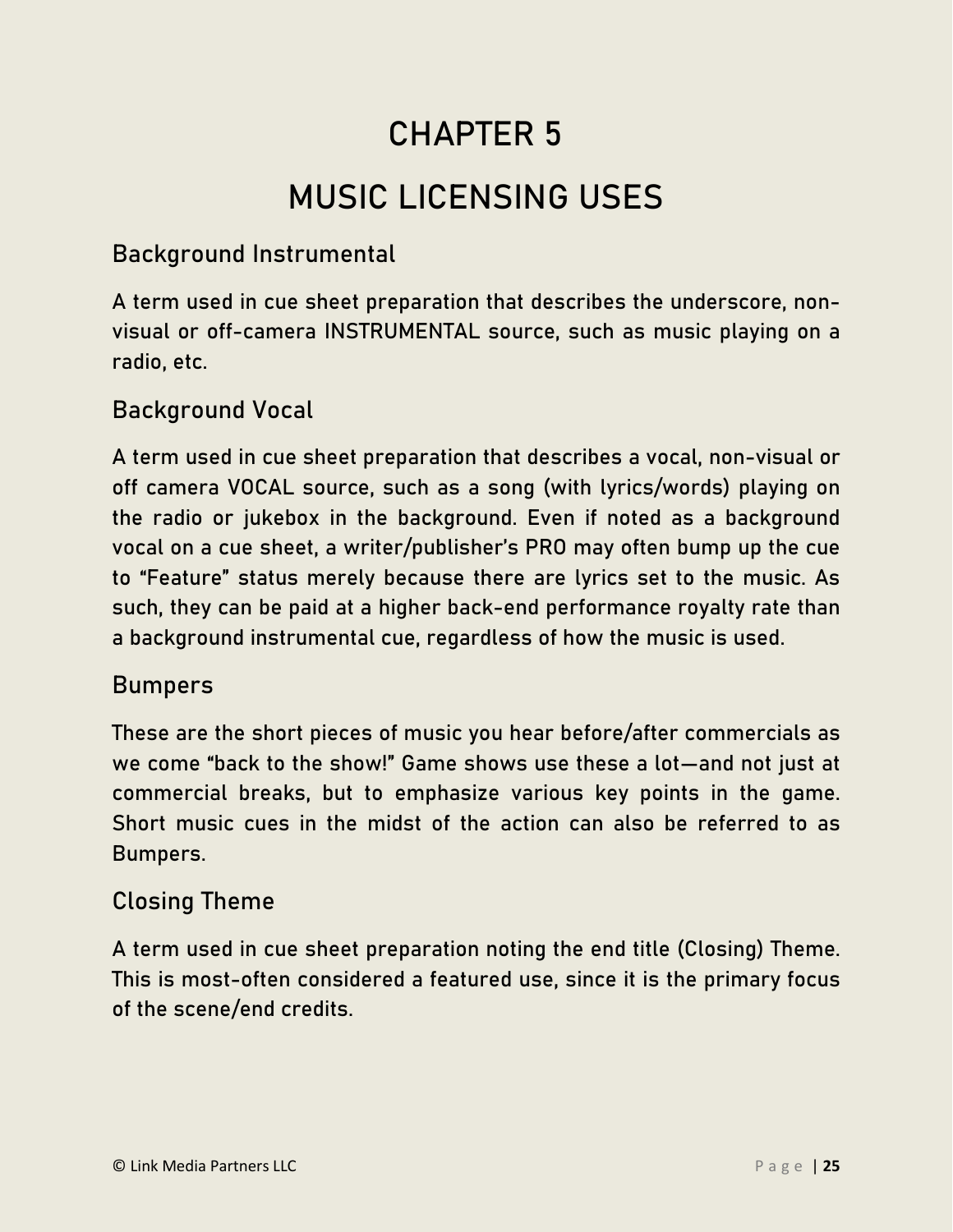#### Corporate and/or Industrials

Commercials & Advertising are self-explanatory, but an "Industrial" can be anything from a national sales meeting for a company to a live show for potential clients. Music can be pre-recorded or done live—or a combination of both. Whether it's music for a film or launching a product line, the knowledge and skills required to license or create songs are the same. Music can add excitement to a movie car chase or to a commercial, highlight dialogue between actors or help a CEO in a national presentation to the stockholders. Music has always been a prominent feature in advertising and commercials, but today has become even more prevalent, with commercials often being referred to as "the new radio." Music can be custom-created for an ad campaign, or a "famous" song can be licensed. So whether it's a string of commercials touting the newest television show, or custom-created music to motivate the corporate sales force, the principles are the same.

#### Ephemeral Use

This came into being during the infancy of live television. Sometimes a guest on the early live talk shows would break out into song unexpectedly, and the producers didn't want to be liable for licensing those works. Since the only recordings being made were for archival purposes (not for rebroadcast), the ephemeral use was born. Certain live TV programs require no licenses because there is no reproduction of the program for future broadcast. This may include news broadcasts, sporting events, telethons, awards shows, etc. or where only one copy of a particular program is made specifically and solely for the purpose of broadcast ("videotape exception")—such as late-night talk shows or local TV shows. Any reruns, DO, however, require a license. The very fact that they are broadcast again means that they were recorded so that they could be reproduced. As such, reruns & DVD/video compilations, specials and/or clip shows are outside the scope of this exception. ALL Ephemeral Uses are recorded on cue sheets and filed with the respective PROs (the same way it's done for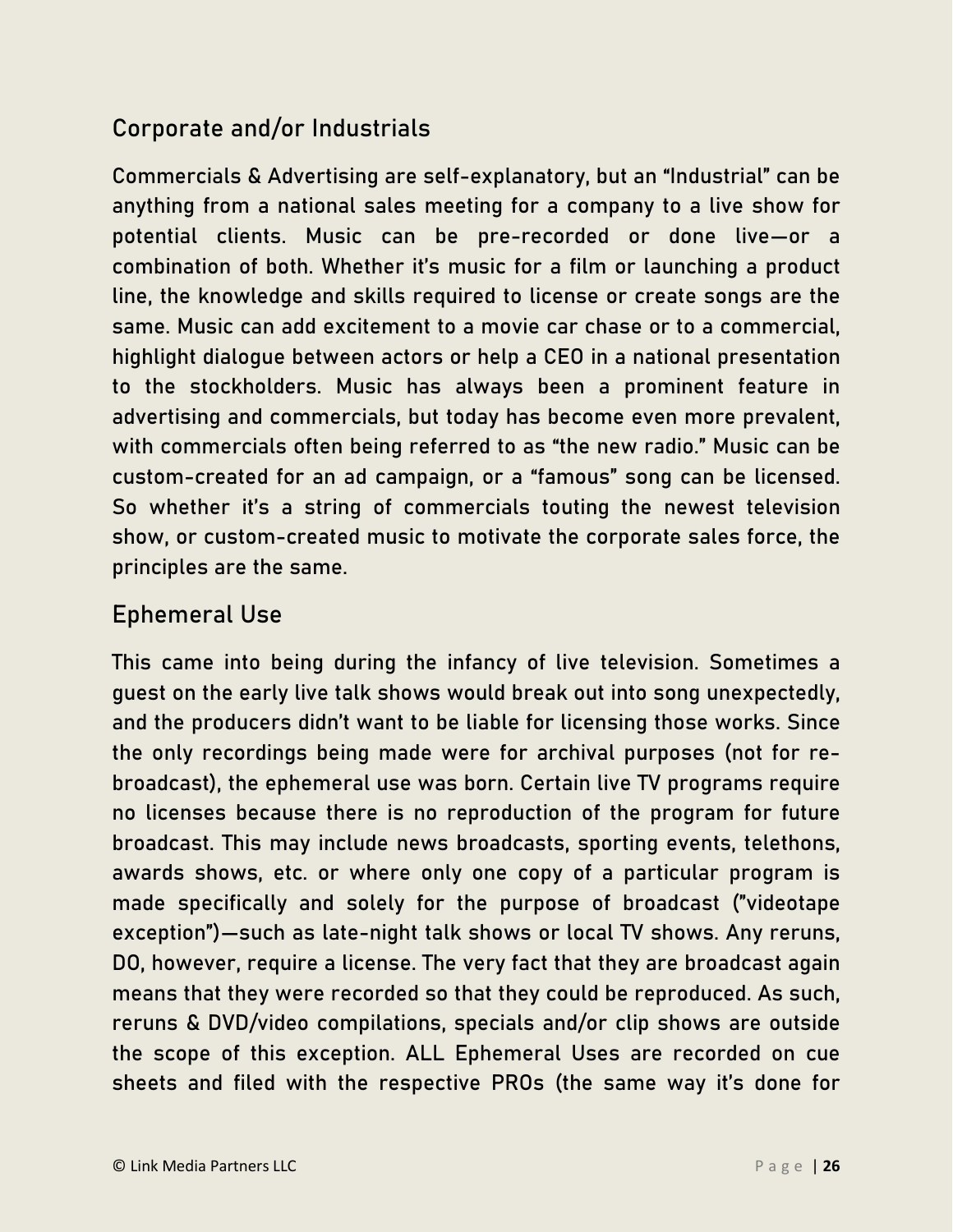every other type of film or TV use). Make sure your agreement includes a delivery date for cue sheets!

#### Featured Instrumental

This term is rarely used anymore however, it is/was a cue sheet term where an instrumental cue is featured in some specific way other than visual. PROs most often will consider any instrumental cue/score as "background" regardless of its featured use (such as in a montage, etc.). Be very careful when using this category, and don't be surprised if it gets bumped to a "background instrumental" use.

#### Featured Vocal

A term used in cue sheet preparation to describe music with a vocal (a song) that plays during a visual montage or other important scene. This is most-often considered a "featured" use since it is the prime focus of the scene.

#### In Context Use

A term used in music licensing to note that the music can only be used IN Context—in the specific scene for which it is being licensed (generally including trailers in which the scene is used), and not in any other scene or out-of-context use in any advertisements (including film trailers).

#### Linear Use

A Linear Use is when the music being licensed is being used in a specific manner without manipulation—which includes moving verses around, or taking out a horn section, etc. Film and TV uses are most often linear; video games vary.

#### Non Linear

A Non-Linear use is when the user may manipulate the music—such as extracting the guitar part or moving verses around, etc. This is the option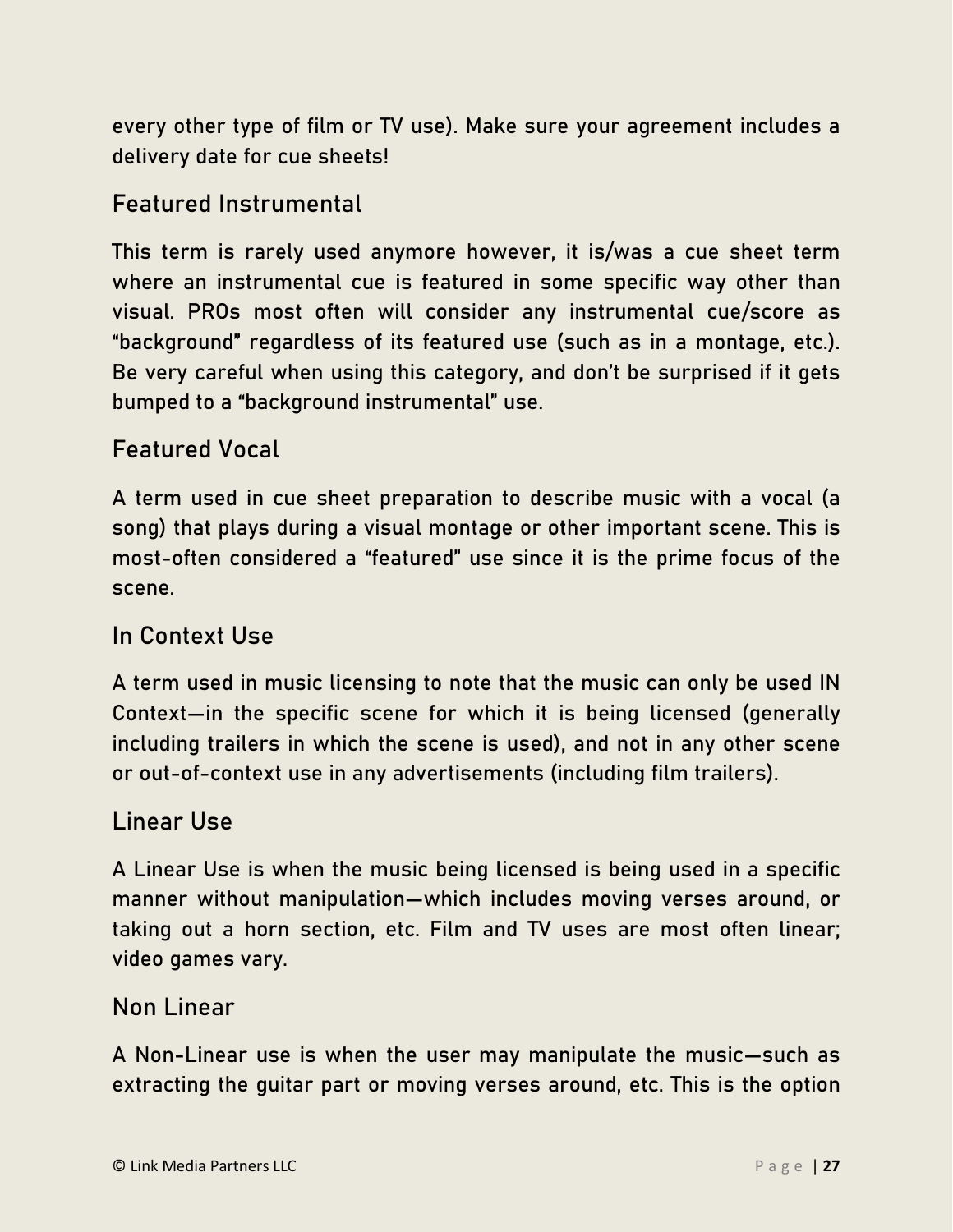most often requested in multimedia licenses, especially for video games, Karaoke, etc.

#### Opening Theme

A term used in cue sheet preparation that means the film/program's opening title theme. This is most-often considered a featured use, since it is generally the prime focus of the opening scene.

#### Out of Context Use

A term used in music licensing to note that the music can be used not only IN Context during a specific scene, but may also be used in a film trailer and/or advertisement, whether or not the trailer uses the scene for which the music was originally licensed.

#### Source Music (aka Source)

A mix of the words "score" and "source," this is music that is treated like score music on screen, but is licensed in the fashion which source music is licensed. Indie filmmakers, who often have already maxed out their credit cards to make their film may not be able to afford a score composer, but CAN afford a few music cues for their opening or end title, chase scene or seduction montage. Composers often have lots of that music sitting around gathering cyber dust, since it's rare that all the music they write for a film gets used. They still own that music and will often license it out to indie filmmakers.

#### **Sidelining**

This is when musicians appear on-screen. While they appear with their instruments, they may or may not be playing during the scene. Most often they're "playing" to a prerecorded track.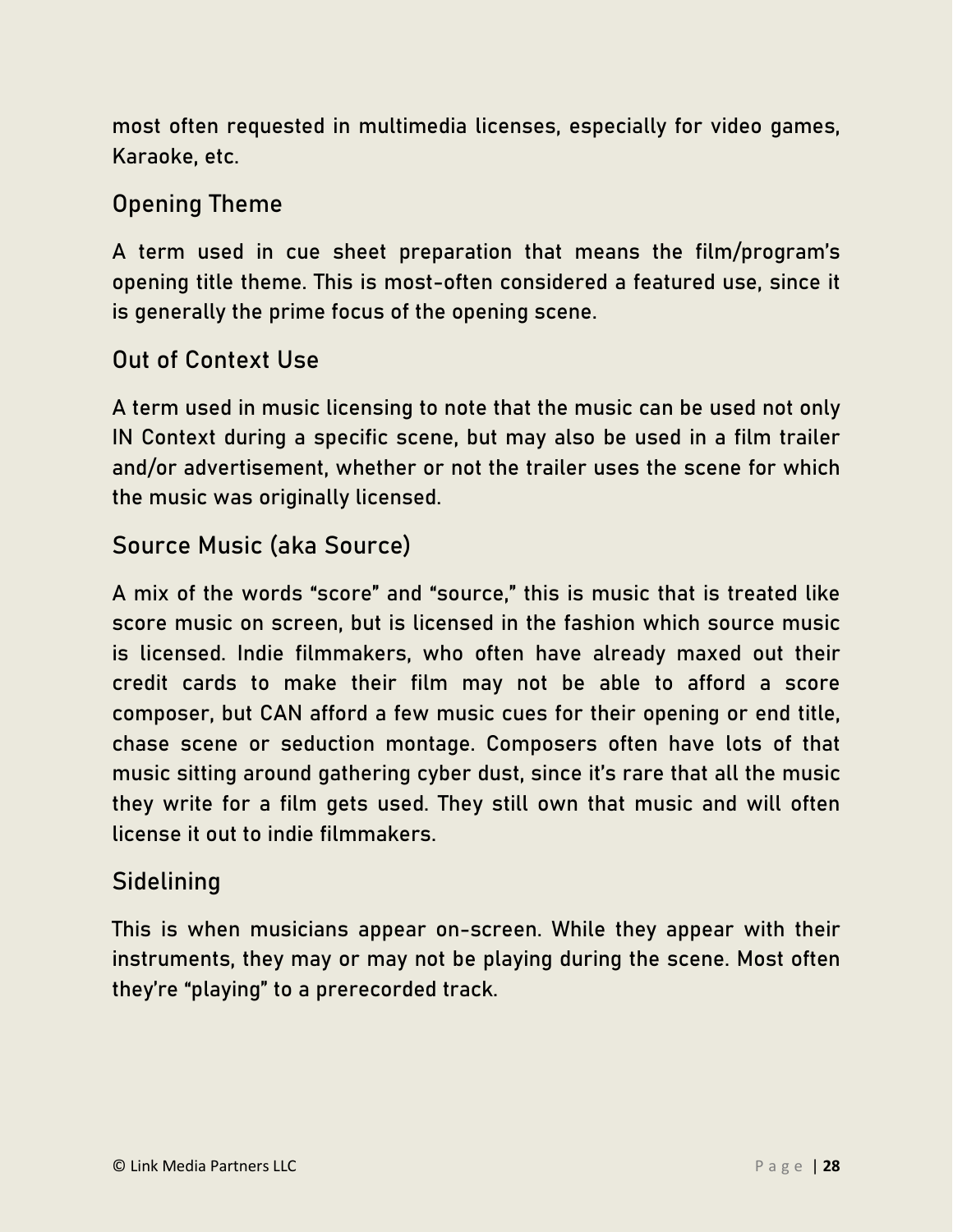#### Source Music (aka Source Cue)

This is music the actor on-screen CAN hear—the music coming from the radio, a jukebox, in the club, at the party, etc.

#### Spotting Session

After a movie/TV program is filmed and during the editing phases of a project, the director, composer & music supervisor get together and come to a meeting of the minds on what types of music will be used, and where specific musical cues will occur (this is why SMPTE is so important—these codes are used to note the timing of the cues). The music coordinator, music editor or music supervisor makes all notes and provides them to everyone in the loop as the editing progresses. More than one Spotting Session may occur, especially if there are substantial changes made in the film edit.

#### Temp Track (aka Temp Music)

This is the bane of the music supervisor's existence. The director may have "pet" pieces of music on their compilation CD and/or very famous, very expensive pieces of music temporarily cut into a film or TV show before the actual music is composed and/or source cues are selected (and don't expect him/her to know who sang the songs or have any other clue as to where to find the rights holders). This can also be a problem for the composer, because the director may be so enamored of that A-list composer's music that nothing will ever compare in his/her eyes. If you the composer and/or music supervisor—can talk the director/producer into using music YOU provide for the Temp Track, you're more likely to avoid the dreaded "Temp Love".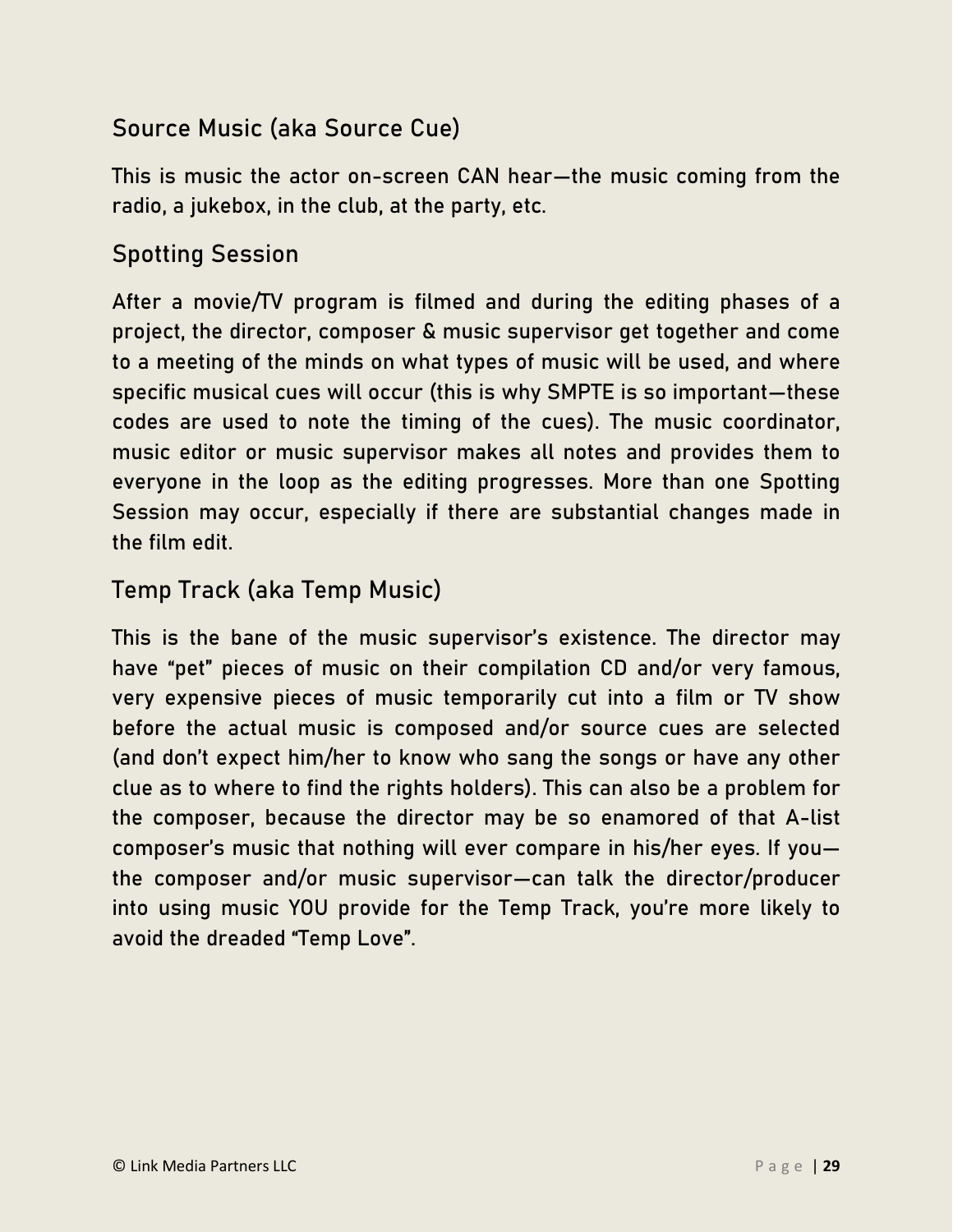#### ADDITIONAL TERMINOLIGY

#### Music Breakdown

While this can happen at the rough cut stage of a film, ideally the music supervisor is brought on before shooting, at which time they'll read the script and note every place where music would be appropriate (i.e., club scene, romantic montage, car radio, etc.). This does NOT take the place of a spotting session (although it may include some ideas for where the bigger score pieces might work), but is merely a heads-up for the director with a ballpark idea of how many source cues might be needed and, perhaps, a rough budget. The supervisor will note the scene, type of music—or even a song title/artist if they have a specific song/recording in mind. They'll also note how the music will be used (visual vocal—such as the band playing as everyone screams "Rock on!"—or on the radio or whatever).

#### Prerecord

Sometimes the music needs to be recorded BEFORE a scene is shot (hence the term, "Prerecord"). This is necessary when an actor is singing or playing an instrument (or pretending to do so), but is also used for scenes in which people are dancing to music that must be perfectly synchronized with the action (such as a ballet, or even a party dance scene).

#### Ringtone

Used in a mobile phone, pager or other portable communications device, a Ringtone is an excerpt (hopefully short & not annoying to everyone else in the coffee shop ¯) of a song/composition in a digital file that is rendered into audio form. The ringtone is played when a call, message and/or alert is received by the phone, etc.

Ringtones generally come in two basic forms: (1) Pre-Recorded Ringtones that play real audio clips from sound recordings, and (2) Phonic Ringtones,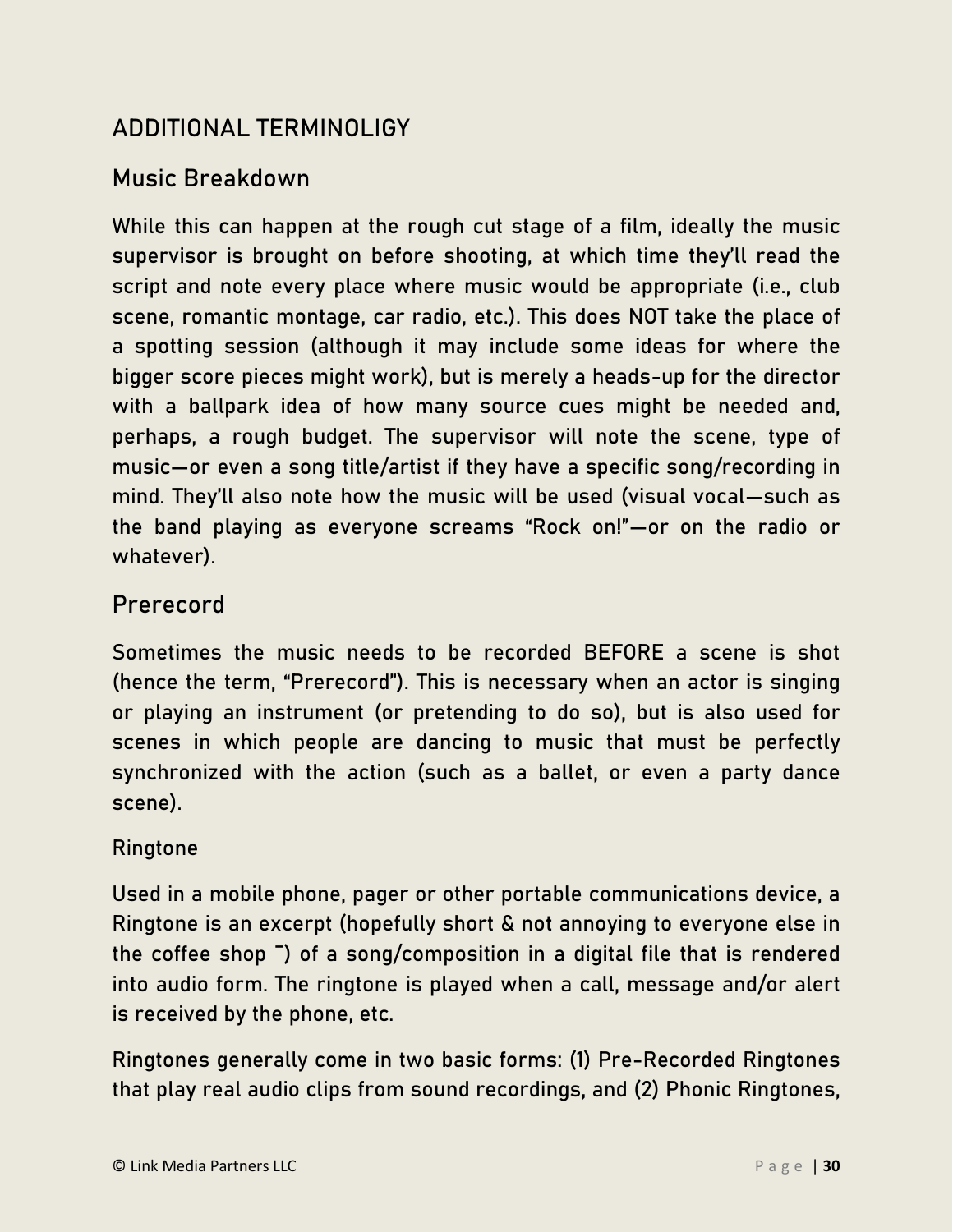which are most often monophonic, standard MIDI sound files (made using single notes) or in polyphonic form (multiple notes that are played simultaneously, creating harmony, chords and/or counterpoint).

#### Timing Notes (aka Breakdown Notes)

The music editor makes notes that detail events, timing, etc. for scenes and supplies them to the composer, who will use them to reference time code & duration of scenes (it's kinda nice to know how many seconds/minutes of music you're gonna need to churn out before deadline). These Notes will often contain not only the timing and key action/dialogue, but the camera moves & edits as well.

#### Visual Dance

A term used in cue sheet preparation, meaning an on-camera Dance. This is most-often considered a featured use, especially if the Dance is the prime focus of the scene.

#### Visual Instrumental

A term used in cue sheet preparation meaning an on-camera Instrumental performance. This is most-often considered a featured use, especially if it is the prime focus of the scene.

#### Visual Vocal

A term used in cue sheet preparation meaning an on-camera Vocal performance. This is most-often considered a featured use, especially if it is the prime focus of the scene.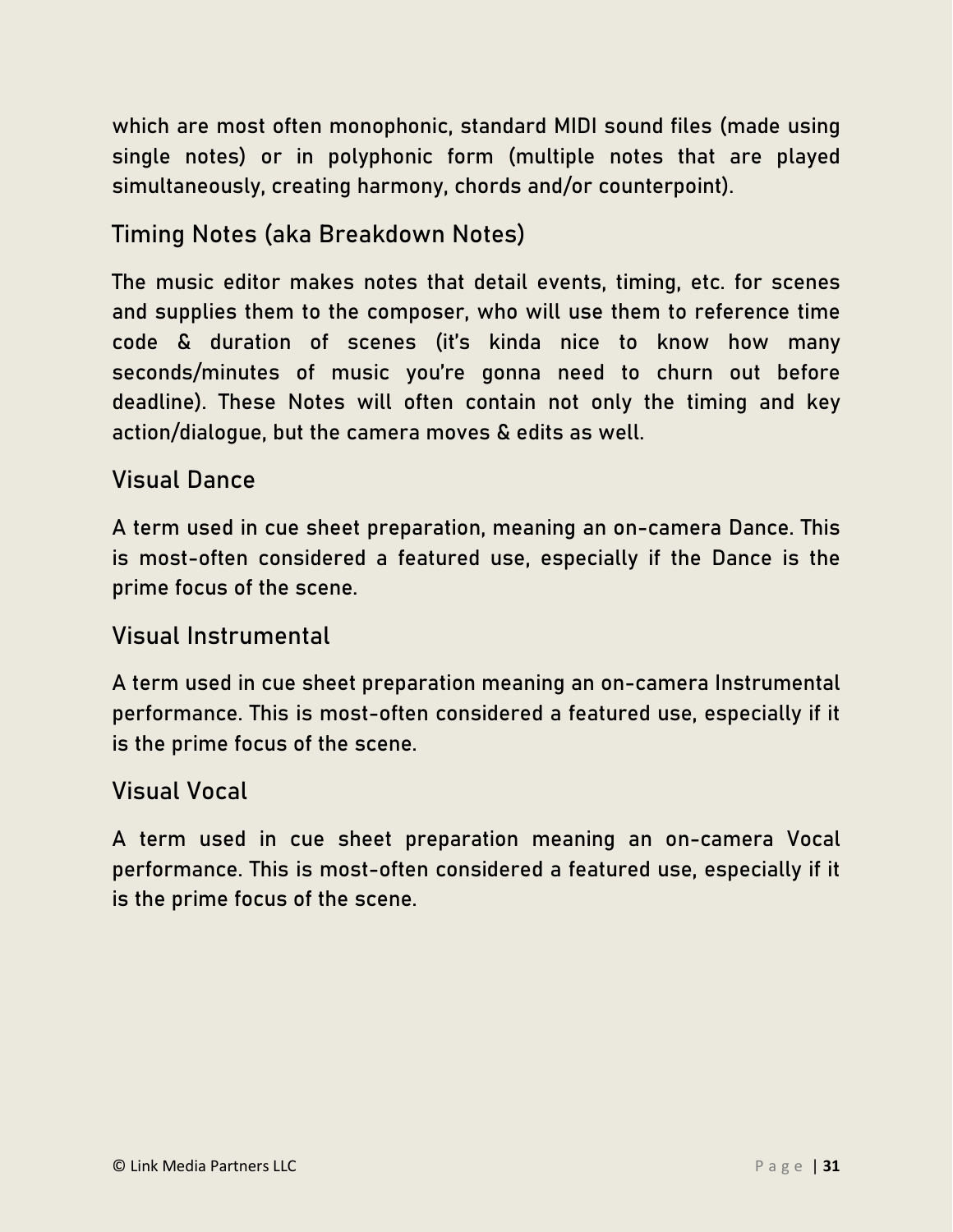## CHAPTER 6

## <span id="page-31-0"></span>Copyright, Publishing & Licensing – Terminology and Definitions:

#### A&R (Artist & Repertoire)

The person or group of people who discover, sign and develop acts for a record label. (They used to select material from publishers for artists signed to their label, hence Artists and Repertoire.)

#### Acoustic Fingerprinting

(SEE: Fingerprinting)

#### ADI

ADI or Area of Dominant Influence is the geographic area or market reached by a radio or television station. It is used by advertisers and rating companies to determine the potential audience of a station.

#### All In

Composer: "All In" for a Composer means that they will deliver the score in final format to the producer for one, all-in fee. That means they will usually be doing a "synth score" where all the music is recorded via digital means, using instrument samples, etc. If they need to use a live guitar or sax player (or whatever), they have to pay the player from their own pocket.

Songwriter: "All In" means BOTH the master use and synchronization fees are combined into one "all in" fee for licensing the song.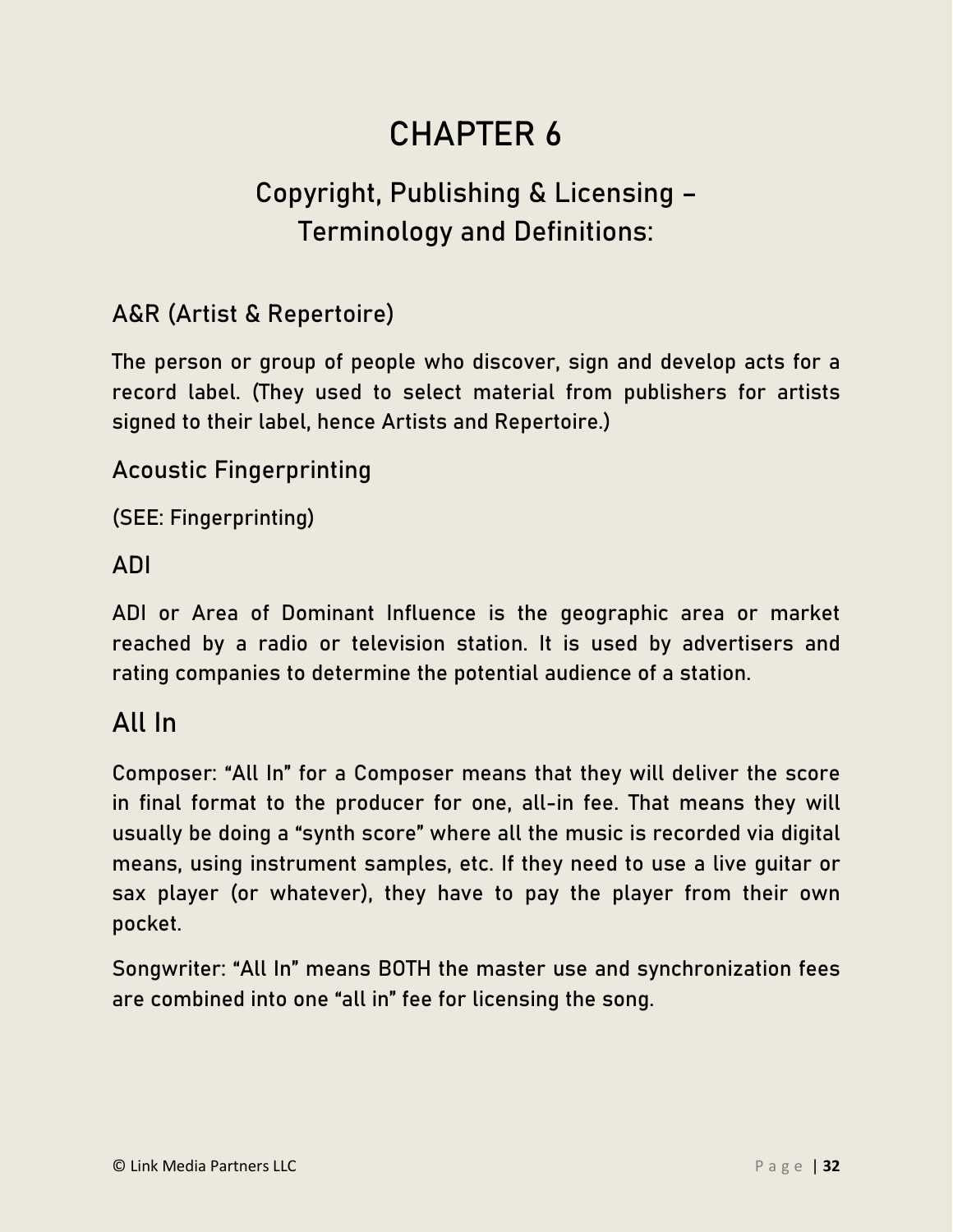#### Assignment of Copyright

This is the transfer of ownership of a copyright from one party to another, which must be in writing to be effective.

#### Audio/Visual Work

Standard industry term for film, television or any other visual production.

#### Author

The creator of "Intellectual Property" such as literary, musical and dramatic works; choreography; pictorial, graphic and sculptural works; audio/visual works and sound recordings. Generally the word author can denote composer, lyricist, record producer, choreographer, artist, photographer, writer or other creator (see "Work for Hire").

#### Background Music

Music used (other than as feature or theme music) that creates mood and supports the spoken dialogue of a radio program or visual action of an audio/visual work.

#### Blanket License

"Blanket license" is a license which allows the music user to synch the music as much or as little as they like for the duration of the term. Licensees generally pay an annual fee for the license. The blanket license saves music users the paperwork, trouble and expense of finding and negotiating licenses with all of the copyright owners of the works that might be used during a year and helps prevent the user from even inadvertently infringing on any copyrights.

#### Broadcast

The replaying of pre-recorded works to multiple listeners through various media or in a 'semi live' setting such as a bar or bookstore. This also includes radio, TV, web casting, pod casting, etc.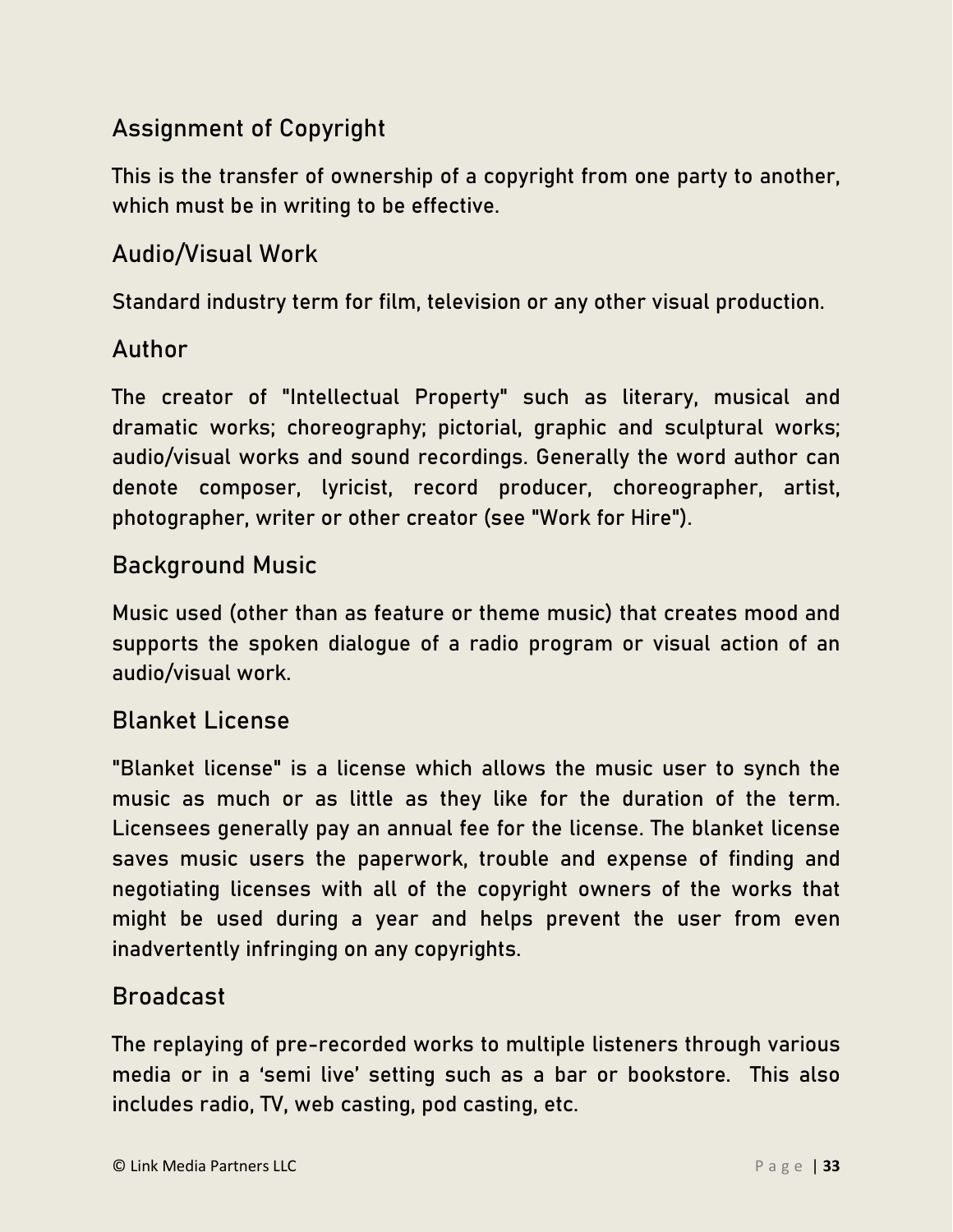#### Clearance (Copyright)

For the right to use music in most circumstances it must be cleared with the copyright owners. Clearance is needed for copying, not just for commercial use. It is normally negotiated through licensing directly with labels and publishers or other copyright holders.

#### Collection Societies (BMI, ASCAP, SEASAC)

These are organizations that Issue licenses to music users and share the license fees among copyright owners which are normally the record labels, publishers, writers and performers. See also Performing Rights Organizations.

#### Control

Control means the publisher (see Music Publisher) has the right to negotiate and execute all licenses for the "life of copyright" which according to U.S. copyright law is the length of the copyright owner's life plus 70 years after his/her decease. The publisher licenses mechanical, print, synch and performance rights on behalf of any of its rightful cowriters and/or co-producers and itself. Any licensing fees or other royalties are collected by the publisher (the owner of the copyright) on behalf of itself and distributed to any co-writers, co-producers or other co-owners of the music.

#### Copyright

This is the legal right to own or control the exclusive publication, production, sale or distribution of a literary or artistic work. Copyright is granted by law in most countries and in the United States by a federal statute called The Copyright Act of 1976.

#### Copyright Arbitration Royalty Panels (CARP)

As successors to the Copyright Royalty Tribunal, CARPs will consist of private citizens appointed by the Register of Copyrights to act as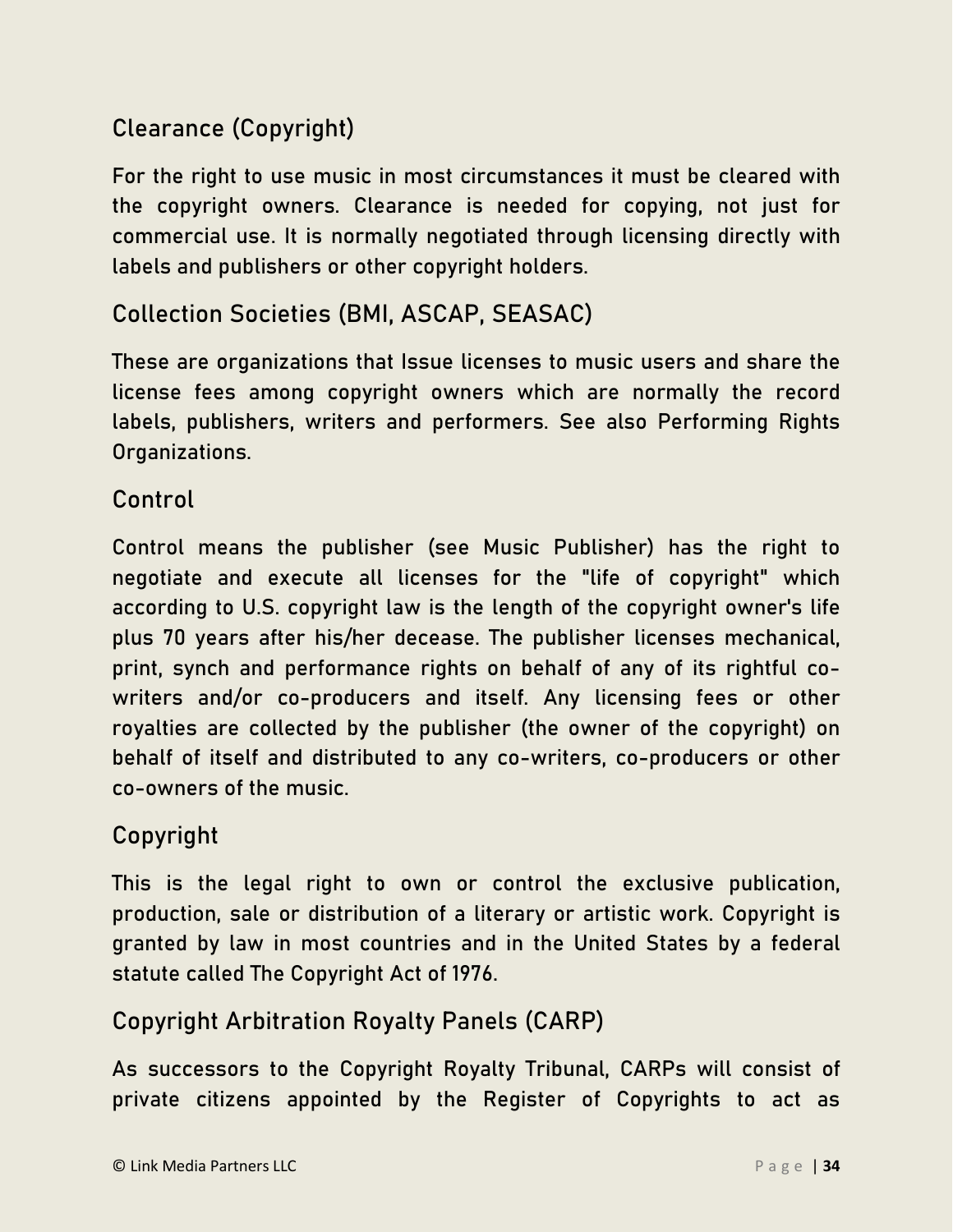arbitrators in matters of setting periodic changes in the royalty rate for the compulsory mechanical license, as well as for compulsory licenses for distant signal cable television transmissions and public broadcasting. CARPs will also determine entitlements to the royalties received by the Copyright Office for the latter two licenses and under the Audio Home Recording Act.

#### Cover Songs

In popular music, a cover version, or simply cover, is a new performance or recording of a contemporary or previously recorded commercially released song or popular song. Originally, Billboard and other magazines which track the popularity of the musical artists and hit tunes, measured the sales success of the published tune, not just recordings of it. Later they tracked the airplay that songs achieved for which some cover versions are the more successful recordings of the particular songs. For complete details with related discussion and references, follow this link to an in-depth Wikipedia article about cover songs.

#### Cue Sheet

If a composer, songwriter or publisher wants to be a part of the Moneyby-Mail Club they need to keep an eagle eye on the Cue Sheet and when/where it's filed. It is the document that lets their PRO know (BMI, ASCAP, PRS, SESAC, SOCAN, GEMA, etc.) that money is due them for use of their music in a project. EVERY time a film or TV show is completed, a Cue Sheet is prepared that specifies who wrote and published each piece of music, who owns what percentage, the respective PROs and exactly how long and in what fashion the music was used. The most important thing about a Cue Sheet (assuming the writers and publishers want to get paid) is to file it with every PRO whose writers and/or publishers appear on it. The music supervisor, coordinator and/or administrator usually prepares the Cue Sheet based on information provided by the music editor and composer, and the production company or network is generally responsible for filing them with the PROs. Ideally, Cue Sheets should be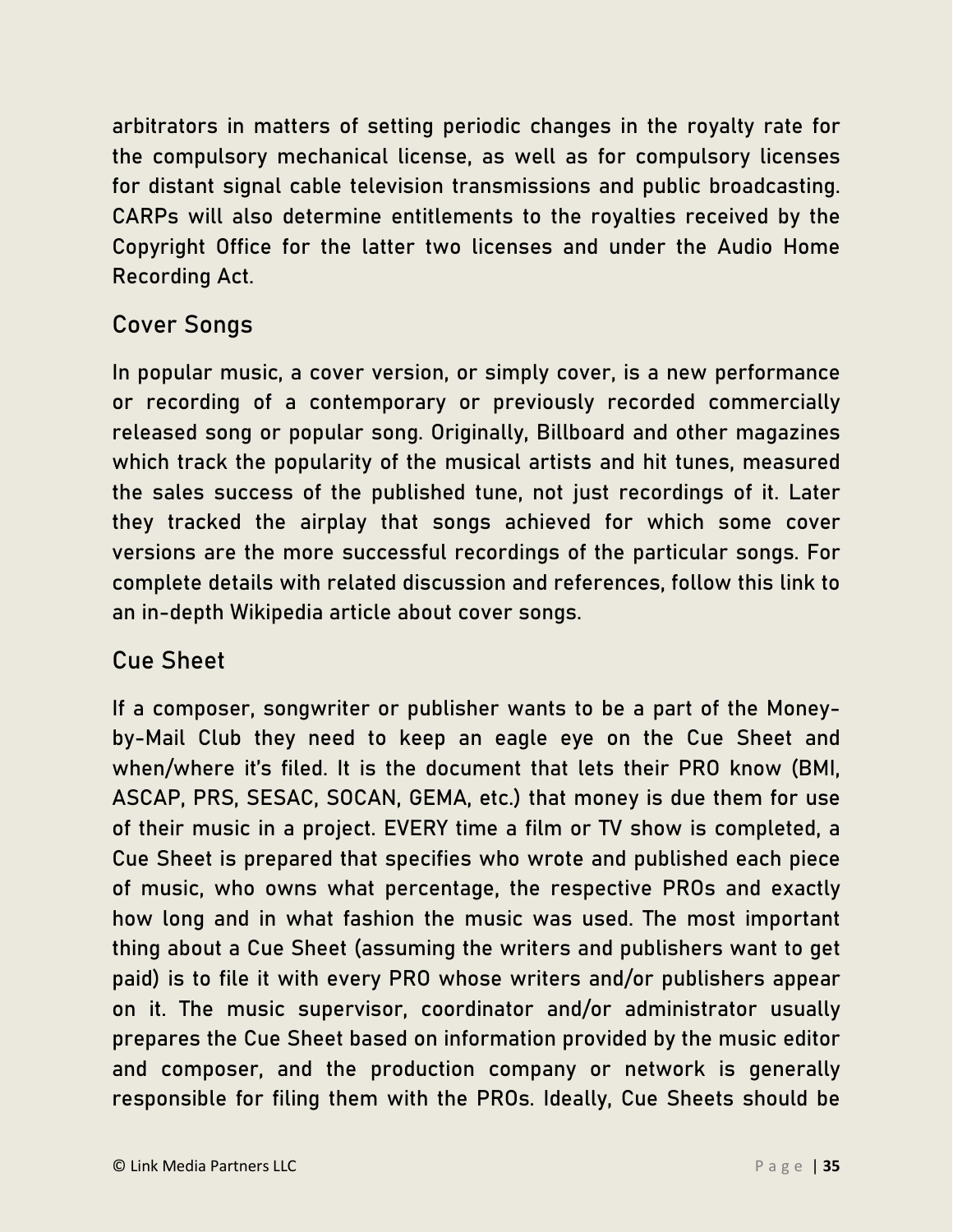filed within ninety (90) days of the FIRST airing/showing of the TV program/film, but there is no hard and fast rule or requirement by the PROs—other than "in a timely manner" (which can sometimes mean up to a year!). NO WRITER OR PUBLISHER GETS PAID THEIR PERFORMANCE ROYALTIES UNLESS THE CUE SHEET IS FILED WITH THEIR PRO! This means that writers and publishers (or their administrators) should always request a copy of the Cue Sheet for any project in which their music is used, and specify a date by which they must delivered within the body of the music licenses (master & sync).

#### Dramatic or Grand Rights or Dramatic Performance

While the line between dramatic and non-dramatic is becoming less clear and depends on the facts, a dramatic performance usually involves using the work to tell a story or as part of a story or plot. Dramatic performances, among others, include:

Performance of an entire "dramatico-musical work." For example a performance of the musical play Oklahoma would be a dramatic performance.

Performance of one or more musical compositions from a "dramaticomusical work" accompanied by dialogue, pantomime, dance, stage action, or visual representation of the work from which the music is taken. For example, a performance of "People Will Say We're In Love" from Oklahoma with costumes, sets or props or dialogue from the show would be dramatic.

Performance of one or more musical compositions as part of a story or plot, whether accompanied or unaccompanied by dialogue, pantomime, dance, stage action or visual representation. For example, incorporating a performance of "If I Loved You" into a story or plot would be a dramatic performance of the song.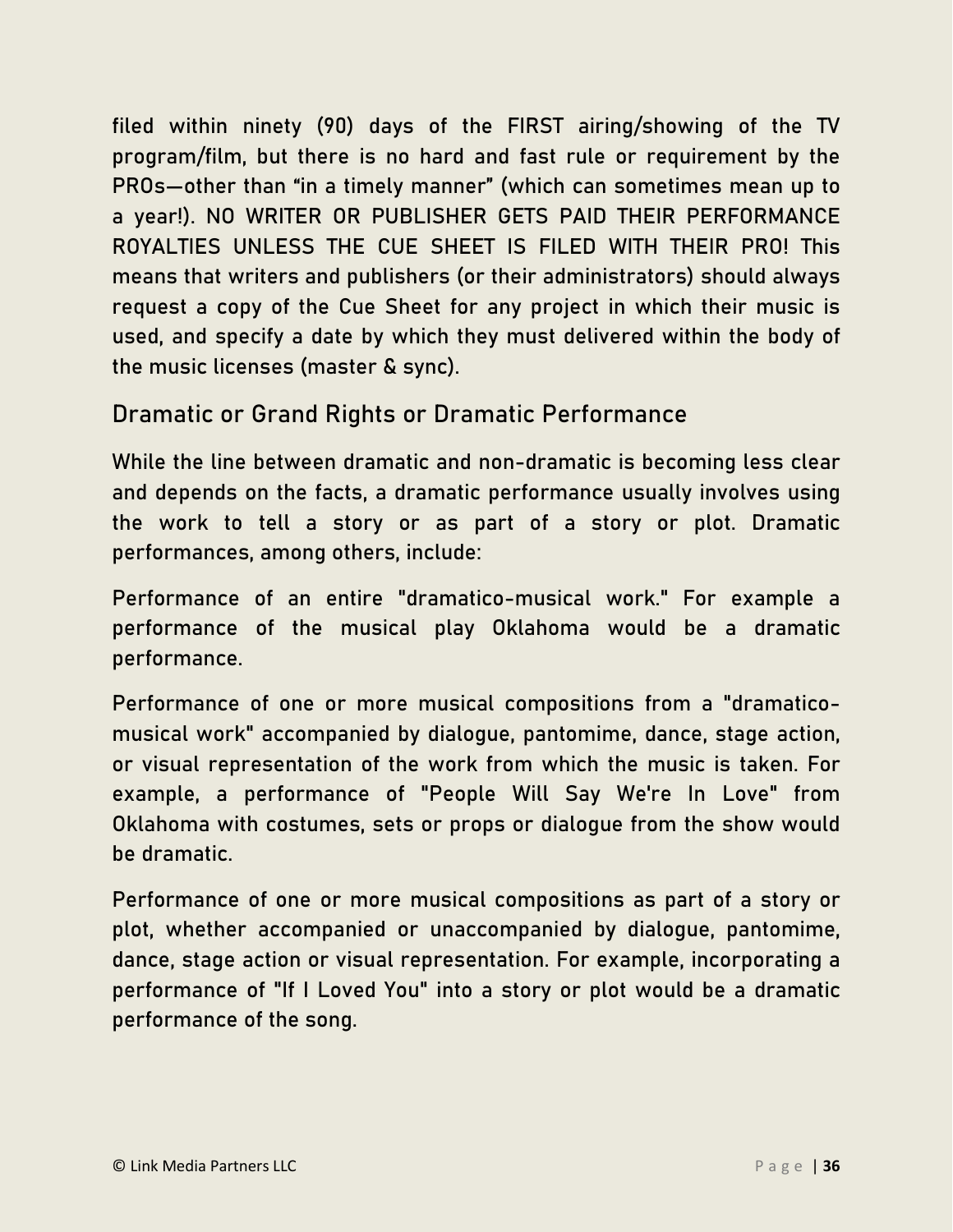Performance of a concert version of a "dramatico-musical work." For example, a performance of all the songs in Oklahoma even without costumes or sets would be a dramatic performances.

The term "dramatico-musical work" includes, but is not limited to, a musical comedy, opera, play with music, revue or ballet.

Common "non-dramatic" public performance licenses include recordings broadcast on radio, songs or background music performed as part of a movie or other television program, or live or recorded performances in a bar or restaurant.

Dramatic and grand rights are generally licensed by the composer or the publisher of the work.

#### Exploitation

In music publishing, songs which are "exploited" create revenue streams which are the result of the publisher executing licenses and filing the proper registrations.

#### Film Music

Music and recordings for film can be licensed from publishers and record labels. Unlike licenses for normal broadcasting or performance, rates for these master use and sync licenses are not fixed, so film (video, advertising, etc.) makers negotiate a price. Library and catalogue music providers offer ready-made, pre-cleared recordings for a wide range of video (and other) applications.

#### Fingerprinting

(aka Acoustic Fingerprinting and NOT to be confused with Watermarking)

An acoustic fingerprint identifies audio samples and matches the signal to similar files in a database. It is a digital summary (condensed/compressed) generated from the audio signal, and can help identify songs, sound effects, videos, ads, etc. and can monitor the use of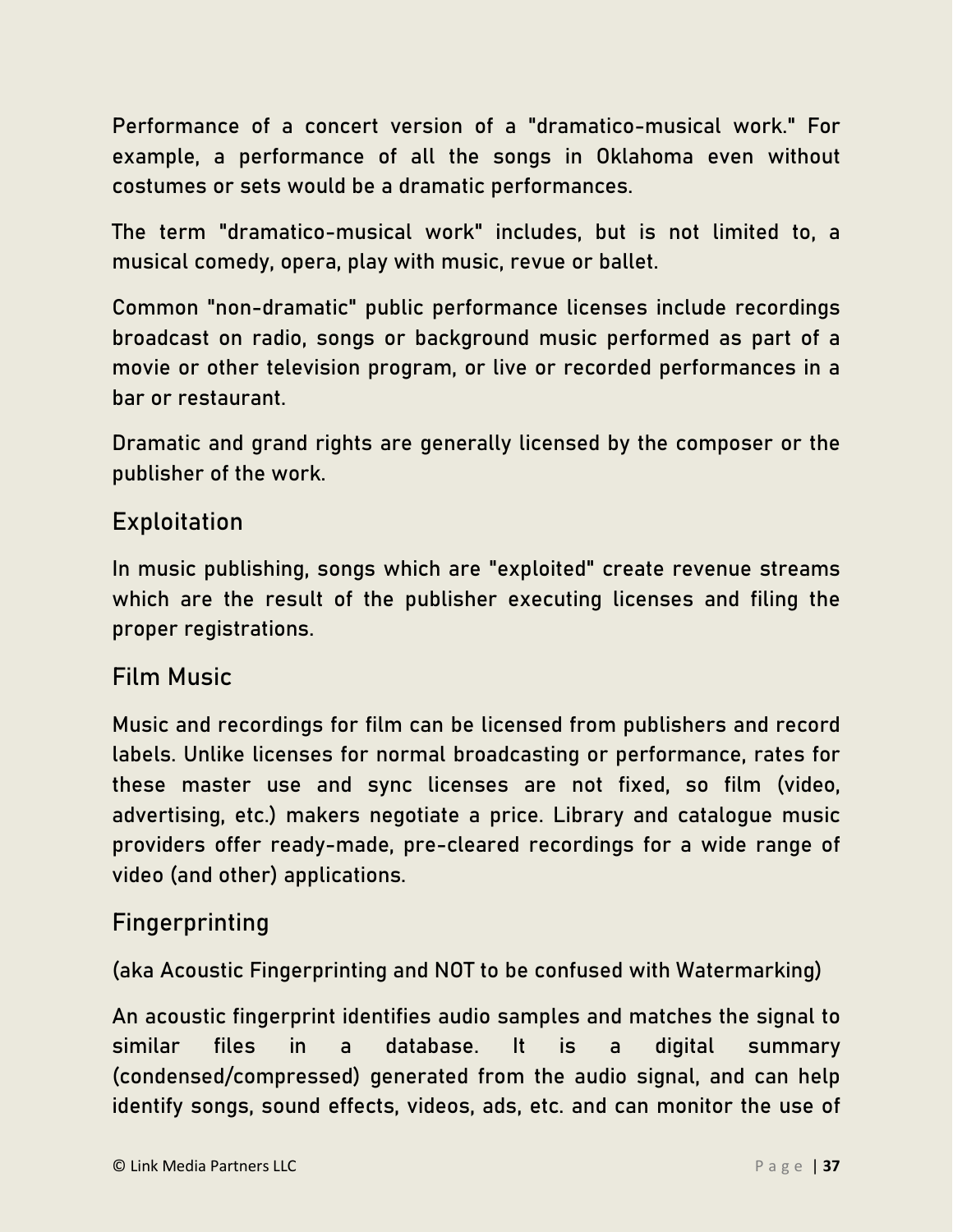such works played on radio, included in P2P networks, etc. A good acoustic fingerprint can identify specific master recordings even after they have been compressed (i.e., into .mp3 files), and should be able to identify any specific master by the same band (i.e., the "live concert" version vs. the studio version of the artist's #1 hit song). The downside is that acoustic fingerprints are very sensitive to any changes in the data, meaning that if dialogue or sound effects interfere with the fingerprinted audio, it can muddy the waters in identifying the song/composition and/or recording of it. This is not the tech a film/TV composer will find particularly helpful in tracking their music used in movies, advertisements (radio and otherwise) and/or television programs, since virtually all product in those arenas has dialogue, sound effects and/or other sound elements that can get in the way of identifying the fingerprinted audio file. Think of it as a smudged up human fingerprint—you might be able to sort of identify it, but not necessarily to a reliable degree if it isn't a perfect impression.

#### Ghostwriter

Ever wonder how that composer manages to spew out three hours of music per week for all the TV shows he/she is doing, and still has time to write the entire score for that new blockbuster? Chances are, he/she is NOT, and no, human cloning didn't sneak its way into the music biz. That's where the struggling composer who is begging to be let in the door comes in. He/she writes music for another composer, but receives no cue sheet or any other credit for composing the music. The Ghostwriter is an invisible music elf who makes cues magically appear for the credited composer, who then pays the Ghostwriter a flat buy-out fee, takes credit for writing the music and appears as the sole writer on the cue sheets. In some instances the Ghostwriter is not even allowed to tell anyone that he/she wrote any music for the film/TV program his/her creation appeared.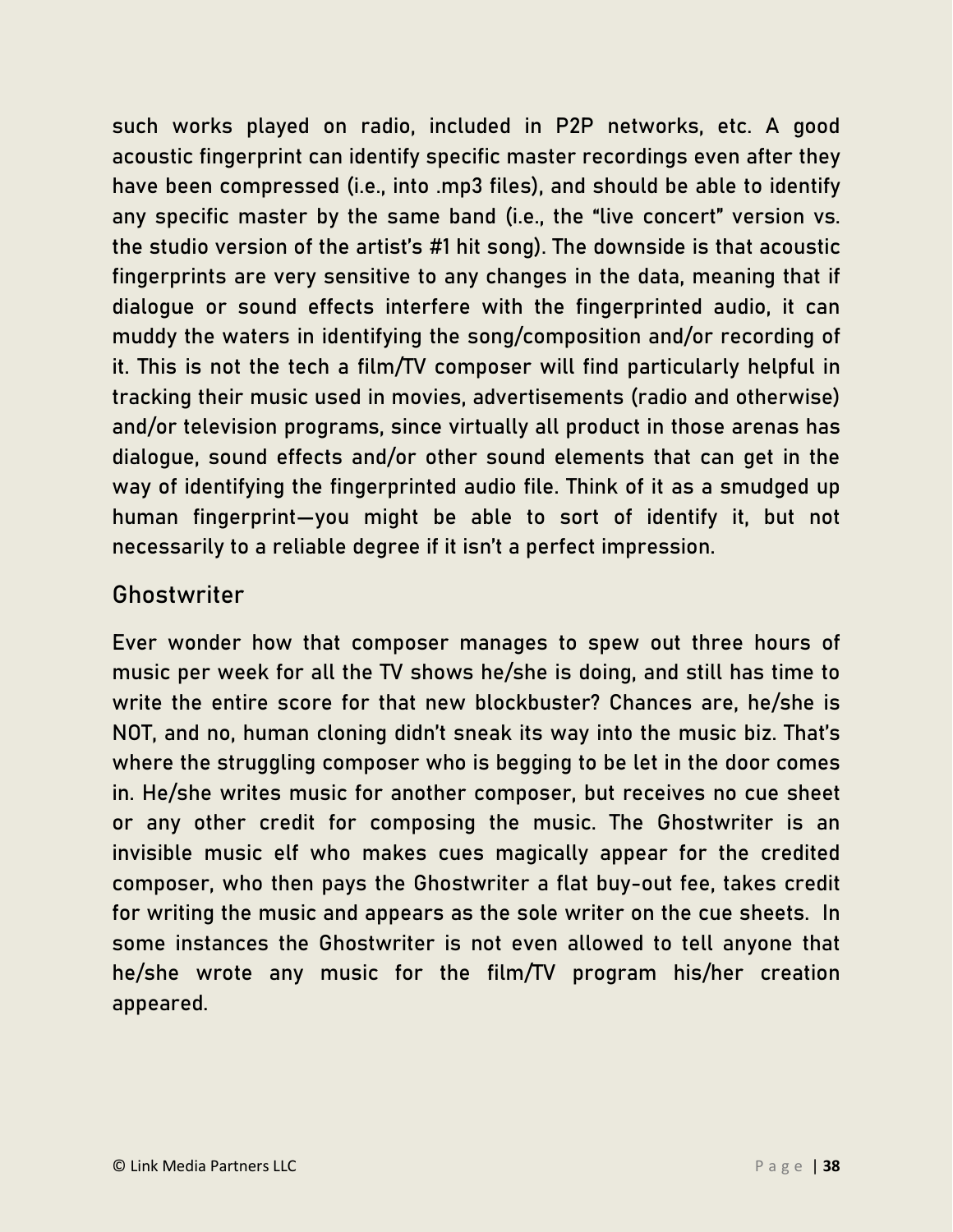#### Independent (Indie)

Independent normally means record labels that are not "majors" or artists that are not signed with a major publisher or label.

#### In Perpetuity

Basically, this means forever. In publishing, it means that whoever owns the publishing rights to a song will own it for the full life of the copyright (not just the life of the composer). In music licensing, it means that whoever owns the rights to the project (filmmaker, production company, TV network, etc.) is given contractual rights to have a song/composition and/or specific recording of it embedded into the project forever. If a publishing company, record label or film company is sold to another entity/corporation, all contracted rights follow the song and recording to the new company(ies).

#### Invisible Watermarking (SEE: Watermarking)

#### Lead Sheet

A hand-made reproduction on paper of a newly-written song.

#### **Library**

A collection of musical compositions that are licensed by the publisher or administrator for use as background, theme, or score music, on radio, broadcast and cable television, films, or video productions.

#### License

The right, granted by the copyright holder, for a given person or entity to broadcast, recreate, perform, or listen to a recorded copy of a copyrighted work. See also Mechanical Rights, Performance Rights Sync Rights and Print Rights Licensing.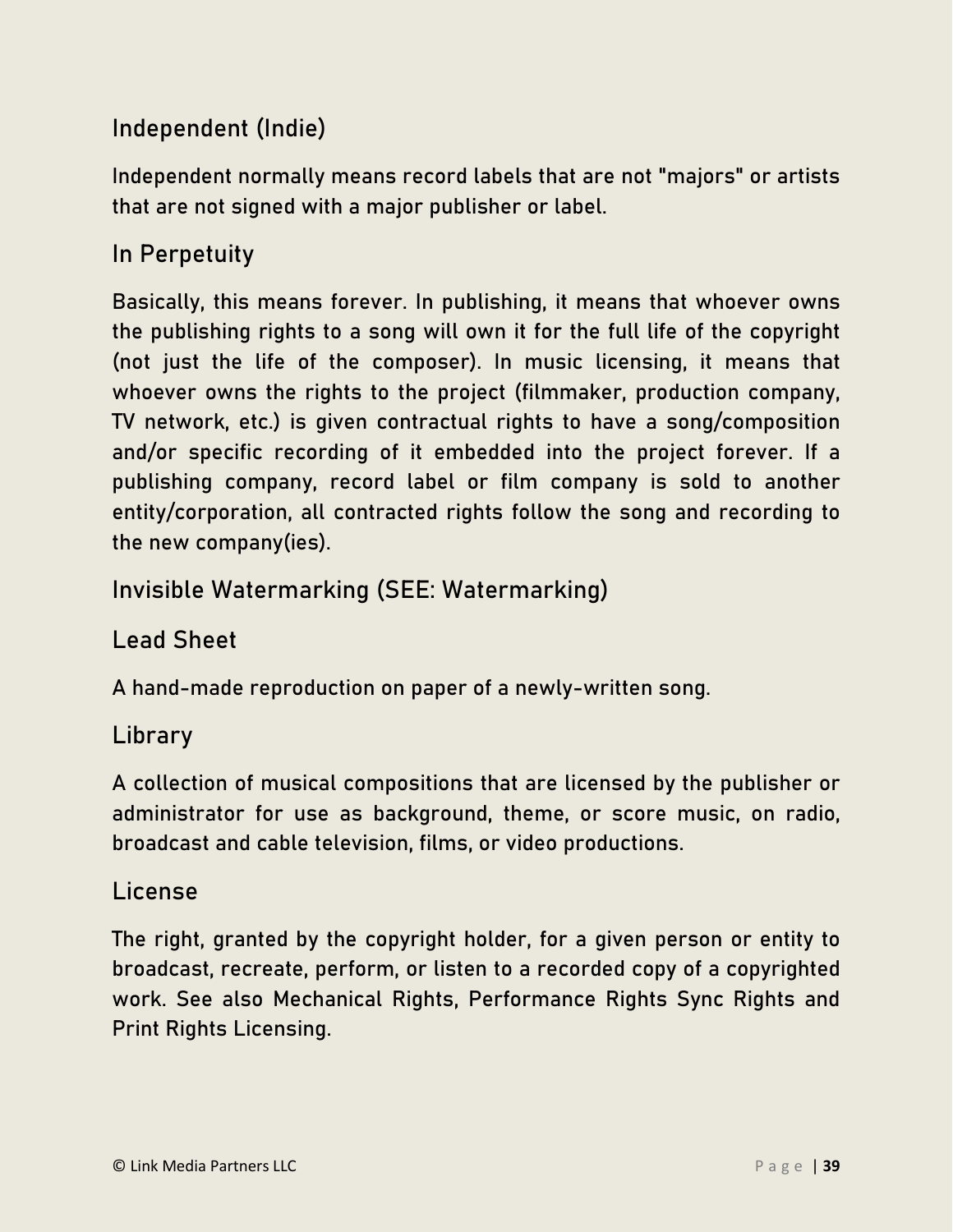#### Licensor

The owner of the licensed work

#### Licensee

The person or entity to whom the work is licensed

#### Licensing

There are several primary rights that music publishers use to license the use of their music. They are Mechanical, Performing, Sound Recordings, Synch and Print Rights.

#### Mechanical Rights

A mechanical right is the right to record and distribute (without visual images) a song on a record for private use. Mechanical rights or a mechanical license must be obtained in order to lawfully make and distribute records, CD's and tapes. Recording rights for most music publishers can be obtained from

The Harry Fox Agency 205 East 42nd Street New York, New York 10017 212-370-5330 <http://www.harryfox.com/>

#### Music License

(See License), Mechanical Rights, Performance Rights, Sync Rights and Print Rights Licensing.

#### Music Publisher

A Music Publisher works with songwriters & composers to promote and market the writers' songs/compositions. They pitch the material to the folks who use music (movie/TV producers, record labels, video games,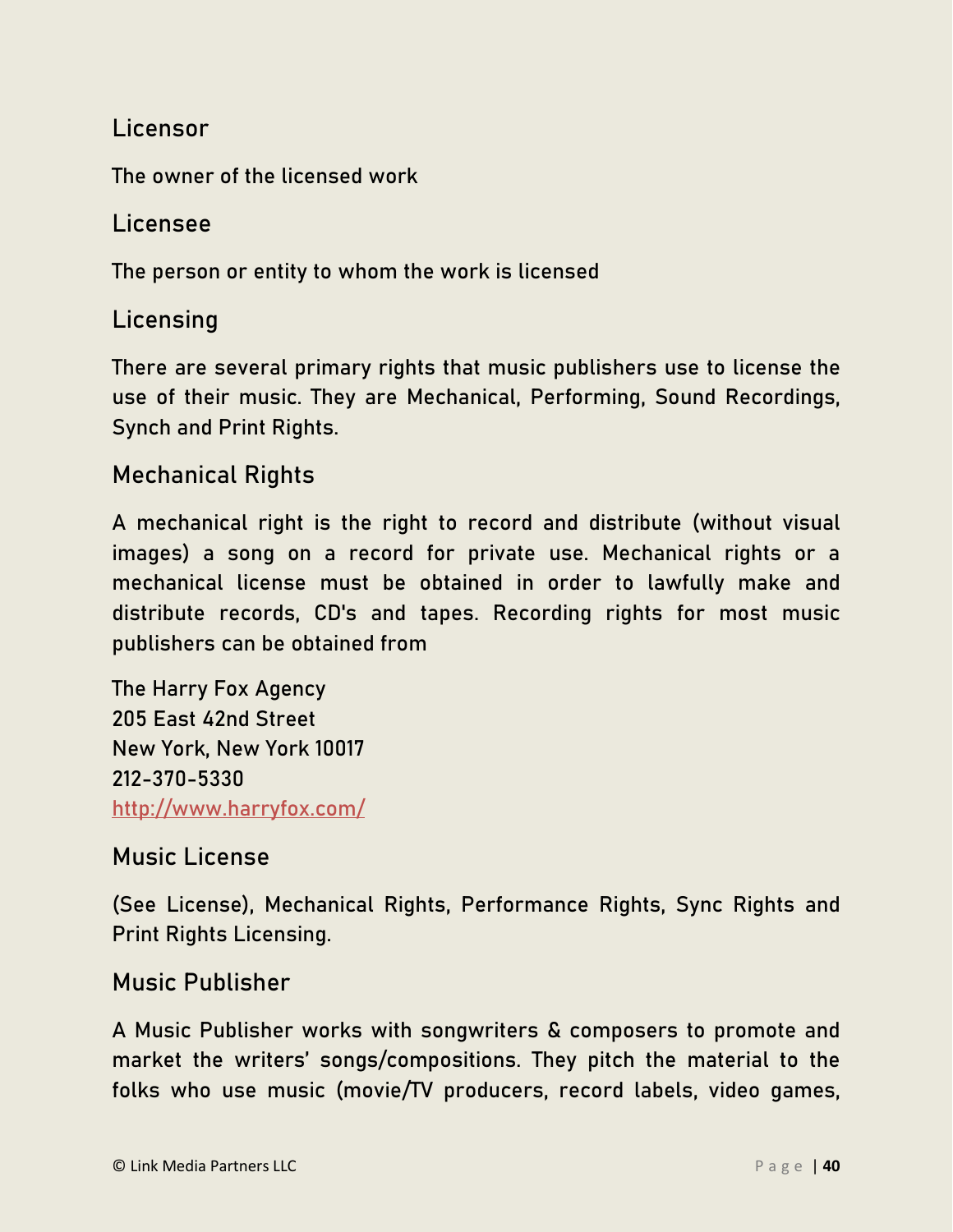etc.). In return (and PLEASE NOTE: The Publisher will own this for the LIFE of the song/composition's copyright—otherwise known as "in perpetuity" —as in FOREVER), the Publisher takes a percentage of the publishing half of a song (up to 100%). Publishers license the right to use the song (not to be confused with the recording of the song/composition), collect fees for the usage and split them with the songwriter/composer according to each writer's contract terms.

#### Per Program License

A "per program" license is similar to the blanket license in that it authorizes a radio or television broadcaster to use the works. However, the license is designed to cover use of music in a specific radio or television programs, requiring that the user keep track of all music used.

\*\* Also, the user must be certain to obtain rights for all the music used in programs not covered by the license.

#### Performing Rights Organizations

To receive performance royalties one must be a songwriter, composer and/or publisher signed up with of one of the many Performing Rights Organizations (PROs) throughout the world. These royalties are collected by the PROs (BMI, ASCAP, SESAC, SOCAN, PRS, etc.) for the public performance of music (TV, films, restaurants, foreign movie theatres, etc.), calculated and paid based on various PRO computations, factors and variables, such as the network on which the program is aired, the country in which a film is screened, number of minutes of music used, etc. Your PRO is at least partially (sometimes solely) determined by the country in which you are a citizen.

#### Production Music

See Film Music.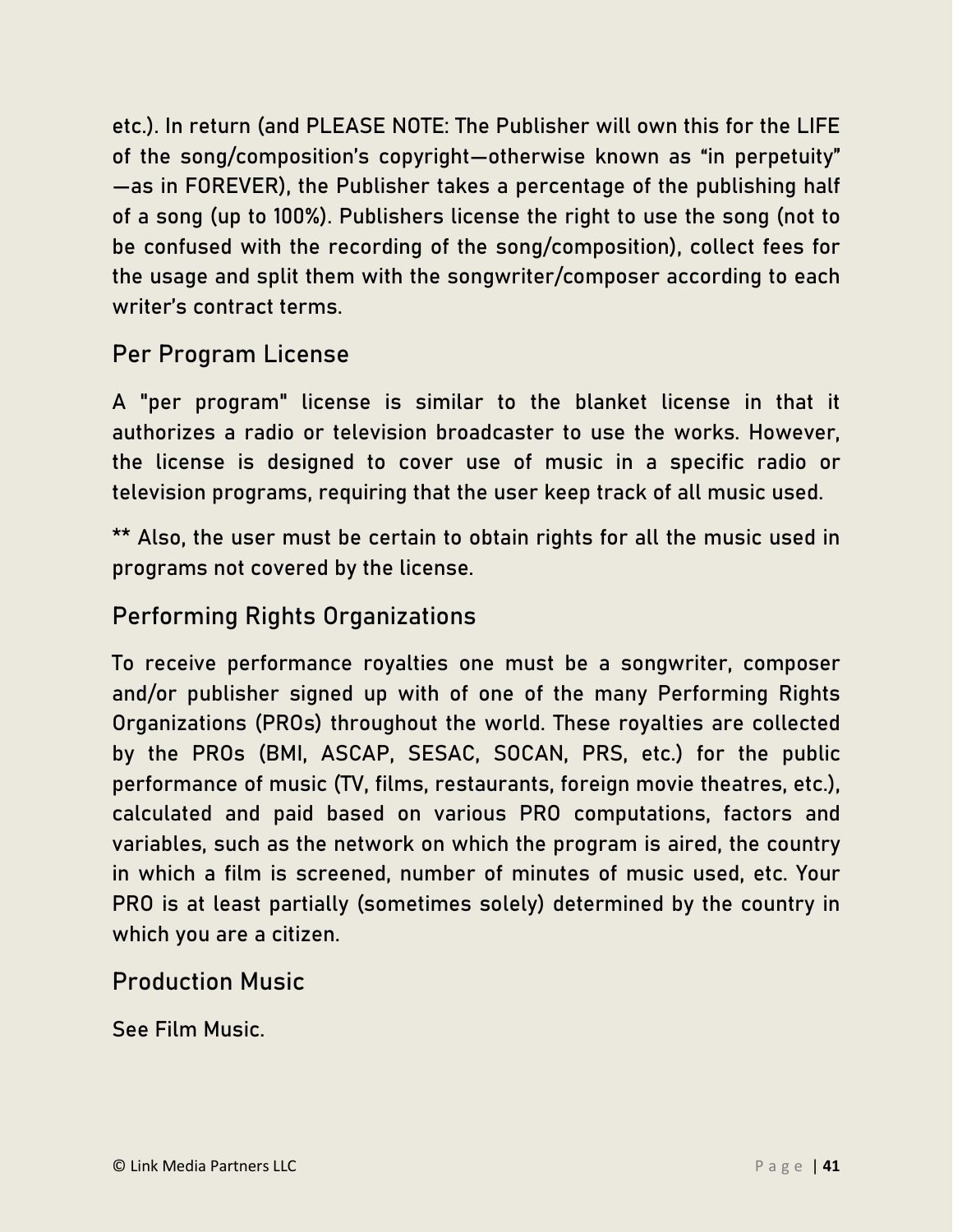#### Public Domain (aka PD)

A song is in the Public Domain when it never has been, or is no longer owned by a publishing company. This applies to many old folk songs (but not all), older "classical" music (such as works by Mozart, Bach & Beethoven) and/or when enough time has passed since the composer's death to classify the work as in the Public Domain. PD music can be recorded without negotiation or payment to a publisher, since there are no rights to negotiate because there is no ownership. RECORDINGS of PD music cannot be used without the permission of the owner of the recording (unless the recording itself has also passed into PD, and virtually NO U.S. recordings are in PD). DO NOT EVER assume that a song is in the public domain. A song can be PD in the US, but not in the UK, and virtually every music license's territory is "worldwide" (some get freaky and want the Universe—maybe for "K-FLY, your 'fly in the sky' for all you groovy space station listeners" perhaps?). When licensing music, ALWAYS verify that the song is PD worldwide before plunking it into the project.

#### Public Performance or Performance Rights

A public performance is one that occurs "in a place open to the public or at any place where a substantial number of persons outside of a normal circle of a family and its social acquaintances is gathered." A public performance also occurs when the performance is transmitted by means of any device or process (for example, via broadcast, telephone wire, or other means) to the public. In order to perform a copyrighted work publicly, the user must obtain performance rights from the copyright owner or his representative.

#### Publisher's Share

When publishers acquire (purchase) a copyright, they are acquiring the publisher's share. Depending on the agreement, this is the share of the song ownership that can be bought, sold or sub-licensed. (see Sub-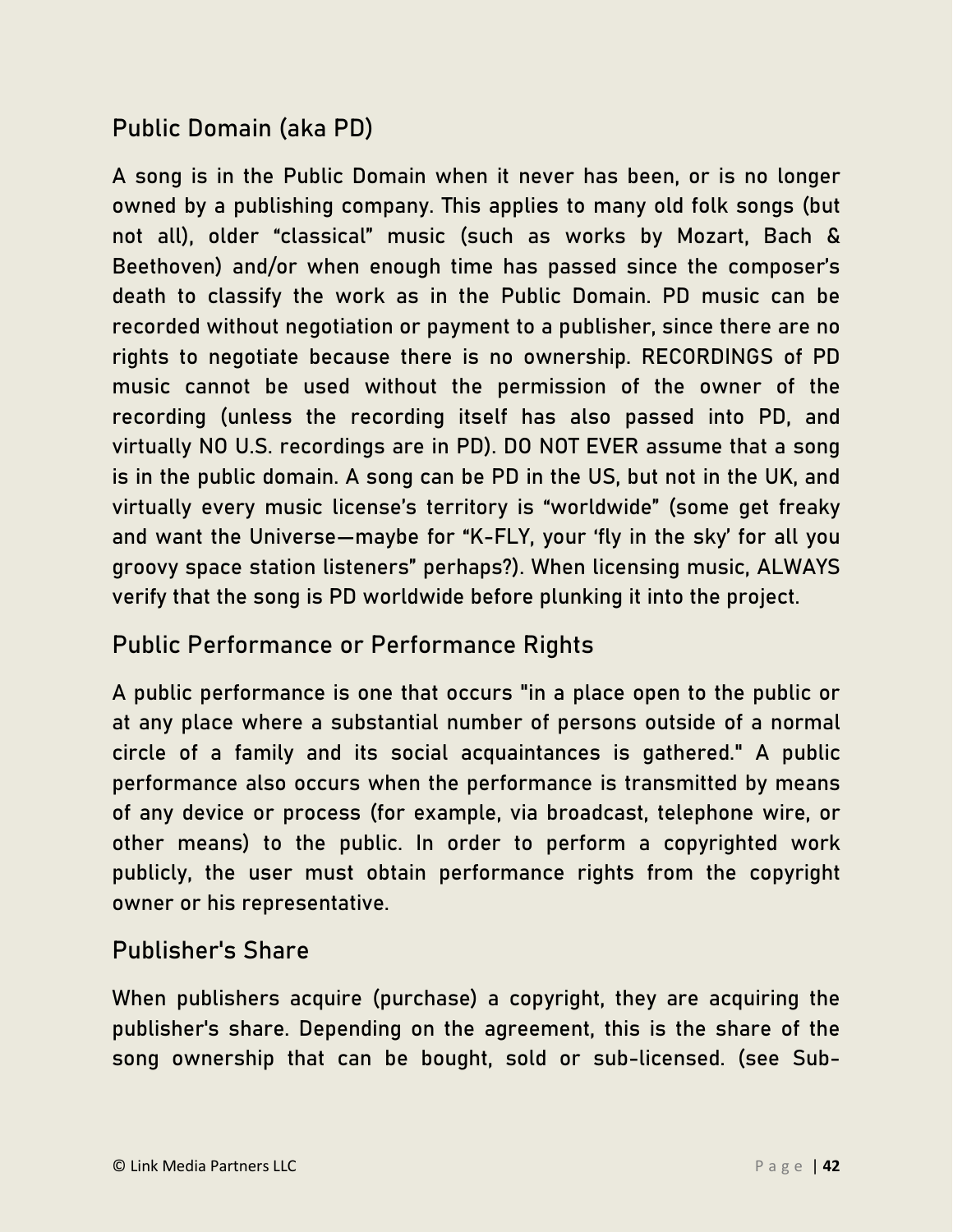Publishing) The writer's share always stays with the original author of the song or musical composition.

#### Publishing Administration

Publishing administration is limited to royalty collection. The publisher will not get additional customers for the compositions. The rate for administration is normally about 10%.

#### Record Label

A record label (or record company) makes, distributes and markets sound recordings (CD's, tapes, etc.) Record labels obtain from music publishers the right to record and distribute songs and in turn pay license fees for the recordings.

#### Registration

You or your music publisher registers your songs with a performing rights organization (ASCAP, BMI or SESAC) to get the song details in their database so the correct percentages of performance royalties can be attributed and paid to the correct party.

Your music publisher registers your songs with a 'local' publisher in a foreign territory so they can, in turn, register the songs with their local mechanical and performing rights societies (mechanical and performing rights organizations) so the correct percentages of foreign mechanical royalties and the publishers side of performance royalties are attributed and paid to the correct party.

#### Retransmission

A transmission of a performance is one that is sent by any device or process (for example, radio, TV, cable, satellite, telephone) and received in a different place. A retransmission is a further transmission of that performance to yet another place.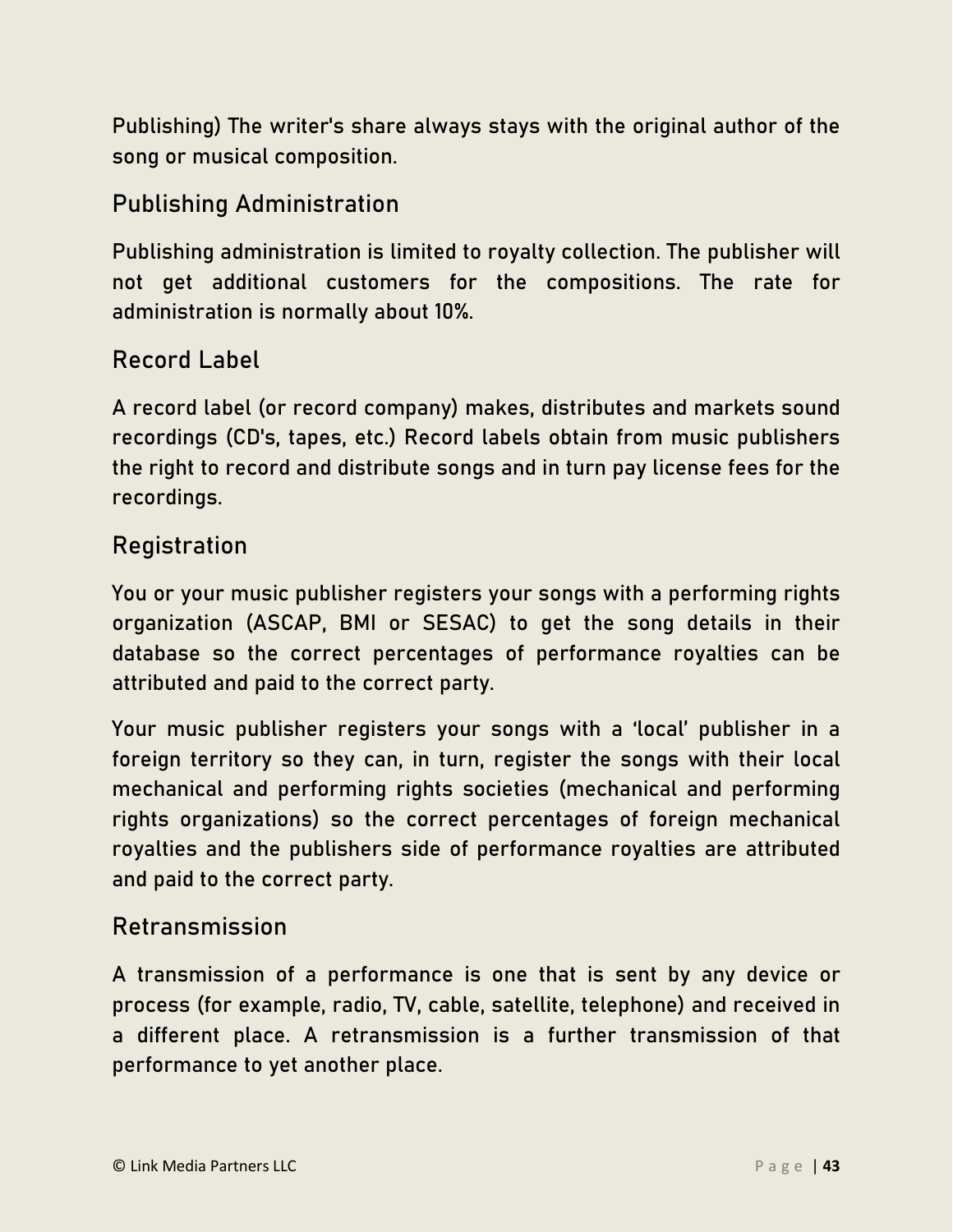#### Royalties

Royalties are fees paid to rights owners (normally record labels, publishers, writers and performers) for the use of their work. Royalty collections provide ongoing earnings of licensed songs from each sale or broadcast.

#### **SACD**

This is a very high quality audio format that provides a realistic sound experience using Direct Stream Digital (DSD) and a 4.7GB disc with 2.8 MHz. It is similar (in concept, at least) to a regular CD, but includes an additional high-density layer.

There are currently three disc configurations, the first two which contain only the DSD data and can be played only on special SACD players: (1) Single-Layer SACD [holds 4.7 GB of data and has one DSD layer] and (2) Dual-Layer SACD [with two DSD layers, so it can contain twice as much data]. The third type is a Hybrid SACD that has one DSD layer of 4.7 GB and a conventional CD layer, allowing the disc to be played on both a regular CD Player and a SACD player.

#### Sampling

Sampling or sample licensing requires record label and publishing clearance. There is no fixed rate for clearance so licensing costs can be negotiated with the publishers.

#### Score Music (aka Score)

This is music the actor on screen DOESN'T hear—the music the composer creates to let the audience know that the monster is coming, the damsel is in distress, the good guy is hunting down the bad guy or the two lovers are sad they've parted. This music is NOT licensed the way source music is licensed, but is most often done as a "work for hire" by the composer for the film/TV production company. A "work for hire" (aka "work made for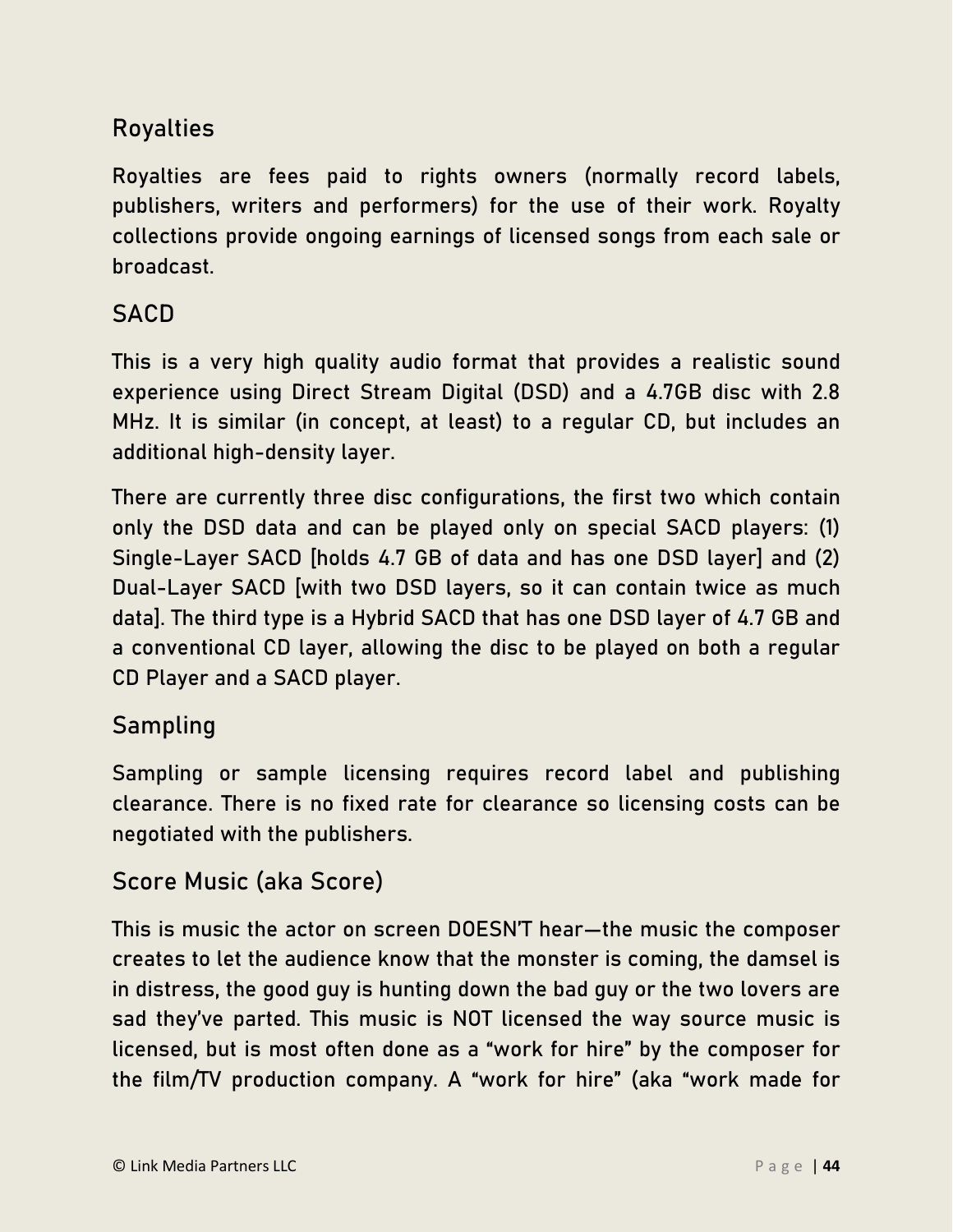hire") means that whoever hired the composer to write the music owns the publishing of that music and the recording the composers makes of it. In today's indie film market, however, the composer may often accept a lesser up-front fee (or even do it on spec or for no up-front money) and in return, gets to keep 50-100% of their publishing & masters, rather than handing any/all of it over to the production company.

#### SMPTE Code (aka Time Code)

SMPTE is an acronym for The Society of Motion Picture and Television Engineers. It usually refers to a standardized time code that SMPTE developed. SMPTE is a recorded audio signal that is shown in a window on the screen to reference where you're at in the program/film (e.g., 02:01:22:14 refers to a time code location of "two hours, one minute, twenty-two seconds, and 14 frames"). SMPTE comes in several types (including Drop Frame & Non-Drop Time Code).

#### Sound Recording

A sound recording refers to the copyright in a recording as distinguished from the copyright in a song. The copyright in the song encompasses the words and music and is owned by the songwriter or music publisher. The sound recording is the result of recording music, words or other sounds onto a tape, record, CD, etc. The copyright encompasses what you hear: the artist singing, the musicians playing, the entire production). The sound recording copyright is owned by the record label. The copyright in the musical work itself is owned by the music publisher, which grants the record label a "mechanical" license to record and distribute the song as part of the record.

#### Sub-Publishing

A contractual arrangement between a primary publisher of a song and a secondary or co-publisher to handle the exploitation, licensing and collection for the song in, for example, a specialty, private label or foreign territory market.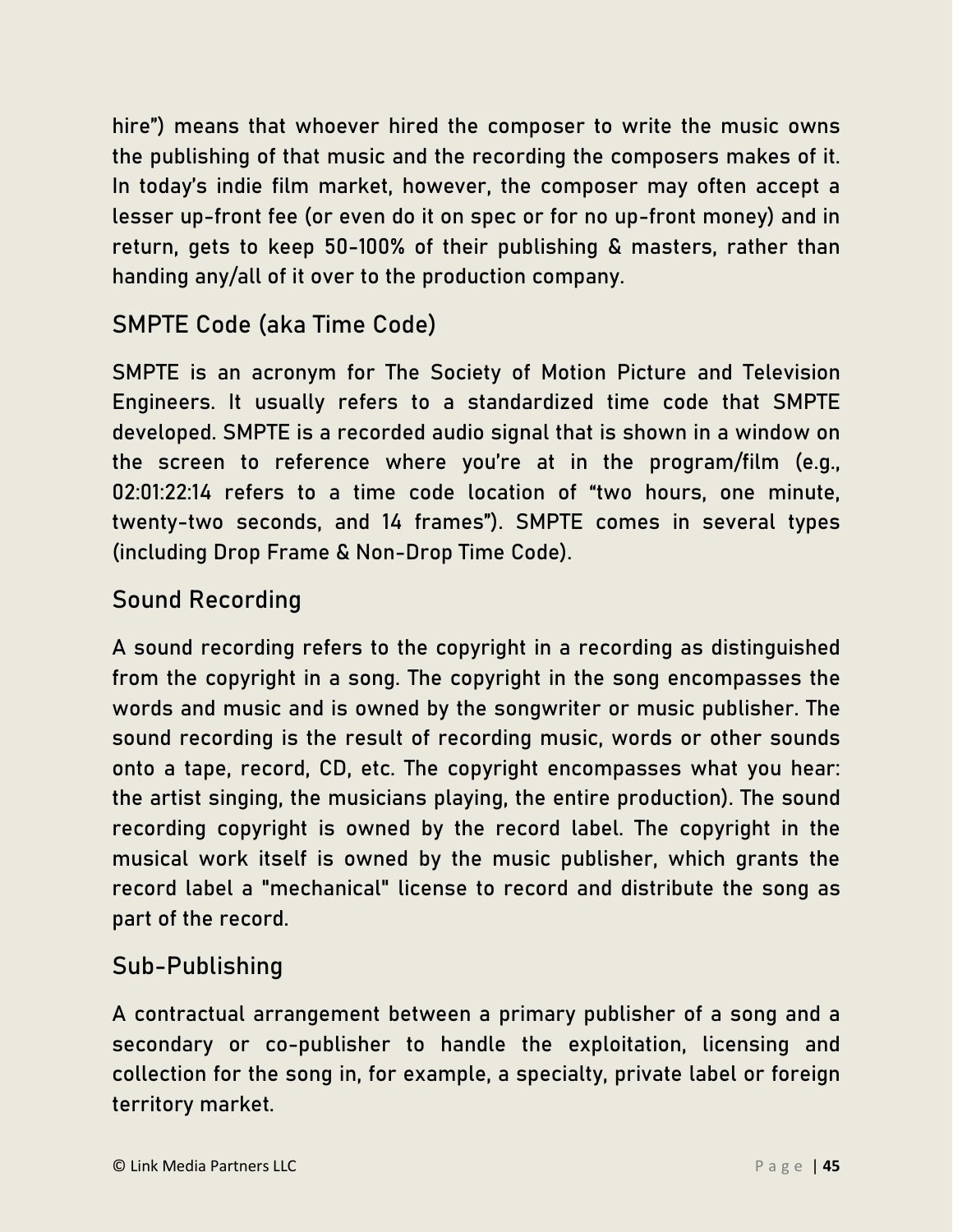#### Sync Rights

See synchronization licensing.

#### Synchronization Licensing or "Synch" Rights

Synchronization (or sync) license is the licensed right for a film or other audiovisual medium to use music to synchronize (match) to recorded images in an audio-visual product. It can be a commercial, video game, film, TV show, music video, DVD or website, etc. A synch license usually produces a negotiated fee for certain rights depending on the usage. Synchronization rights are licensed by the music publisher to film and video producers, ad agencies or other program or product producers.

#### Watermarking (aka Invisible Watermarking)

#### (Not to be confused with Fingerprinting)

Long ago, in attempts to combat counterfeiting and assist in identifying the validity or source of a communication, indelible images and/or patterns were imprinted on paper (such as those used in printing money, bank notes, postage stamps, passports, stationery, etc.). Modern, electronic, invisible watermarking used in audio applications applies the same concept, but the content is altered in such a way that a machine can recover the data that cannot be heard by human ears (the same goes for DVDs, but it's both audio and video that is watermarked). Whenever the audio/visual is copied, so is the identifying information imbedded in it. While invisible watermarking is not audible to the human ear (nor can it be detected with the naked eye), the source of an audio signal can be traced electronically to its owner via the embedded digital signals. There can be more than one watermark embedded in a file—often many, so that the bulk of the file (not just the beginning or end) is marked with unique codes. If the watermark is "robust" it means that regardless of what noise maybe over or under it, the embedded information can be detected—i.e., music that is watermarked can be identified even when dialogue and/or sound effects in the film or TV program try to drown it out, or when the DJ